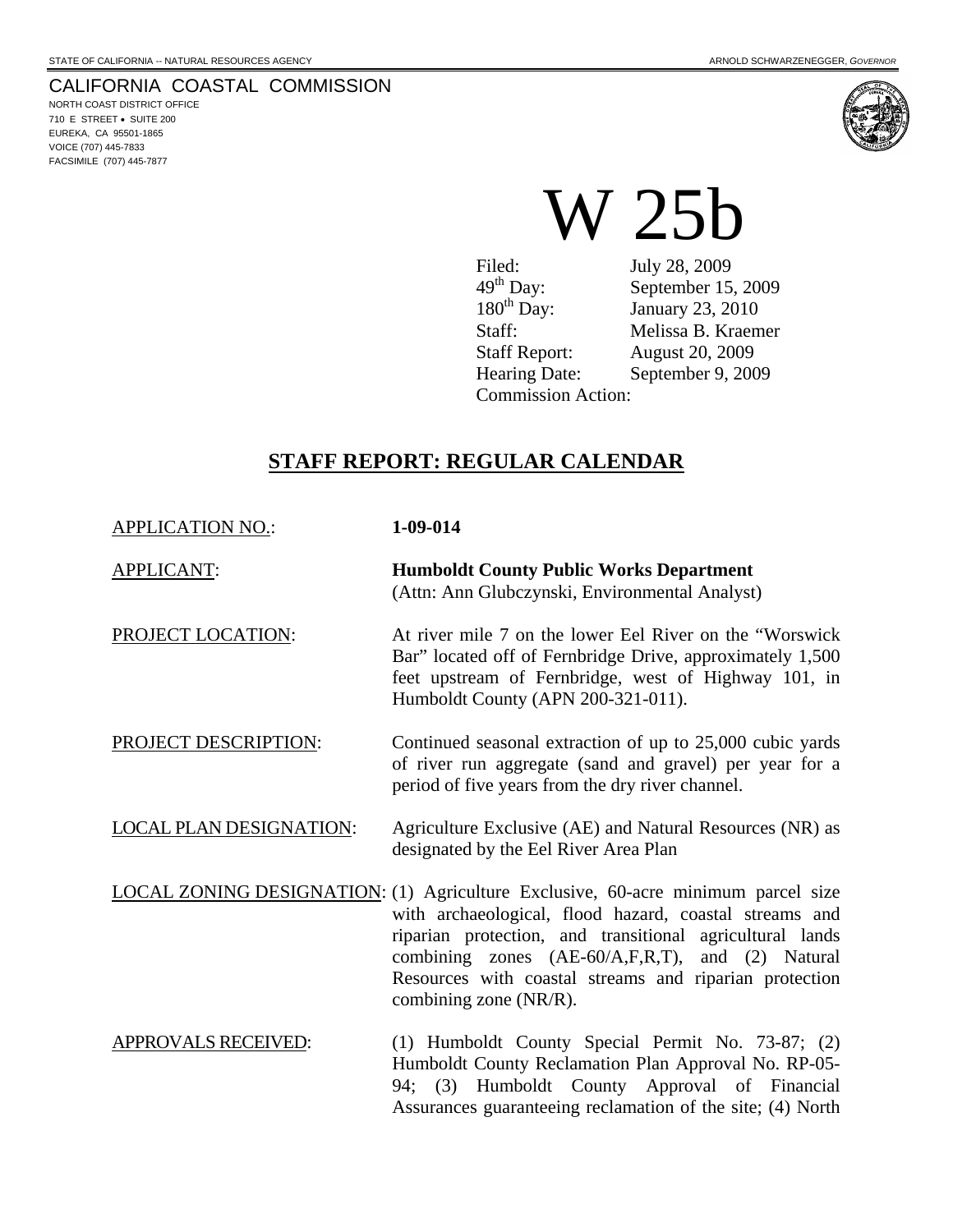> Coast Regional Water Quality Control Board Section 401 Water Quality Certification WDID No. 1B02129WNHU (dated June 21, 2005; expires June 21, 2010); and (5) California Department of Fish and Game Streambed Alteration Agreement No. R1-05-0034 (expires December 31, 2010).

#### OTHER APPROVALS NEEDED:

- 1. U.S. Army Corps of Engineers Section 404 Clean Water Act Letter of Permission (LOP-2009);
- 2. California Department of Fish & Game Section 1600 Streambed Alteration Agreement (for 2011-2013 gravel extraction seasons);
- 3. North Coast Regional Water Quality Control Board Section 401 Water Quality Certification (for 2010-2013 gravel extraction seasons);
- 4. State Lands Commission General Lease (for seasonal crossing installation); and
- 5. County of Humboldt Extraction Review Team (CHERT) approval.

#### SUBSTANTIVE FILE DOCUMENTS:

- 1. Final Program Environmental Impact Report (EIR) on Gravel Removal from the Lower Eel River, adopted 1992, and Supplemental EIR, certified July 24, 1992;
- 2. *Interim Monitoring Program and Adaptive Management Practices for Gravel Removal from the Lower Eel and Van Duzen Rivers (IMP)*, July 2, 1996;
- 3. *Biological Assessment for the U.S. Army Corps of Engineers LOP-2009 Aggregate Extraction Operations Lower Eel River and Van Duzen River, Humboldt County, California*, prepared by Alice Berg & Associates, Clio, CA, May 6, 2009;
- 4. *Lower Eel River Gravel Mining and Extraction Activities Biological Assessment (Western Snowy Plover)*, prepared by Winzler & Kelly, Eureka, CA, March 9, 2009;
- 5. NOAA-Fisheries Formal Consultation/ Final Biological Opinion for LOP-2009;
- 6. U.S. Fish & Wildlife Service Formal Consultation/Final Biological Opinion for LOP-2009;
- 7. *Analysis of Eel River Cross Sections at Gravel Mining Sites, 1997-2007*, prepared by County of Humboldt Extraction Review Team (CHERT), January 2009;
- 8. Humboldt County certified Local Coastal Program.

# **SUMMARY OF STAFF RECOMMENDATION**

Staff recommends approval with special conditions of the proposed gravel extraction project.

The project site is located at river mile 7 on the lower Eel River on the "Worswick Bar" located off of Fernbridge Drive, approximately 1,500 feet upstream (southeast) of Fernbridge (see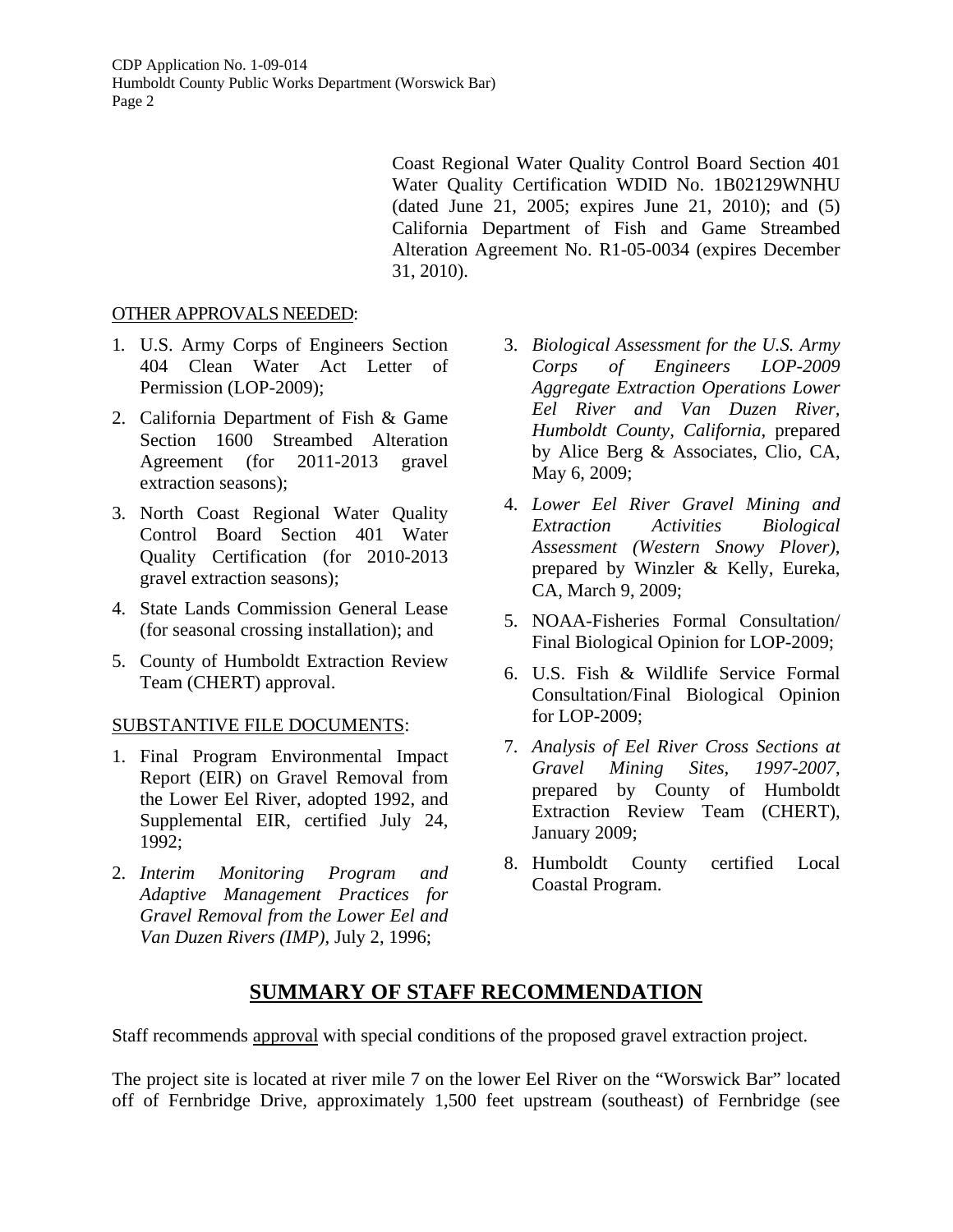Exhibit Nos. 1 and 2). The subject property is 227 acres in size, although the average area of each extraction is typically about 10 acres. The bulk of the parcel consists of portions of the Worswick gravel bar lying below the northeastern bank of the river. The bar is largely exposed during low river flow conditions during the dry season and submerged during high flow conditions in the winter. The northeasterly side of the parcel does encompass the riverbank and a narrow, approximately 50-foot-wide strip of upland area adjacent to the railroad right of way. This upland strip has been used previously and is proposed to be used again as part of the current application as an aggregate facility where processing activities, including sorting and crushing, occur.

The applicant proposes to extract a maximum of 25,000 cubic yards of sand and gravel per year for a period of five years. In addition, the applicant proposes to continue to stockpile gravel in upland areas adjacent to the gravel bar. The County uses the gravel extracted and processed at the site in the repair of County-maintained roads and bridges.

The proposed annual extraction amount of 25,000 cubic yards is proposed as an upper limit, is consistent with the PEIR for the lower Eel River, and is based upon evaluation of additional information as well as the data collected under the Humboldt County PEIR and Interim Management Programs. This project has been described to permit adaptive management of the project area. In any given year, project extraction volumes, locations, and methods would be submitted by the project consultants for approval by local, state, and federal agencies, including the County of Humboldt, Department of Fish and Game, and the Army Corps of Engineers. See Exhibit No. 4 for full project details, and see Appendix B for a description of extraction methods.

The Commission previously granted five-year permits to the applicant in 2005 (CDP No. 1-04- 024) and 1996 (CDP No. 1-96-062), and a one-year authorization to extract gravel in 2002 (CDP No. 1-00-055).

The gravel extraction areas on the bar are somewhat visible from Highway 101 and from Fernbridge Drive, the highway frontage road. Recreational use of the river in this particular area is very limited, largely because there are very few access points to the river. The principal public access use of the project site that does occur is by fishermen who use the river channel for recreational fishing. However, the prime fishing season occurs in the spring or wet season, when gravel extraction is not occurring.

The Lower Eel River has been used for gravel extraction since 1911. Currently, approximately six gravel operations are located along a 9-mile stretch of the lower Eel River, and three additional operations are located on the lower reaches of the Van Duzen River, which flows into the Eel River at Alton (Exhibit No. 3). All of the operations along the Eel River and the portion of the lowest-most operation on the Van Duzen River west of the Van Duzen River Railroad Bridge are within the coastal zone. All of the gravel operations on the lower Eel and lower Van Duzen Rivers are interrelated in the sense that all of the gravel bars derive their material from the same upstream sediment sources. Brown and Ritter (1972) determined that the Eel River was a "hydraulically-limited" rather than "sediment-limited" river. This means that replenishment is more a factor of the size and duration of winter flows than the production of sediment in the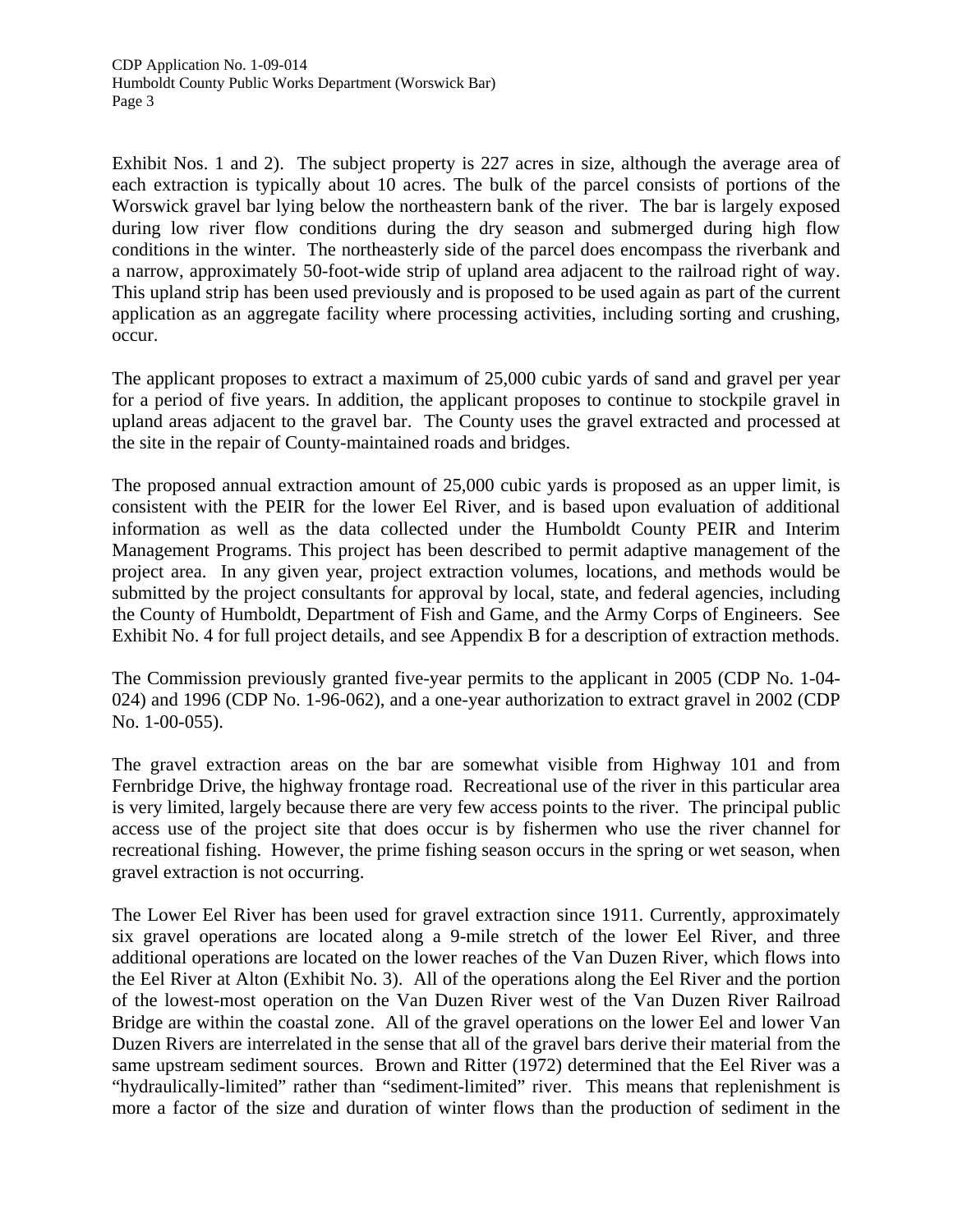watershed. This determination was based on the calculated high amounts of sediment that currently exist in active land sliding occurring in the watershed.

Humboldt County developed a strategy for controlling the cumulative impacts of the gravel operations on riverbed degradation and bank erosion. At the heart of the strategy is an annual administrative approval of extraction plans that specifies the particular method and location of extraction. The "CHERT" (County of Humboldt Extraction Review Team), which is composed of independent fluvial geomorphologists, hydrologists, biologists, and botanists, has the authority for the County to review all annual mining plans and prescribe changes to those plans as deemed necessary. CHERT integrates all the monitoring data developed by the gravel operators for geomorphic evaluations of the streambed and also evaluates and recommends practices designed to preserve and enhance vegetation and wildlife habitat.

In January of 2009, CHERT released a 10-year analysis (Exhibit A) of river channel cross sections taken at various sites along the Eel and Van Duzen Rivers near mining sites (including the lower, middle, and South Fork reaches of the Eel River and the lower Van Duzen River). The report represents the longest-term geomorphic analysis completed to date examining the potential effects of gravel mining operations on river channel morphology. The report finds that "While certain methods of mining and locally excessive volumes can affect instream habitat in the short term, the river does not appear to suffer from long term or broad scale channel bed degradation from gravel mining. Furthermore, the CHERT adaptive management program authorized by the IMP specifically addresses preventing local over-extraction and avoids/minimizes mining methods that cause aquatic and riparian habitat damage" (page 2). The report concludes that "…we did not discern any large scale, persistent effects of Eel River gravel mining on channel thalweg elevations, mean bed elevations, or scour…Gravel mining effects in the Eel River are probably limited to short term, localized effects which the adaptive management program and federal and state oversight attempt to avoid or minimize. Refinement of project-scale minimization measures will continue to be a fundamental component of the adaptive management process, as will instream habitat improvement projects associated with gravel extraction operations" (page 24).

In an effort to streamline the processing of Clean Water Act permits for the numerous in-stream gravel operations within Humboldt County, the U.S. Army Corps of Engineers adopts a Letter of Permission (LOP) procedure for authorizing such projects. An applicant for a project covered by the LOP must submit yearly gravel plans and monitoring information to the Corps for approval under the procedure. The Corps incorporates the County's CHERT review process into its LOP procedure.

As with all "federal actions" that might adversely impact rare, threatened, and endangered fish and wildlife, the LOP process and the Corps' review of individual Section 404 permits is also subject to consultations with applicable natural resource trustee agencies as required under Section 7 of the Federal Endangered Species Act (FESA). The exposed cobble in the gravel bars adjacent to the low-flow channels provides roosting and/or nesting habitats for the federally listed western snowy plover (*Charadrius alexandrinus nivosus*). Additionally, the Eel River and its tributaries support three federally threatened fish species: Coho salmon (*Oncorhynchus*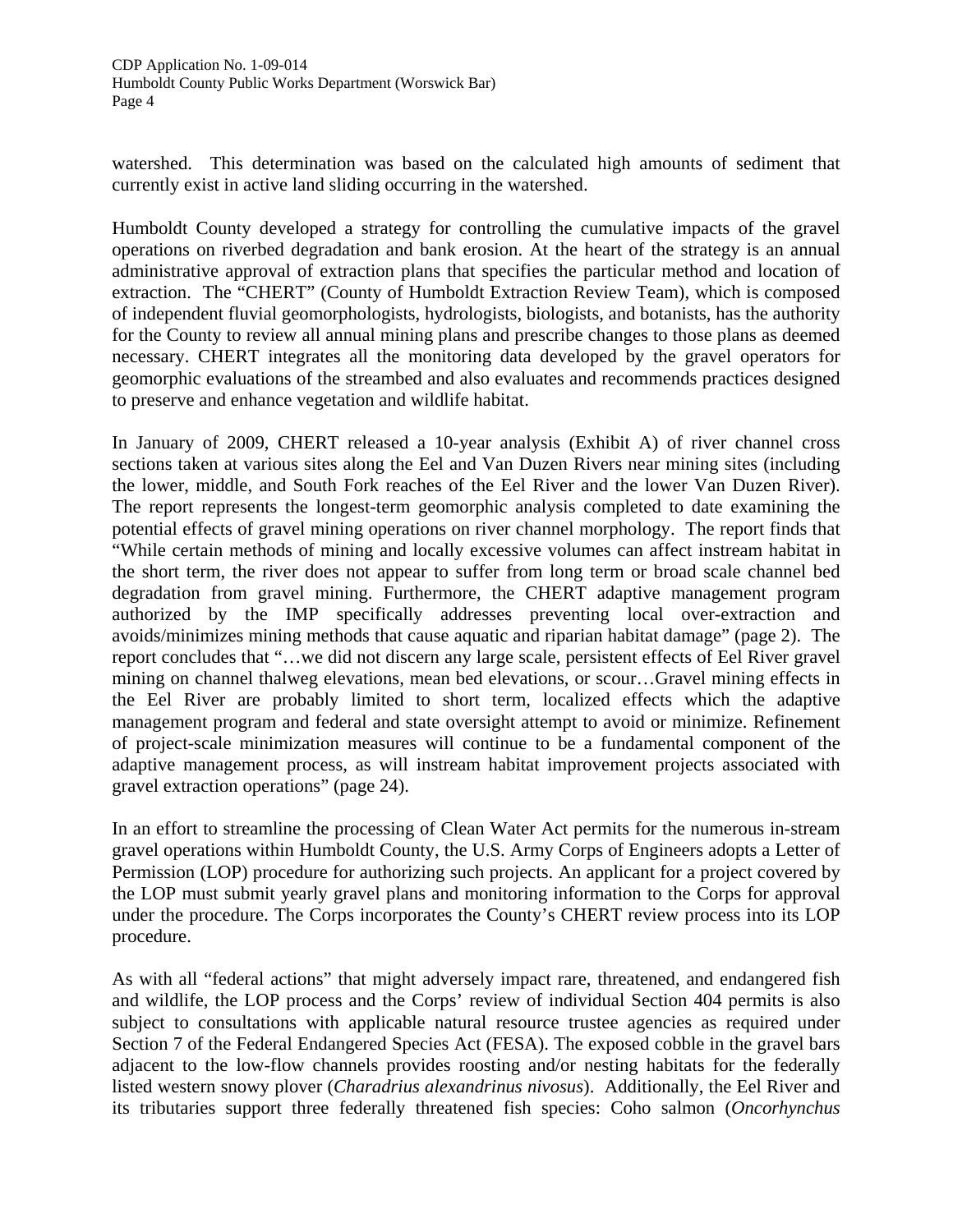*kisutch*), Chinook salmon (*Oncorhynchus tshawytscha*), and steelhead trout (*Oncorhynchus mykiss*). The lower Eel River, including the project area, is mainly utilized by the anadromous fish as a migration route to and from the upstream spawning grounds. In addition, the lower Eel River supports summer rearing habitat for juvenile salmonids, especially steelhead yearlings and fall Chinook sub-yearlings, and holding areas for adult summer steelhead as well as spawning and nursery habitat for marine fishes and invertebrates. The formal consultations conducted by NOAA-Fisheries and the FWS provide critical evidence for the Commission's review of the proposed gravel mining operations on the lower Eel and Van Duzen Rivers that the operations will not result in significant adverse impacts on threatened and endangered species.

On July 27, 2009, NOAA-Fisheries transmitted its preliminary conclusions and draft terms and conditions to minimize the amount or extent of "take" of threatened salmonids (Exhibit D). The final Biological Opinion for LOP-2009 for proposed gravel extraction operations on the Eel and Van Duzen Rivers is anticipated to be issued in late August. The preliminary conclusion states that the gravel mining proposed under LOP 2009 for the five-year permit period is not likely to jeopardize the continued existence of threatened salmonids and is not likely to adversely modify or destroy designated salmonid critical habitat. The preliminary conclusion of NOAA-Fisheries notes that the measures instituted in 2004 have worked well, and the agency does not anticipate any significant changes the requirements and recommendations to the Corps that will be included in the final Biological Opinion for LOP-2009. Additionally, the FWS has informed staff that it does not anticipate that its recommended conditions for western snowy plover will be significantly different than those included in the 2005 Biological Opinion (see Exhibit F). The FWS preliminarily concludes that the proposed gravel operations will not jeopardize the continued existence of the plover or adversely modify or destroy its designated critical habitat. The FWS final Biological Opinion is expected to be issued by late August 2009. Staff recommends Special Condition No. 14 to require the applicant to submit, prior to permit issuance, final Biological Opinions in support of the gravel extraction authorized by this permit and that are consistent with all terms and conditions of this permit.

Staff believes that, with the recommended conditions described below, the proposed gravel extraction operation is consistent with the requirements of Section 30233 of the Coastal Act, in that feasible mitigation measures have been provided to minimize adverse environmental effects. The gravel extraction limitations and performance standards imposed through Special Condition Nos. 1, 3, and 5 are designed to prevent impacts to river morphology, riparian vegetation, threatened and endangered species, and water quality. Together with the requirements of Special Condition Nos. 6 and 7 to prohibit placement of material into the active channel and limit the extraction season, the project is conditioned to ensure that significant adverse impacts to the Eel River from the proposed gravel extraction operation will be avoided. Therefore, staff believes that the proposed project as conditioned is consistent with the requirements of Sections 30231, 30233, and 30240 of the Coastal Act, as well as all other applicable policies of the Coastal Act.

\_\_\_\_\_\_\_\_\_\_\_\_\_\_\_\_\_\_\_\_\_\_\_\_\_\_\_\_\_\_\_\_\_\_\_\_\_\_\_\_\_\_\_\_\_\_\_\_\_\_\_\_\_\_\_\_\_\_\_\_\_\_\_\_\_\_\_\_\_\_\_\_

# **The Motion to adopt the Staff Recommendation is found on Page 6.**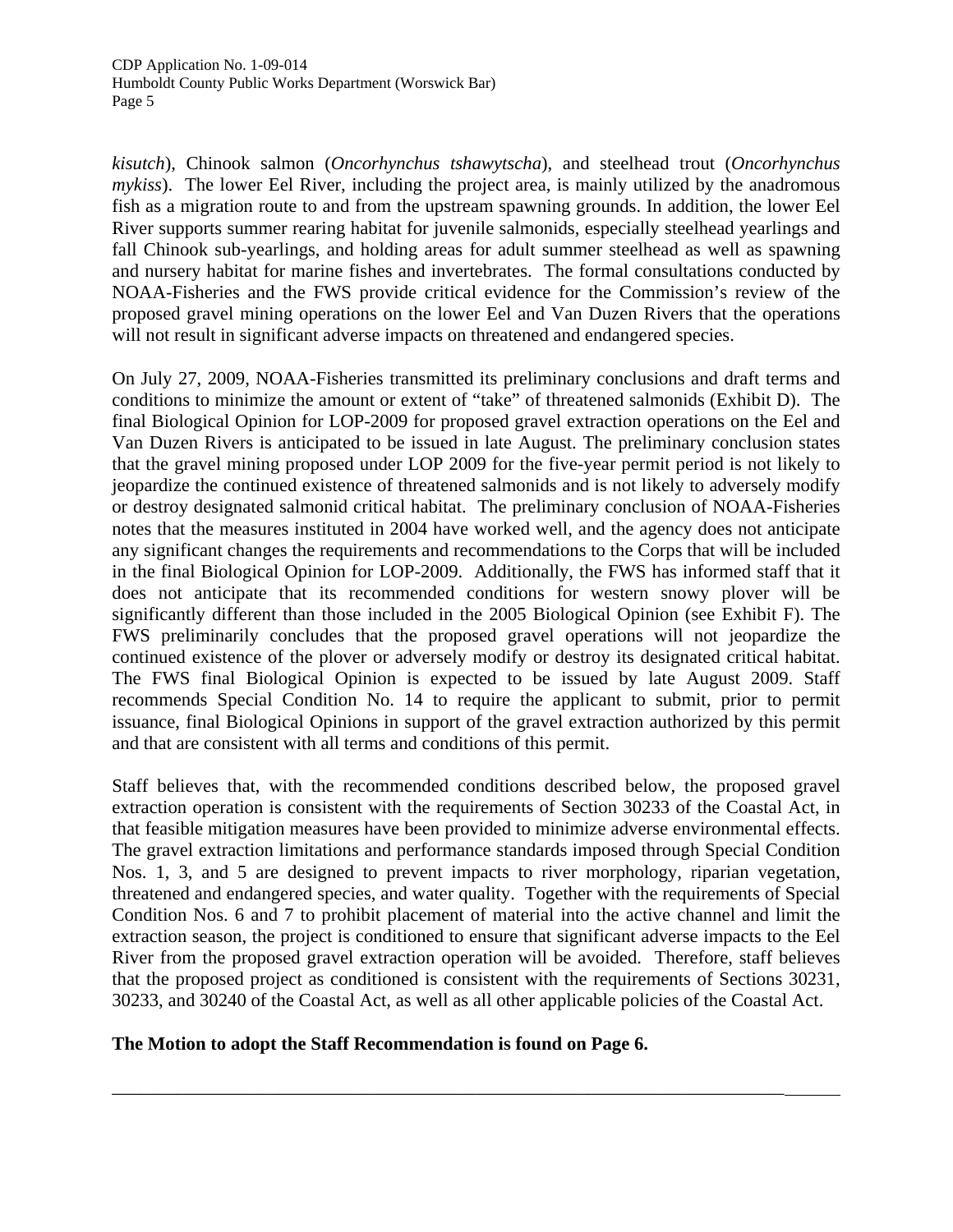# **STAFF NOTES**

# **1. Exhibits A through F are Common to Agenda Items W-25b and W-25c**

Exhibits A through F are common to agenda items W-25b (CDP Application No. 1-09-014, Humboldt County Public Works Department) and W-25c (CDP Application No. 1-09-021, Rock & Dwelley). A single combined exhibit packet has been prepared for the two applications and is included under separate attachment.

# **2. Jurisdiction & Standard of Review**

The project site is located in the Commission's retained permit jurisdiction. The County of Humboldt has a certified Local Coastal Program (LCP), but the site is within an area shown on State Lands Commission maps over which the State retains a public trust interest. Therefore, the standard of review that the Commission must apply to the project is the Chapter 3 policies of the Coastal Act.

\_\_\_\_\_\_\_\_\_\_\_\_\_\_\_\_\_\_\_\_\_\_\_\_\_\_\_\_\_\_\_\_\_\_\_\_\_\_\_\_\_\_\_\_\_\_\_\_\_\_\_\_\_\_\_\_\_\_\_\_\_\_\_\_\_\_\_\_\_\_\_\_

# **I. MOTION, STAFF RECOMMENDATION, & RESOLUTION**

The staff recommends that the Commission adopt the following resolution:

# **Motion:**

*I move that the Commission approve Coastal Development Permit No. 1-09-014 pursuant to the staff recommendation.* 

# **Staff Recommendation of Approval:**

Staff recommends a **YES** vote. Passage of this motion will result in approval of the permit as conditioned and adoption of the following resolution and findings. The motion passes only by affirmative vote of a majority of the Commissioners present.

# **Resolution to Approve Permit with Conditions:**

The Commission hereby approves a coastal development permit for the proposed development and adopts the findings set forth below on grounds that the development as conditioned will be in conformity with the policies of Chapter 3 of the Coastal Act. Approval of the permit complies with the California Environmental Quality Act because either 1) feasible mitigation measures and/or alternatives have been incorporated to substantially lessen any significant adverse effects of the development on the environment, or 2) there are no further feasible mitigation measures or alternatives that would substantially lessen any significant adverse impacts of the development on the environment.

# **II.** STANDARD CONDITIONS: See Appendix A.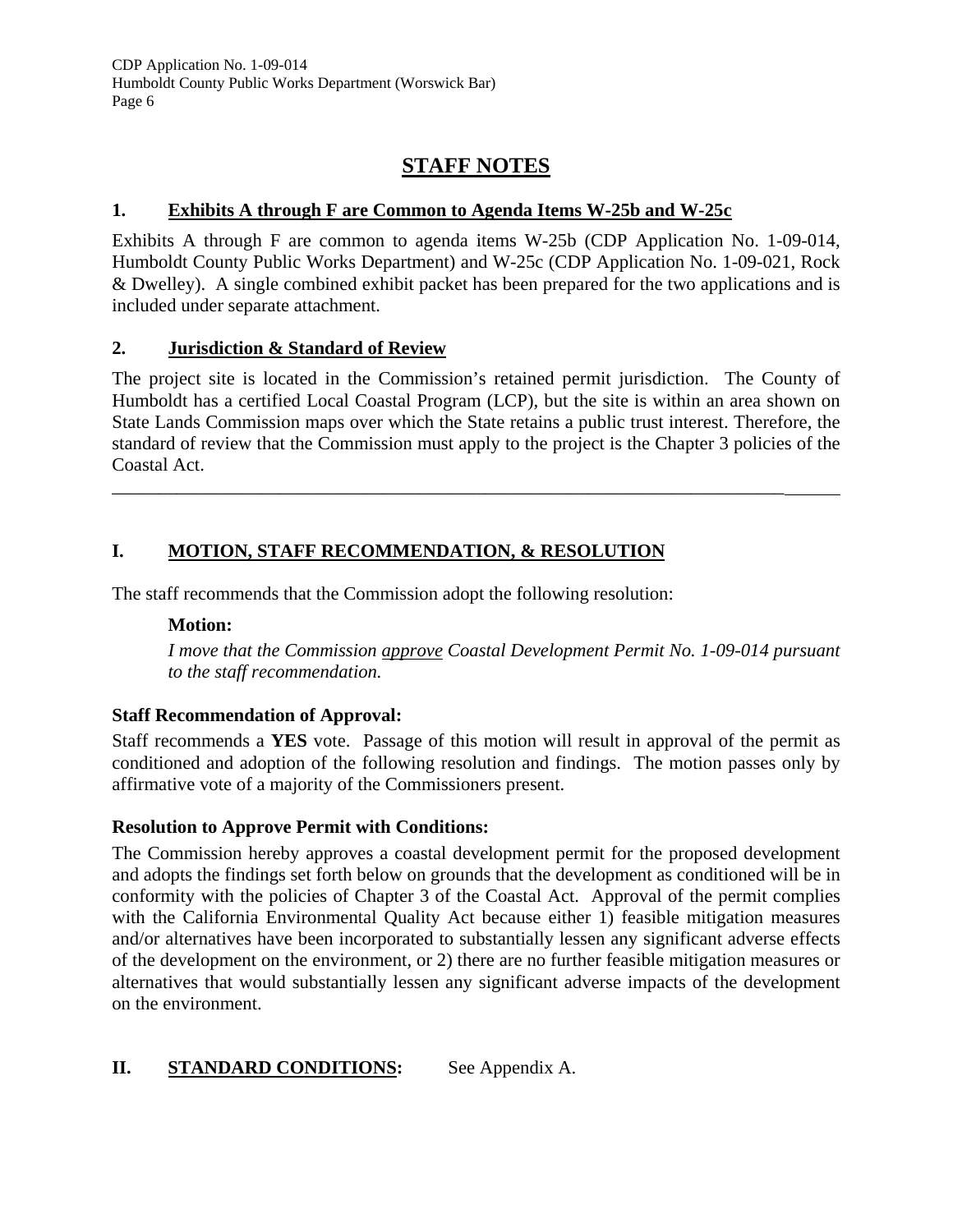# **III. SPECIAL CONDITIONS:**

#### **1. Extraction Limitations**

Extraction of material shall be subject to the following limitations:

- (A) Consistent with the proposed project description, the permittee shall extract no more than 25,000 cubic yards of gravel annually from the project site;
- (B) The permittee shall only extract material by traditional skims, horseshoe skims, inboard skims, narrow skims, alcove extractions, wetland pits, wet trenches for salmonid habitat improvement purposes only, and/or dry-trenches in the manner described Appendix B and in the U.S. Army Corps of Engineers Letter of Permission Procedure 2009 (LOP-2009) Public Notice dated February 19, 2009 (No. 2007-00857). If wet trenching methods for salmonid habitat improvements are used, the trenching within the wet channel shall be limited to the trenching configuration and extraction volume that is the minimum amount necessary for improving salmonid habitat. If dry trenching methods are used, a barrier such as silt fencing, or a gravel berm shall be constructed and maintained during trenching along the entire length of the excavated area to prevent turbid water from entering the flowing river. After completion of gravel extraction operations, the permittee shall remove the berm in several locations to prevent the creation of fish traps;
- (C) Excavation shall not occur in the active channel (area where water is flowing unimpeded through the river channel);
- (D) Extraction quantities shall not exceed (1) the proposed cubic yards per year of gravel extraction, (2) any specific allocation limit required by the Army Corps of Engineers, and (3) the long-term average sustained yield based on estimates of mean annual recruitment, as utilized by CHERT;
- (E) Gravel extraction operations shall not disturb or remove any of the riparian vegetation on the river banks;
- (F) Gravel extraction operations shall not disturb or remove any of the riparian vegetation on the gravel bar that is either: (1) part of contiguous riparian vegetation complex 1/16-acre or larger, or (2) one-inch-in-diameter at breast height (DBH) or greater;
- (G) Horseshoe extractions shall occur on the part of the gravel bar that is downstream from the widest point of the bar and must be set back from the low flow channel with vertical offsets;
- (H) Dry trench extractions shall be (1) limited to excavation on an exposed dry gravel bar; (2) either shallow and stay above the water table, or deep and extend below the water table, and (3) breached on the downstream end and connected to the river to prevent fish stranding after excavation when the sediment in the trench has settled;
- (I) Alcove extractions shall be (1) located on the downstream end of gravel bars where naturally occurring alcoves form and provide refuge for salmonids; (2) regularly shaped or irregularly shaped to avoid riparian vegetation; (3) open to the low flow channel on the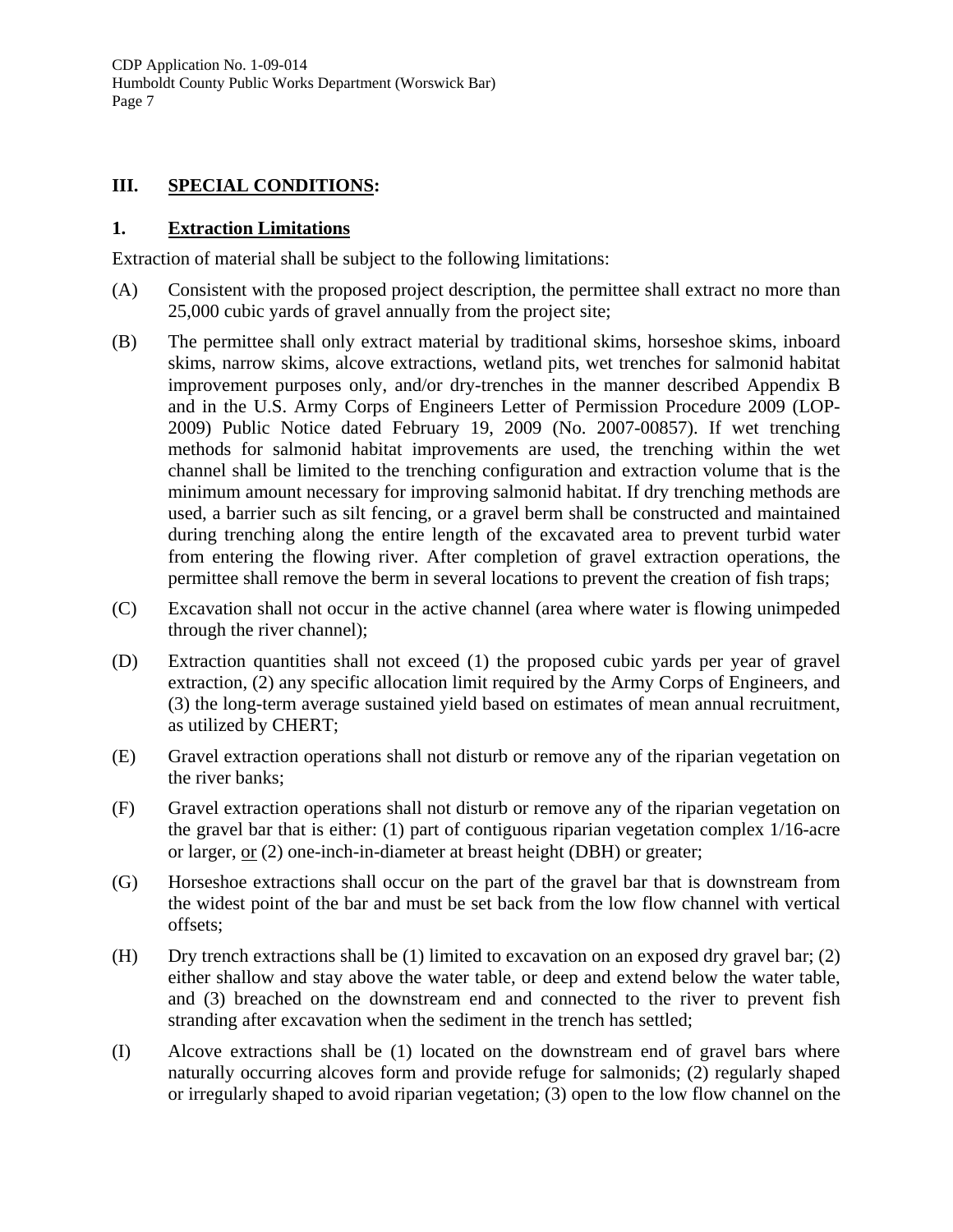downstream end to prevent fish stranding; and (4) extracted to a depth either above or below the water table;

- (J) Any bar-skimming extractions that are consistent with subsection (B) above that are proposed adjacent to the low flow channel shall have a minimum skim floor elevation at the elevation of the 35% exceedence flow;
- (K) The upstream end of the bar (head) shall not be mined or otherwise altered by gravel extraction operations. The minimum head of the bar shall be defined as that portion of the bar that extends from at least the upper third of the bar to the upstream end of the bar that is exposed at summer low flow; and
- (L) The location of wetland pits shall be above the two-year flood frequency elevation.

#### **2. Prohibition on Seasonal River Crossings**

No seasonal river crossings of any kind are authorized by this coastal development permit.

#### **3. Annual Gravel Extraction Plan**

- (A) **PRIOR TO THE START OF EACH YEAR'S GRAVEL EXTRACTION OPERATIONS**, the applicant shall submit, for the review and written approval of the Executive Director, a final gravel extraction plan for that gravel extraction season consistent with the terms and conditions of this permit and that contains the following:
	- 1. A gravel extraction plan of the annual gravel extraction operation containing cross-sections, maps, and associated calculations that accurately depict the proposed extraction area, demonstrates that the proposed extraction will be consistent with the extraction standards and limitations specified in Special Condition Nos. 1, 2, 4, 5, 6, and 7 and is prepared in conformance with the requirements of the U.S. Army Corps of Engineers Letter of Permission Procedure 2009 (LOP-2009) Public Notice dated February 19, 2009 (No. 2007- 00857);
	- 2. A pre-extraction vertical rather than oblique aerial photo of the site taken during the spring of the year of mining at a scale of 1:6000 and upon which the proposed extraction activities have been diagrammed;
	- 3. A botanical survey prepared by a qualified biologist with experience in riparian and wetland vegetation mapping, for the review and approval of the Executive Director, that maps all vegetation found in potential extraction areas of the site and highlights the location and extent of all vegetated areas containing woody riparian vegetation that is either (i) part of a contiguous riparian vegetation complex 1/16-of-an-acre or larger or (ii) one-inch-in-diameter at breast height (DBH) or greater. If the areas proposed for extraction are devoid of vegetation, the applicant may substitute the submittal of photographs (including aerial) that are sufficient in the opinion of the Executive Director to demonstrate that no vegetation exists in the proposed extraction areas in lieu of the botanical survey;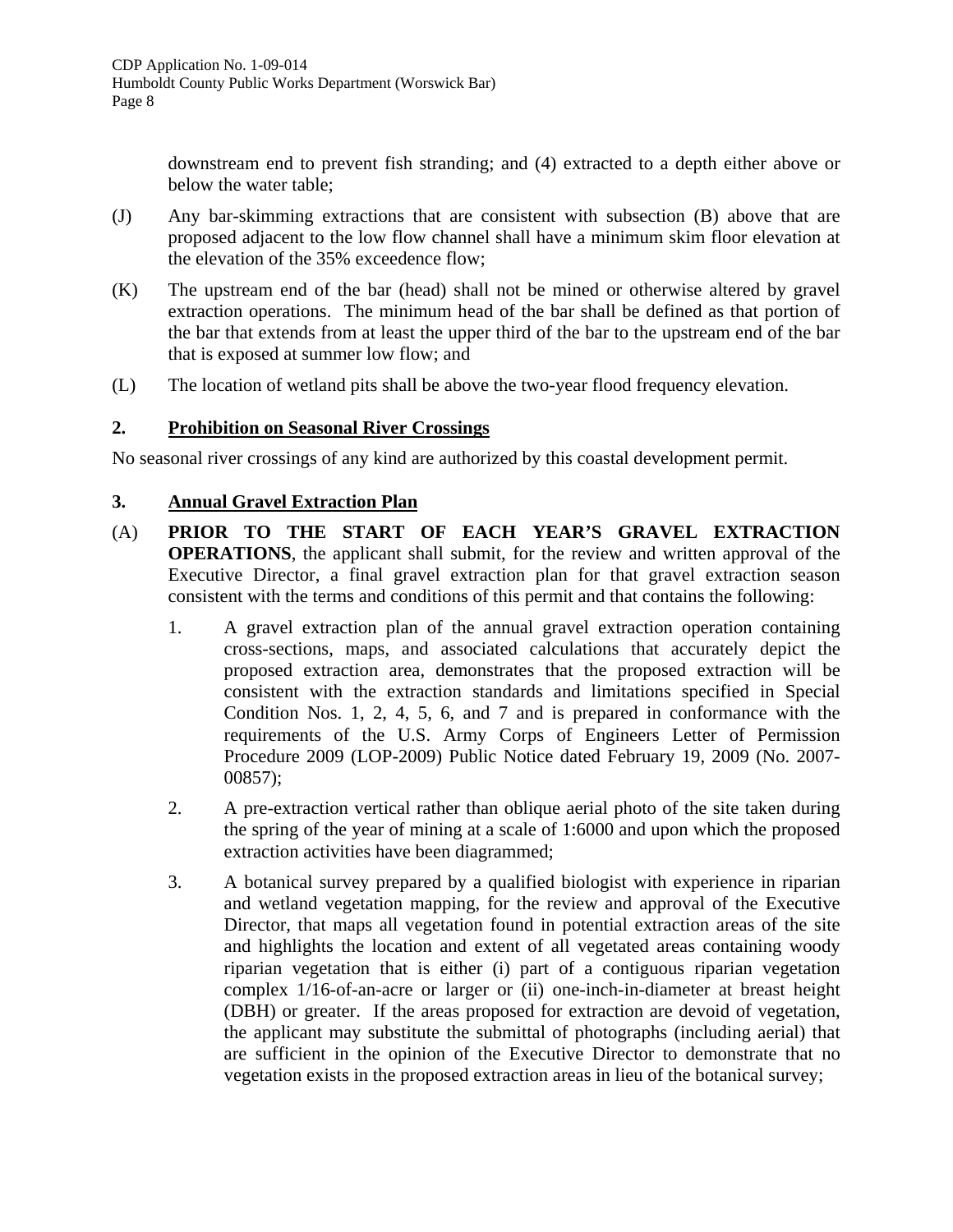- 4. A copy of the gravel extraction plan recommended by the County of Humboldt Extraction Review Team (CHERT) for the subject year, unless review by CHERT is not required by the County, and evidence that the final gravel extraction plan is consistent with the recommendations of CHERT as well as consistent with all standard and special conditions of this permit;
- 5. A post-extraction survey of the prior year's mining activities (if any) conducted following cessation of extraction and before alteration of the extraction area by flow following fall rains, that includes the amount and dimension of material excavated from each area mined and is prepared in conformance with the requirements of the U.S. Army Corps of Engineers Letter of Permission Procedure 2009 (LOP-2009) Public Notice dated February 19, 2009 (No. 2007- 00857);
- 6. The results of biological monitoring report data required by the U.S. Army Corps of Engineers Letter of Permission Procedure 2009 (LOP-2009) Public Notice dated February 19, 2009 (No. 2007-00857);
- 7. Pre-extraction snowy plover surveys that have been completed in accordance with Special Condition No. 4 and U.S. Fish and Wildlife Service Biological Opinion for the LOP-2009 for any development at the project site proposed to occur prior to September 15;
- 8. A plan for run-off control to avoid significant adverse impacts on coastal resources. The runoff control plan shall include, at a minimum, the following components;
	- (a) The plan shall demonstrate that:
		- (1) Run-off from the gravel mining extraction and stockpiling sites shall not increase sedimentation in coastal waters;
		- (2) Run-off from the gravel mining extraction and stockpiling sites shall not result in pollutants entering coastal waters;
		- (3) Best Management Practices (BMPs) shall be used to prevent entry of polluted stormwater runoff into coastal waters during the transportation and storage of excavated materials, including but not limited to:
		- (4) A suite of the following temporary erosion and runoff control measures, as described in detail within in the "California Storm Water Best Management Commercial-Industrial and Construction Activity Handbooks, developed by Camp, Dresser & McKee, et al. for the Storm Water Quality Task Force, shall be used during mining: Spill Prevention and Control (CA12), Vehicle and Equipment Fueling (CA31), Vehicle and Equipment Maintenance (CA32), Employee / Subcontractor Training (CA40), and Dust Control (ESC21);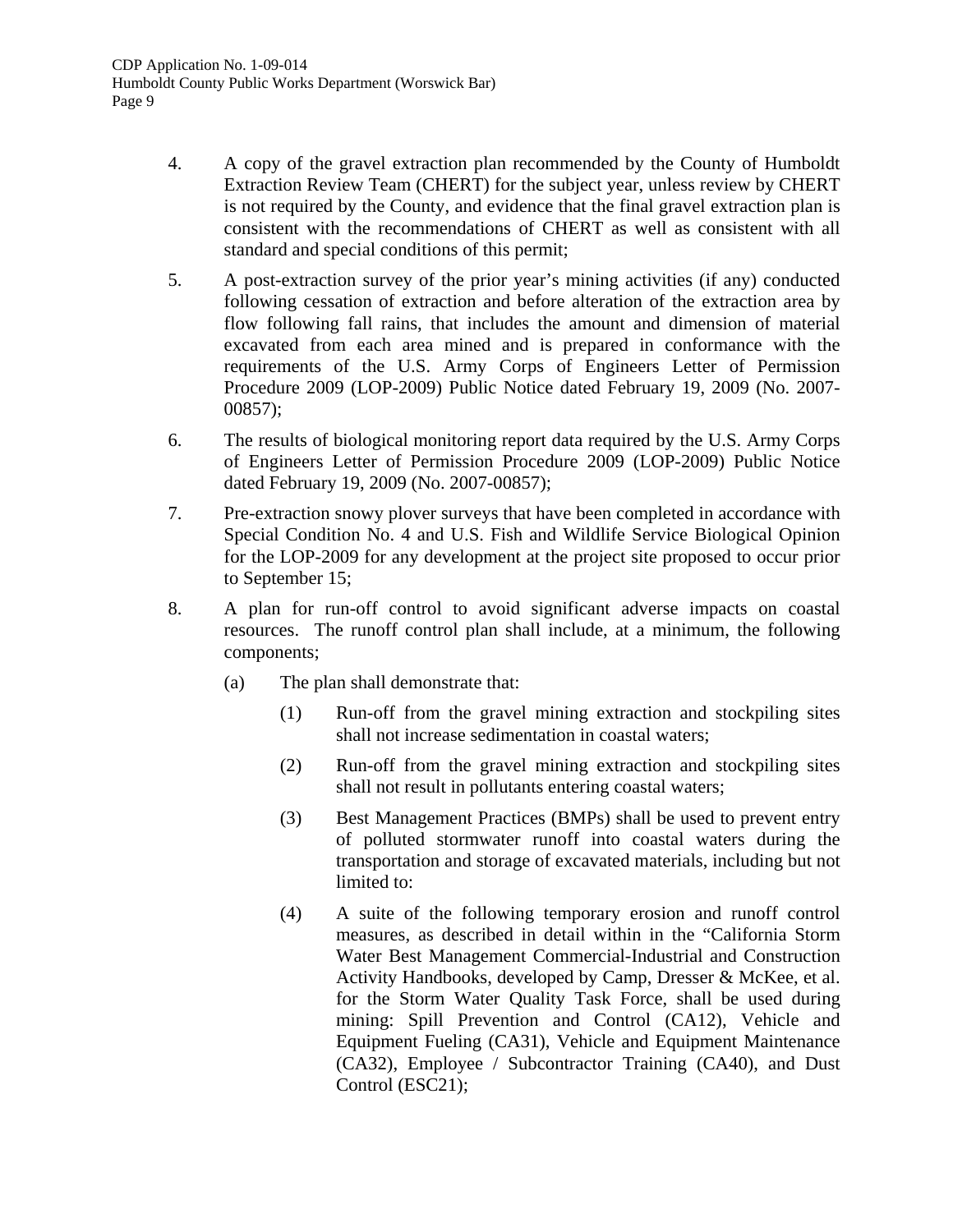- (b) A narrative report describing all temporary runoff control measures to be used during mining;
- (c) A site plan showing the location of all temporary runoff control measures; and
- (d) A schedule for installation and removal of the temporary runoff control measures; and
- 9. Evidence demonstrating that any proposed wet trenching proposed for instream salmonid habitat restoration purposes is limited to the trenching configuration and extraction volume that is the minimum amount necessary for improving salmonid habitat, including, but not limited to, written approval of the proposed wet trenching from NOAA-Fisheries and/or the Department of Fish and Game.
- B. The permittee shall undertake development in accordance with the approved final gravel extraction plan. Any proposed changes to the approved final gravel extraction plan shall be reported to the Executive Director. No changes to the approved final gravel extraction plan shall occur without a Commission amendment to this coastal development permit, unless the Executive Director determines that no amendment is legally required.

#### **4. Protection of Western Snowy Plover**

- (A) If gravel extraction commences before September 15, gravel extraction operations shall occur at least 1,000 feet from suitable plover habitat. Except as specified below, daily plover surveys by an U.S. Fish and Wildlife Service (FWS)-approved biologist, according to FWS survey protocol, shall be conducted prior to commencement of daily on-site activities and continue consistent with subsections 1-2 below:
	- 1. If plovers or an active plover nest is within the area of planned operations or a 1,000-foot buffer area, activities within 1,000 feet of the plovers or nest shall be delayed until the nest has hatched and the plovers have moved to a distance greater than 1,000 feet away (hazing is not authorized).
	- 2. Extraction activities within 1,000 feet of plover habitat may only occur if three consecutive days of FWS-approved plover surveys conducted by a FWSapproved biologist are completed with no detections of plovers or nests. Operators must ensure that extraction activities do not occur when plovers or nests are within 1,000 feet of the extraction site.
- (B) All pre-extraction activities conducted in suitable nesting habitat prior to August 22 of each year shall be preceded by plover surveys completed each day pre-extraction activities are planned to occur. The surveys shall be completed according to FWS survey protocol by a biologist approved by the FWS prior to daily initiation of any preoperational activities (i.e. topographic surveys). Other surveys (i.e. hydrologic and biological resources) not directly conducted in suitable habitat, but needing access through or near suitable habitat, may be conducted without intensive plover surveys so long as the FWS is consulted first and the surveys are conducted according to the procedures for working in or near suitable plover habitat areas identified by FWS.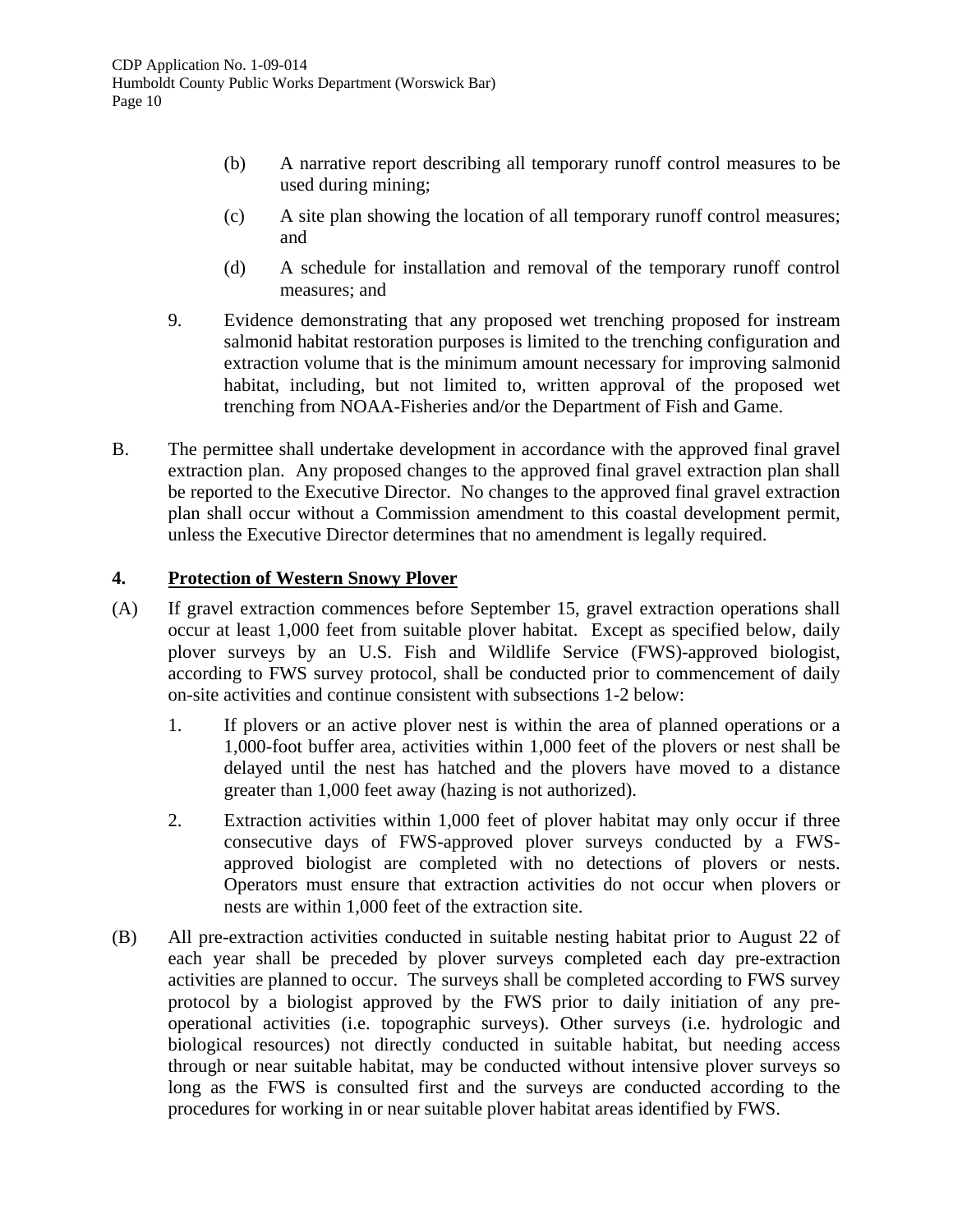- (C) Vehicle use in suitable plover habitat shall be minimized to the maximum extent feasible during the plover nesting season prior to September 15.
	- 1. Vehicle use in suitable plover habitat shall be restricted to 10 mph, unless on a an established access/haul road, where speeds shall be restricted to 30 mph. The first three vehicle trips on access/haul roads in suitable habitat each day shall not exceed 10 mph.
	- 2. Vehicle use in suitable plover habitat associated with gravel extraction operations shall be restricted to the daytime, between 0.5-hour before sunrise and 0.5-hour past sunset.
	- 3. Parking, staging, and maintenance of vehicles and equipment shall occur at least 1,000 feet away from suitable plover habitat.
- (D) Access roads owned or controlled by the gravel operator shall be gated and locked during the plover nesting season (between March 1 and September 15) when no active extraction and hauling is occurring, including at night, to help prevent recreational vehicles from impacting western snowy plovers. The gate shall be designed to block vehicles only and shall allow for pedestrian access, unless the applicant obtains additional authorization from the Commission to block pedestrian access.
- (E) Habitat improvements for salmonids on the project site shall not include the introduction of large woody debris (LWD) due to its potential to serve as perch sites for avian predators. If LWD naturally washes onto the Worswick Bar as a result of river flows, the LWD may remain, unless the FWS determines that its presence may adversely affect plovers during the breeding season and recommends its removal.

# **5. Extraction Season**

Extraction and all reclamation required by Special Condition No. 7 must be completed by October  $15<sup>th</sup>$  of each season. The Executive Director may approve either a one or two week extension of gravel extraction and reclamation activities beyond that date to as late as November 1 if the permittee has submitted a request for an extension in writing, the Executive Director determines that dry weather conditions are forecast for the extension period, and any necessary extensions of time have been granted by the Department of Fish and Game, the U.S. Army Corps of Engineers, and NOAA Fisheries. No extraction or reclamation activities shall occur after October  $15<sup>th</sup>$  unless the permittee has first received approval of an extension of time in writing from the Executive Director. The permittee must have reclaimed all portions of the seasonal development area except for removal of any authorized seasonal crossings before an extension can be authorized.

# **6. Resource Protection**

The gravel extraction and processing operations shall not disturb or remove any of the established riparian vegetation habitat along the banks of the river, nor any of the riparian vegetation areas on the gravel bar limited by Special Condition No. 1. No new haul roads shall be cut through the habitat. No debris, soil, silt, sand, bark, slash, sawdust, rubbish, cement or concrete, oil or petroleum products, or other organic or earthen material from any gravel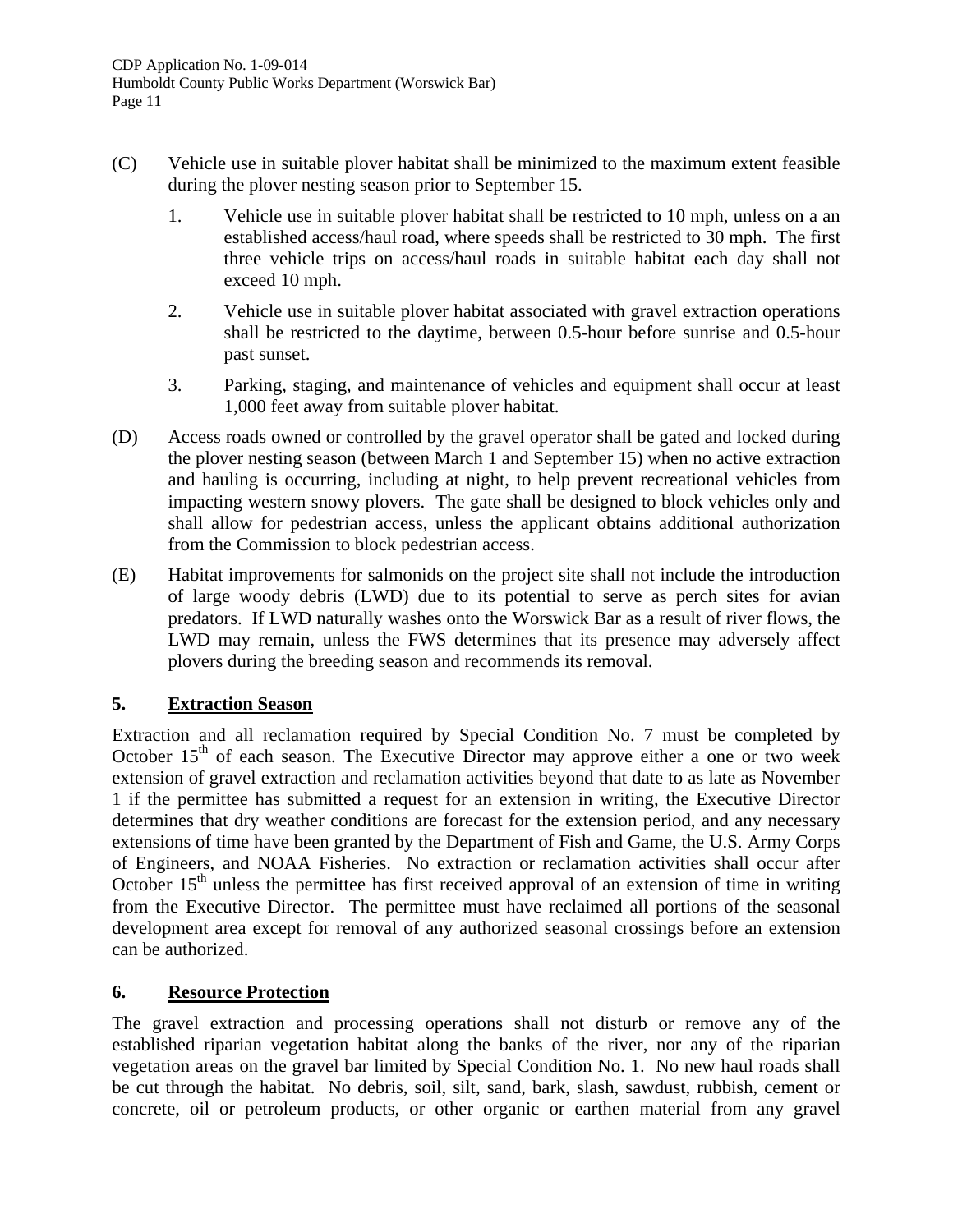extraction or reclamation activities shall be allowed to enter into or be placed where it may be washed by rainfall or runoff into river waters.

# **7. Seasonal Site Closure**

The seasonal development area must be reclaimed before October 15<sup>th</sup>, or by the extended date approved by the Executive Director pursuant to Special Condition No. 5. The site must be reclaimed when extraction has been completed. Reclamation includes: (a) filling in depressions created by the mining that are not part of the approved extraction method; (b) grading the excavation site according to prescribed grade; and (c) removing all seasonal crossings and grading out the abutments to conform with surrounding topography and removing all temporary fills from the bar. After October  $15<sup>th</sup>$ , the development area must be reclaimed daily except for the removal of authorized seasonal crossings.

# **8. State Lands Commission Review**

**PRIOR TO ISSUANCE OF THE COASTAL DEVELOPMENT PERMIT**, the applicant shall submit to the Executive Director, a written determination from the State Lands Commission that:

- (A) No State lands are involved in the development; or
- (B) State lands are involved in the development and all permits required by the State Lands Commission have been obtained; or
- (C) State lands may be involved in the development, but pending a final determination an agreement has been made with the State Lands Commission for the project to proceed without prejudice to that determination.

# **9. DFG Streambed Alteration Agreement**

# **PRIOR TO THE START OF EACH YEAR'S GRAVEL EXTRACTION OPERATIONS**,

the permittee shall submit a copy of any necessary Section 1603 Streambed Alteration Agreement or other approval required by the Department of Fish and Game (DFG) for that gravel extraction season which is consistent with all terms and conditions of this permit. The applicant shall inform the Executive Director of any changes to the project required by the Department. Such changes shall not be incorporated into the project until the applicant obtains a Commission amendment to this coastal development permit, unless the Executive Director determines that no amendment is legally required.

# **10. Regional Water Quality Control Board Water Quality Certification**

# **PRIOR TO THE START OF EACH YEAR'S GRAVEL EXTRACTION OPERATIONS**,

the permittee shall submit a copy of any necessary CWA Section 401 Water Quality Certification (WQC) or other approval required by the North Coast Regional Water Quality Control Board for that gravel extraction season which is consistent with all terms and conditions of this permit. The applicant shall inform the Executive Director of any changes to the project required by the Board. Such changes shall not be incorporated into the project until the applicant obtains a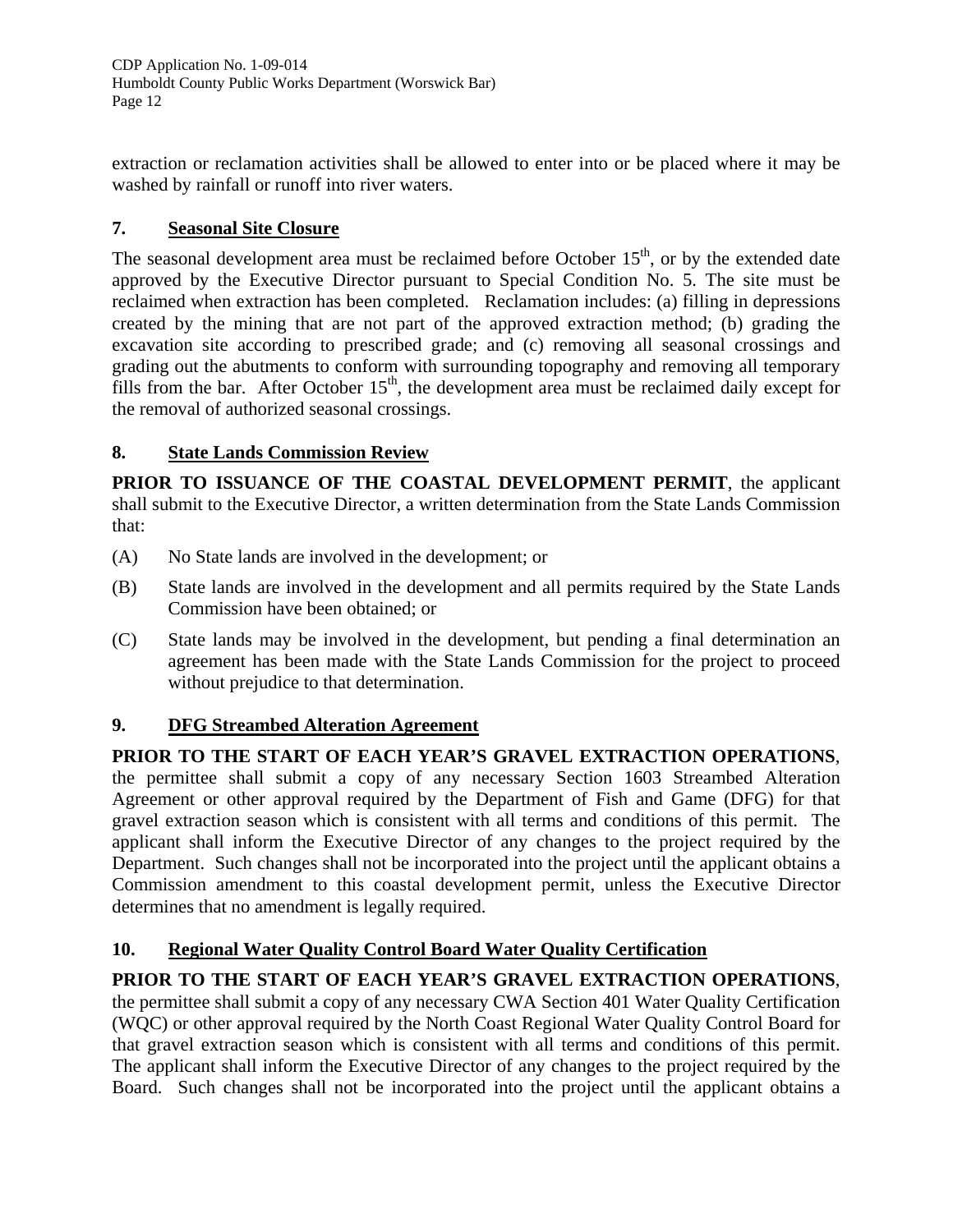Commission amendment to this coastal development permit, unless the Executive Director determines that no amendment is legally required.

# **11. Annual Army Corps of Engineers Approvals**

# **PRIOR TO THE START OF EACH YEAR'S GRAVEL EXTRACTION OPERATIONS**,

the permittee shall submit a copy of any authorization issued by the U.S. Army Corps of Engineers granting approval for that year's gravel extraction season which is consistent with all terms and conditions of this permit, or evidence that no seasonal authorization is required. The applicant shall inform the Executive Director of any changes to the project required by the Corps. Such changes shall not be incorporated into the project until the applicant obtains a Commission amendment to this coastal development permit, unless the Executive Director determines that no amendment is legally required.

# **12. Permit Termination Date**

The gravel operations authorized by this permit shall terminate on November 1, 2013. Continued gravel operations after that date shall require a new coastal development permit.

# **13. Final Army Corps of Engineers Approval of LOP-2009**

**PRIOR TO COMMENCEMENT OF ANY DEVELOPMENT AUTHORIZED BY THIS COASTAL DEVELOPMENT PERMIT**, the permittee shall provide to the Executive Director a copy of a permit issued by the Army Corps of Engineers, or letter of permission, or evidence that no permit or permission is required. The applicant shall inform the Executive Director of any changes to the project required by the Army Corps of Engineers. Such changes shall not be incorporated into the project until the applicant obtains a Commission amendment to this coastal development permit, unless the Executive Director determines that no amendment is legally required.

# **14. Final Biological Opinions**

**PRIOR TO ISSUANCE OF THE COASTAL DEVELOPMENT PERMIT**, the applicant shall submit evidence, for the review and approval of the Executive Director, that the National Marine Fisheries Service (NOAA-Fisheries) and the U.S. Fish and Wildlife Service have issued final Biological Opinions in support of the gravel extraction authorized by this permit and that are consistent with all terms and conditions of this permit. The applicant shall inform the Executive Director of any changes to the project required by the agencies. Such changes shall not be incorporated into the project until the applicant obtains a Commission amendment to this coastal development permit, unless the Executive Director determines that no amendment is legally required.

# **IV. FINDINGS & DECLARATIONS**

The Commission hereby finds and declares as follows: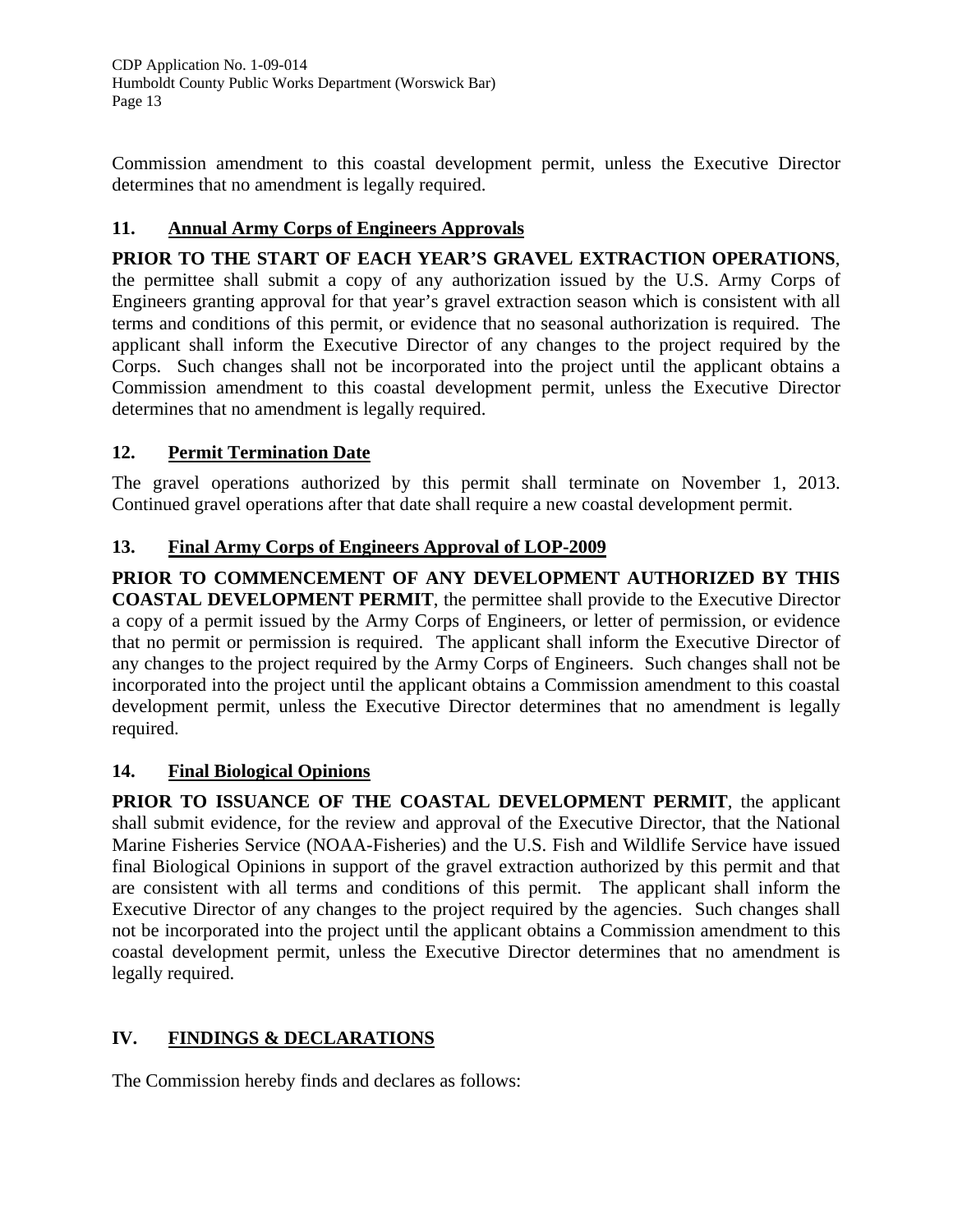#### **A. Environmental Setting**

#### **(1)** *Background on the Lower Eel River*

The lower Eel River from the city of Rio Dell downstream to the estuary is a depositional reach bordered by open pastures and some urban development. The average channel width of the lower Eel is 1,900 feet, and summer fog influences water temperatures in the river. Historically, the channel in much of the project area was significantly deeper than it is currently, and through the first half of the  $20<sup>th</sup>$  century the river was navigable by shallow draft boats for commercial shipping. Historical analyses of gradient and riffle conditions in the lower Eel provide additional evidence that the river is severely aggraded relative to historic conditions. The Eel River at its confluence with the Van Duzen River (upstream of the project site) is aggraded to the point that, in some years (e.g., 1994 and 2001), salmonids holding in the lower Eel River cannot migrate upstream in late fall due to subsurface flows. This same situation has occurred just below the Sandy Prairie levee, approximately three to four miles upstream of the project site. In the past, the Department of Fish and Game (DFG) has requested that gravel operators open up the channels to allow for fish passage.

Bank protection and levee structures placed in the lower Eel River have limited the river's ability to migrate and overflow its banks. The river's meandering ability during high flows has been influenced by the past land uses in the area, including construction of the Sandy Prairie levee in 1959 and the Grizzly Bluff levee following the 1964 flood, plus the cutting of the old original channel sometime in the 1860's at Fernbridge (just downstream of the project site). Levees separate potential overflow areas from the main channel and concentrate the high flow energy of floods to a narrower part of the river bed, thereby moving more bedload material through the project area. When available sediment exceeds the channel carrying capacity, sediment deposition (channel aggradation) occurs. The braided section of the channel between river mile 10.5 and 13.1 contains the largest available area to store bedload during the 50- to 100-year flows.

# **(2)** *Project Area Location*

The project site is located at river mile 7 on the lower Eel River on the "Worswick Bar" located off of Fernbridge Drive, approximately 1,500 feet upstream (southeast) of Fernbridge (see Exhibit Nos. 1 and 2). The applicant has a vested right to extract up to 200,000 cubic yards of gravel annually from the bar (under County Special Permit No. SP 73-87). However, the proposed action is extraction of up to 25,000 cubic yards annually for a period of five years. The last time gravel extraction activities occurred on the bar was in September 2006 under CDP No. 1-04-024.

The subject property is 227 acres in size, although the average area of each extraction is typically about 10 acres. The property stretches along approximately one-half mile of the river and extends from approximately the middle of the Eel River northeasterly to the North Coast Railroad Authority (NCRA) right of way. The bulk of the parcel consists of portions of the Worswick gravel bar lying below the northeastern bank of the river. The bar is largely exposed during low river flow conditions during the dry season and submerged during high flow conditions in the winter. The northeasterly side of the parcel does encompass the riverbank and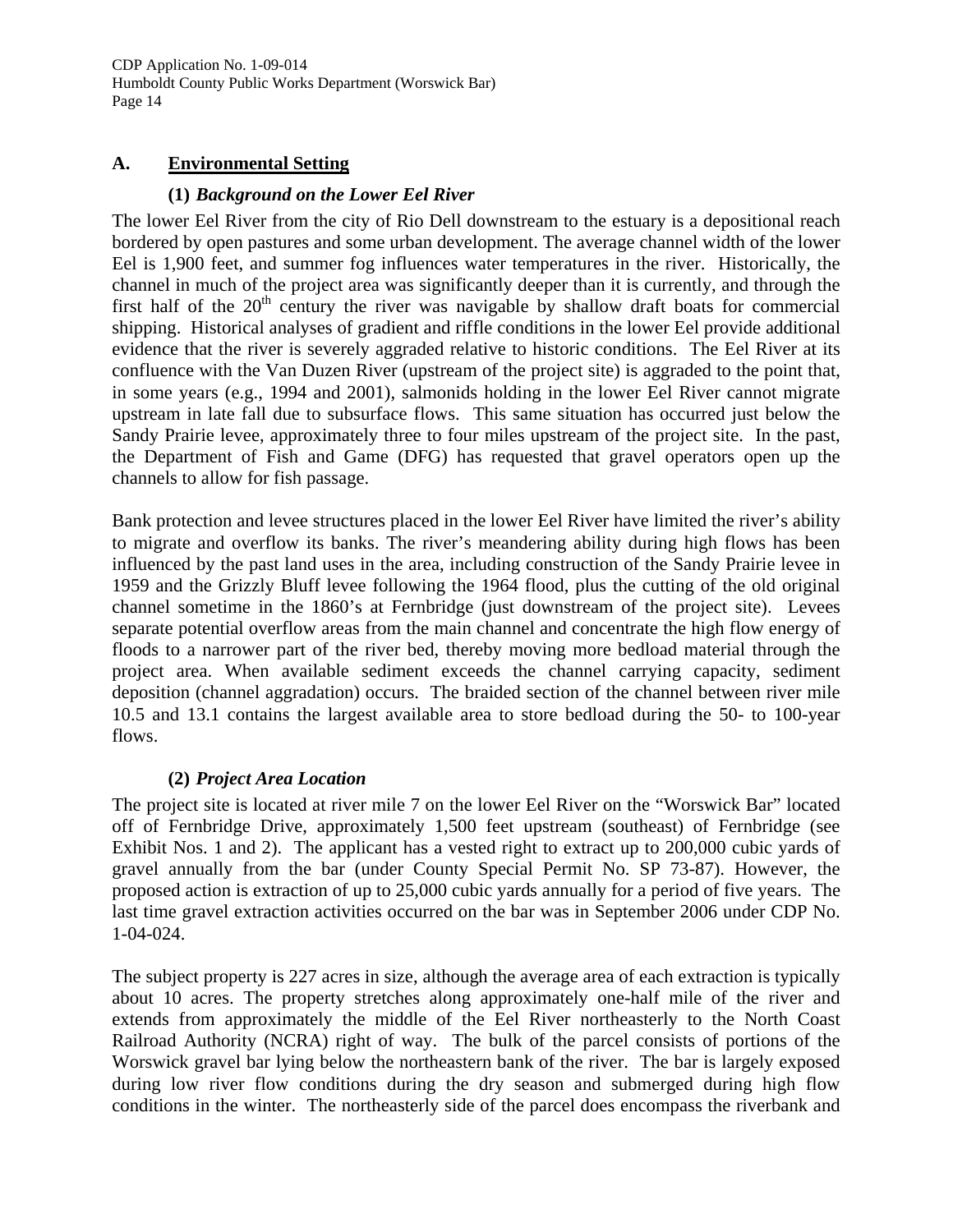a narrow, approximately 50-foot-wide strip of upland area adjacent to the railroad right of way. This upland strip has been used previously and is proposed to be used again as part of the current application as an aggregate facility where processing activities, including sorting and crushing, occur. The entire property is within the Commission's retained permit jurisdiction.

The Commission previously granted five-year permits to the applicant in 2005 (CDP No. 1-04- 024) and 1996 (CDP No. 1-96-062), and a one-year authorization to extract gravel in 2002 (CDP No. 1-00-055).

The gravel extraction areas on the bar are somewhat visible from Highway 101 and from Fernbridge Drive, the highway frontage road. Recreational use of the river in this particular area is very limited, largely because there are very few access points to the river. The principal public access use of the project site that does occur is by fishermen who use the river channel for recreational fishing. However, the prime fishing season occurs in the spring or wet season, when gravel extraction is not occurring.

Seven other gravel operators are located in the coastal zone along an approximately 9-river-mile reach of the lower Eel River, all of which extract sand and gravel from the rivers (i.e., at Singley, Drake, Canevari, Sandy Prairie, Hansen, and Hauck Bars along the lower Eel River). Additionally, three other gravel operations are located upstream of the project site on the Van Duzen River, including a portion of the Leland Rock bar, which is within the coastal zone (see Exhibit No. 3). Tables 1 and 2 below summarize the permitting and gravel extraction history of the lower Eel River over the years.

The site is planned and zoned in the Humboldt County LCP either Natural Resources (NR) with a Streams and Riparian Corridors Combining Zone (NR/R) or Agriculture Exclusive (AE), with minimum parcel sizes of 60 acres (AE-60), with Flood Hazard (F), Archaeological Resources (A), Streams and Riparian Corridors (R), and Transitional Agricultural Land (T) combining zones. Although the Humboldt County zoning for the property includes an archaeological combining zone (indicating the area is considered to have the potential for archaeological resources), no known archaeological resources exist at the site. Much of the terrace land along this area has been subject to disturbance as agricultural lands and has been inundated during major flood events. Areas of gravel bars, within the bank full channel, are generally not considered conducive to the establishment or preservation of archaeological sites due to the high incidence of inundation and fluvial reworking.

# **(3)** *Habitat Types & Special-Status Species*

As mentioned above, the total project area is approximately 227 acres in size, a portion of which is within the current boundary of "ordinary high water." The area within the OHW boundary is subject to change based upon natural river processes (e.g., erosion, accretion, and meander). Habitat types that occur in the area include the exposed gravel bars, North Coast riparian scrub, North Coast black cottonwood forest, and the low-flow river channel.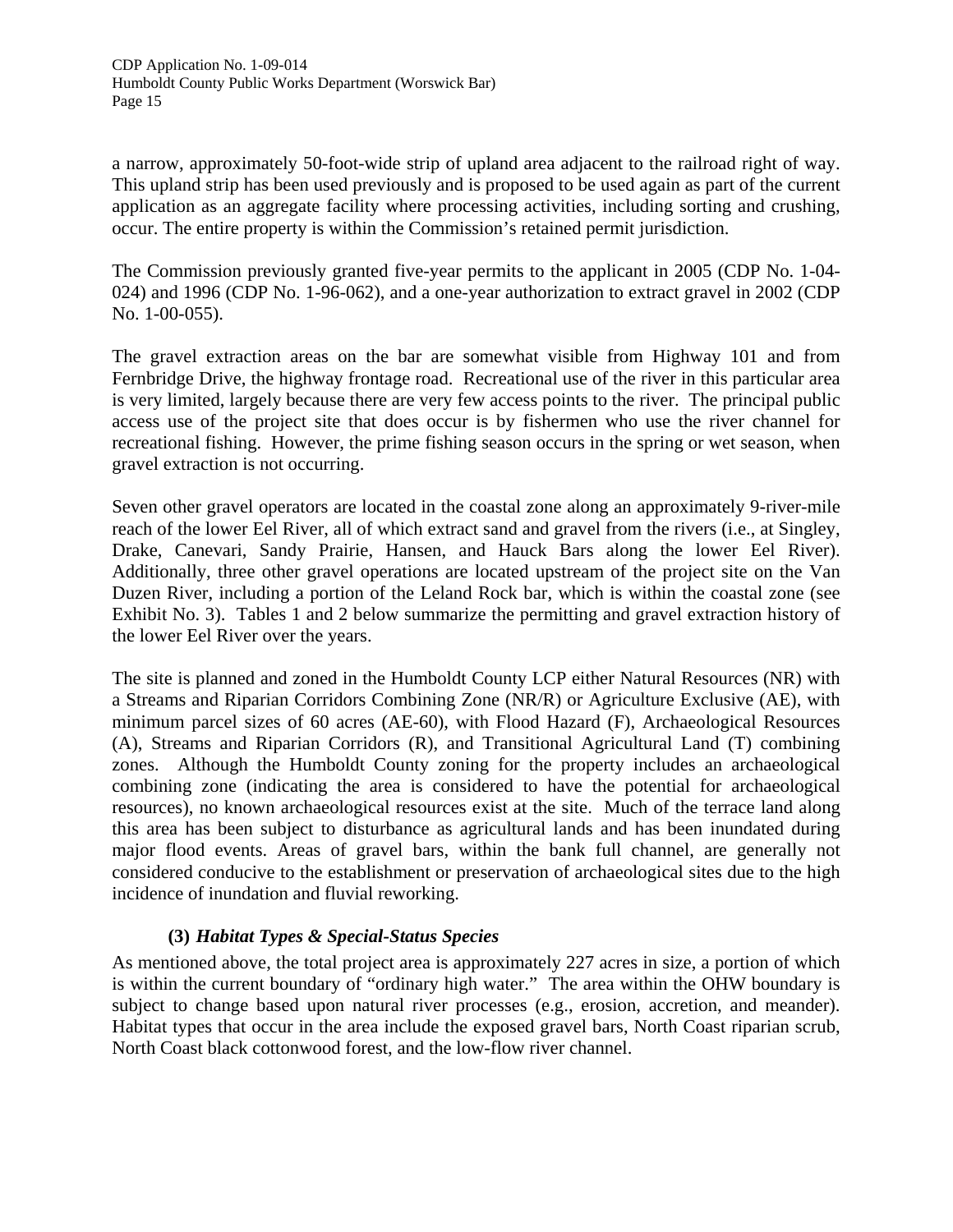The exposed cobble in the gravel bars adjacent to the low-flow channels provides roosting and/or nesting habitats for at least two avian species, killdeer (*Charadrius vociferus*) and western snowy plover (*Charadrius alexandrinus nivosus*), but otherwise represents one of the sparsest habitats in terms of wildlife diversity and numbers. The western snowy plover has been listed under the federal Endangered Species Act as a threatened species since 1993. Though originally thought to inhabit primarily open beach strand environments, plovers have also been observed roosting and nesting on gravel bars on the lower Eel River. The plover sightings on the Eel River have been in the months of April through early September, during the nesting season. Unlike many avian species which nest in trees, plovers establish their nests on the open gravel bars.

In general, the riparian vegetation lining the lower Eel River is perhaps the single-most important element for the natural environment in the area, providing habitat for many birds and mammals. The presence of two different kinds of riparian habitat, riparian scrub and black cottonwood forest, provides habitat for a greater number of wildlife species than a more uniform and simple habitat structure would. In addition to its habitat value, the riparian corridor also provides water quality protection, bank stabilization through root penetration, and flood protection.

The North Coast riparian scrub habitat in the project area fluctuates in size, density, location, and maturity in response to flow events, sediment deposition, and natural meandering of the river channel. The vegetation growing within this habitat type is dominated by coyote brush (*Bacharris pilularis*), a sparse covering of small trees (including cottonwood and willow), and various (mostly weedy annual) grasses and herbs. Riparian scrub habitat supports a variety of wildlife species, including a number of small mammals such as raccoon (*Procyon lotor*), striped skunk (*Mephitis mephitis*), gray fox (*Urocyon cinereoargenteus*), rodents and rabbits, and many bird species that use the habitat for foraging, nesting, and cover.

North Coast black cottonwood (*Populus balsamifera* ssp. *trichocarpa*) forest lines the river banks and terraces, maintaining natural channel confinement in the absence of large flood events. This habitat type is a broad-leaved, winter deciduous forest dominated by black cottonwood, with lesser amounts of willow (*Salix* spp.) and red alder (*Alnus rubra*). The forest has a dense canopy as well as a dense shrub layer and herbaceous understory. The stands of North Coast black cottonwood forest in the area range back to 45 years old, established following major flooding of the Eel River that occurred in 1964. The cottonwood forest represents the most structurally complex habitat in the area, which in turn supports a higher number and diversity of wildlife species than the other habitats. The North Coast black cottonwood forest provides valuable foraging, breeding, roosting, and shelter habitat for a wide variety of wildlife species, including at least nine bird species, eight mammalian species, two amphibian species, and one reptile species.

Although none have been detected at the project site, the black cottonwood forest offers suitable habitat for a state-listed endangered species, the willow flycatcher (*Empidonax traillii*), as well as four "species of special concern," including black-shouldered kite (*Elanus caeruleus*), Cooper's hawk (*Accipiter cooperii*), yellow warbler (*Dendroica petechia*), and yellow-breasted chat (*Icteria virens*).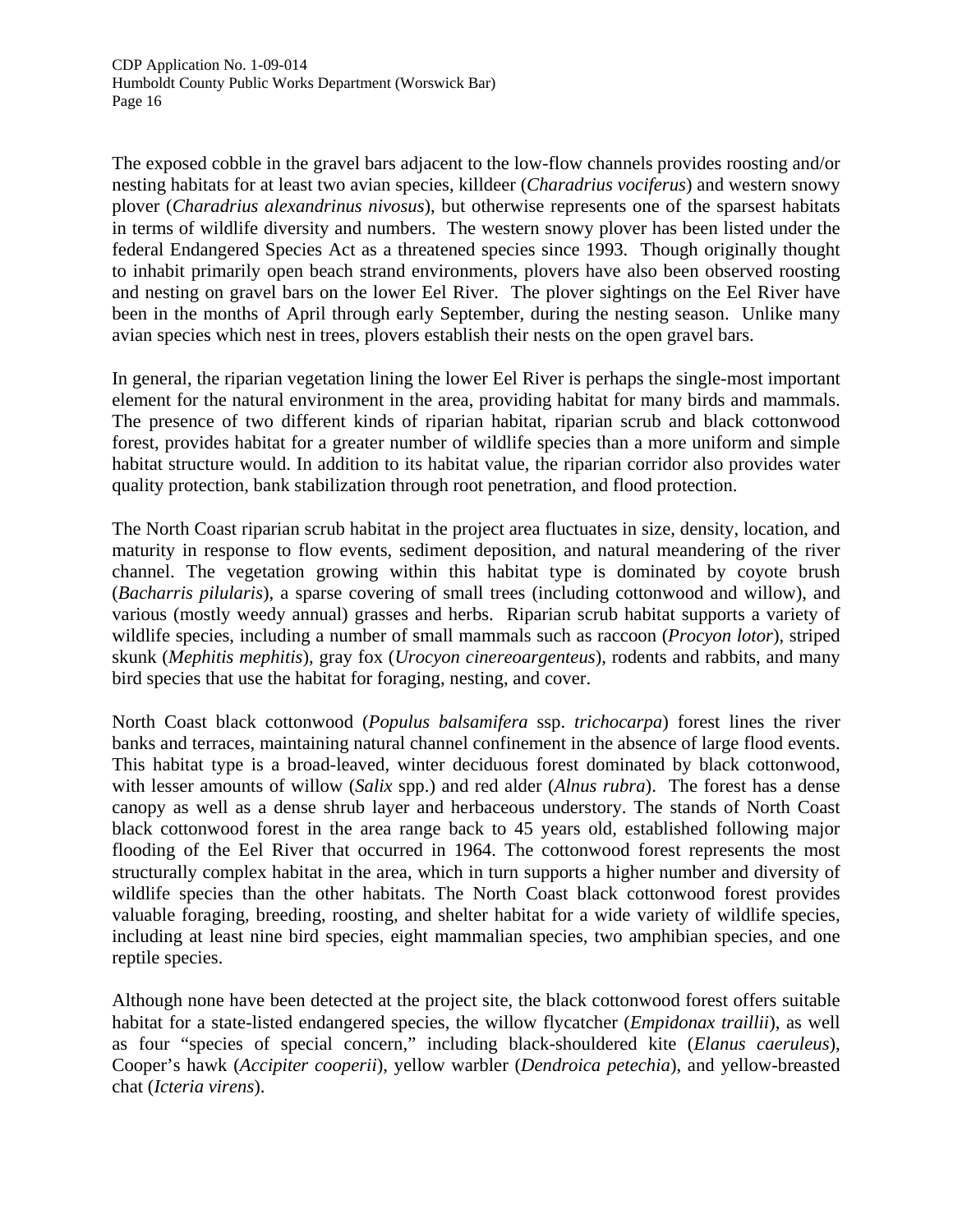In general, the riparian zone along the lower Eel River provides migration routes for wildlife. Over 200 different species of birds and 40 different species of mammals have been observed in the Eel River Delta, most of which utilize portions of the riparian corridor. Riparian vegetation also is critical to the survival of salmonids residing in and migrating through the lower Eel River.

The Eel River and its tributaries are ranked among the most significant anadromous fisheries in Northern California. Coho salmon (*Oncorhynchus kisutch*), Chinook salmon (*Oncorhynchus tshawytscha*), and steelhead trout (*Oncorhynchus mykiss*) are among the most important species with regard to commercial and sport fisheries. The coho was listed by the federal government as a "threatened species" along the northern California and southern Oregon coastlines in May of 1997, with critical habitat designated in May of 1999. Additionally, the Southern Oregon – Northern California Coasts Evolutionarily Significant Unit coho (SONCC coho) is currently listed as a threatened species in areas between Punta Gorda and the California-Oregon border under the California Endangered Species Act (CESA). Chinook salmon was federally listed as "threatened" in September of 1999, with critical habitat designated in February of 2000. Finally, steelhead trout was listed as "threatened" in June of 2000.

The lower Eel River, including the project area, is mainly utilized by the anadromous fish as a migration route to and from the upstream spawning grounds. In addition, the lower Eel River supports summer rearing habitat for juvenile salmonids, especially steelhead yearlings and fall Chinook sub-yearlings, and holding areas for adult summer steelhead as well as spawning and nursery habitat for marine fishes and invertebrates. A reference to the project site in the Biological Assessment prepared for the lower Eel River (Berg 2009, Exhibit C)<sup>[1](#page-16-0)</sup> states as follows:

"Instream habitat adjacent to this site consists mainly of shallow flatwater units with a few critical riffles (riffles that may be impassable to adult salmonids at certain low flows). Habitat goals include maintaining and protecting adult and juvenile migration habitat at this site." [page 36].

Other fish species in the river that are listed by the California Department of Fish and Game as "species of special concern" include coastal cutthroat trout (*Oncorhynchus clarki*), Pacific lamprey (*Lampetra tridentata*), and Green sturgeon (*Acipenser medirostris*).

The riverine habitat of the river channels on the project site and the occasional ponds that form under summer low water conditions provide habitat not only for fish, but also for invertebrates, amphibians, invertebrate-eating birds, and various mammals including river otters, mink, and other mammals that come to the river to forage (e.g., deer and raccoon).

# **B. Background on Past & Current Permitting of Gravel Operations on the Lower Eel & Van Duzen Rivers**

-

<span id="page-16-0"></span><sup>1</sup> Berg, A. 2009. *Biological Assessment for the U.S. Army Corps of Engineers LOP 2009 Authorizing Aggregate Extraction Operations in The Lower Eel River and Van Duzen River, Humboldt County, California*. Draft BA prepared by Alice Berg & Associates for County of Humboldt, Drake Materials, Eureka Ready-Mix, Hanson Sand & Gravel, Van Duzen River Ranch, Mercer-Fraser Company, Rock & Gadberry Sand & Gravel, Thomas R. Bess Asphalt, Sand & Gravel. [See Exhibit C.]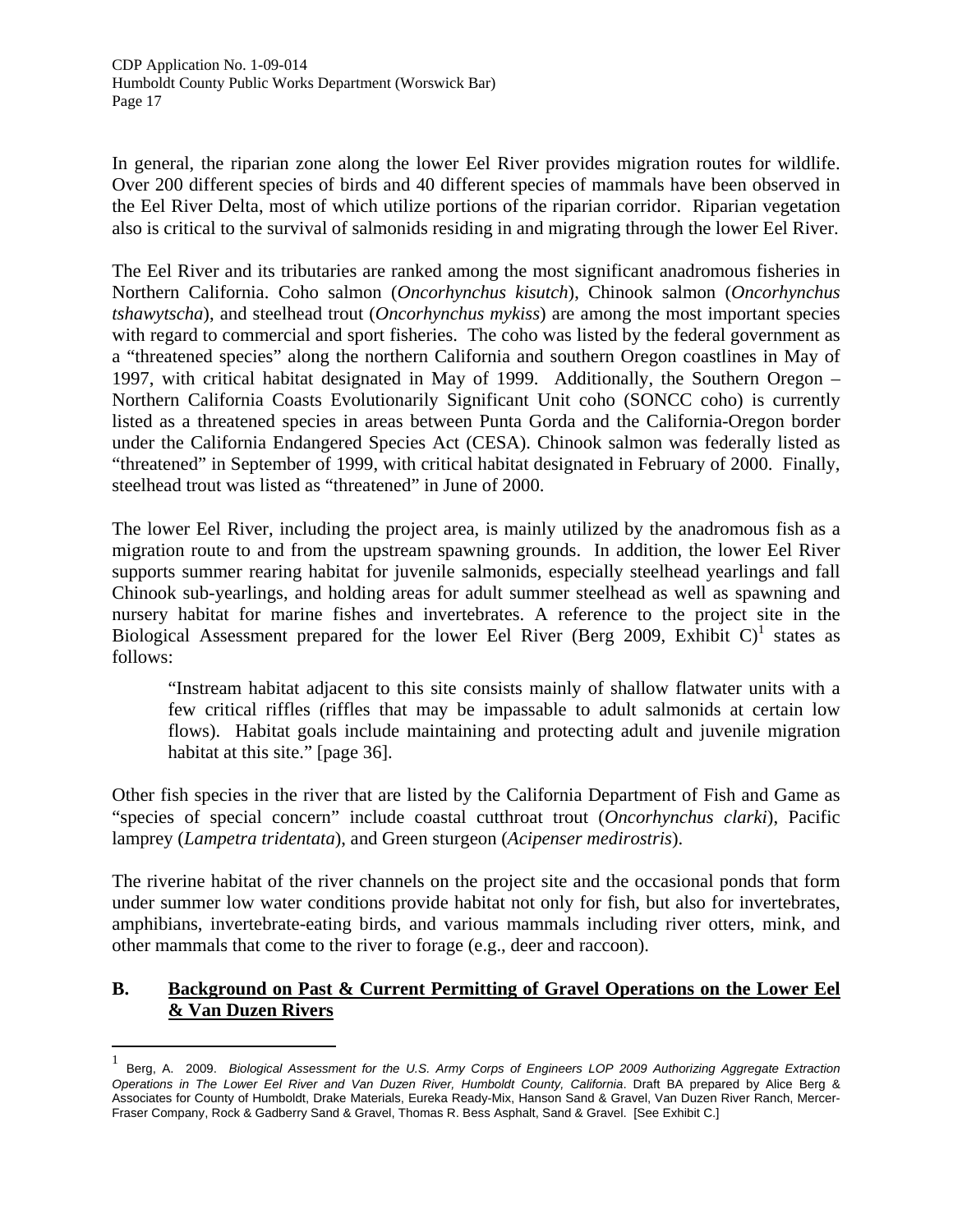The Lower Eel River has been used for gravel extraction since 1911. Currently, approximately six gravel operations are located along a 9-mile stretch of the lower Eel River, and three additional operations are located on the lower reaches of the Van Duzen River, which flows into the Eel River at Alton (Exhibit No. 3). All of the operations along the Eel River and the portion of the lowest-most operation on the Van Duzen River west of the Van Duzen River Railroad Bridge are within the coastal zone. As stated above, the Worswick Bar is the second most downstream gravel operation on the lower Eel River (i.e., the portion of the Eel River below its confluence with the Van Duzen River).

All of the gravel operations on the lower Eel and lower Van Duzen Rivers are interrelated in the sense that all of the gravel bars derive their material from the same upstream sediment sources. Brown and Ritter (1972) determined that the Eel River was a "hydraulically-limited" rather than "sediment-limited" river. This means that replenishment is more a factor of the size and duration of winter flows than the production of sediment in the watershed. This determination was based on the calculated high amounts of sediment that currently exist in active land sliding occurring in the watershed.

Thus, over-extraction by all of the projects in the lower Eel River combined with multiple low winter flow years can contribute cumulatively to erosion of the bed and banks of the river, which in turn can erode adjacent riparian and other habitat areas, interfere with fishery resources, undermine bridge supports, and cause other significant adverse impacts. However, as noted in the County Programmatic Environmental Impact Report (PEIR) referenced below, these same impacts can and have occurred when excessive deposition from high winter flow/duration events occur. Besides the cumulative impacts resulting from river morphology changes, other significant cumulative adverse impacts include habitat degradation from the installation of new gravel processing operations and access roads within environmentally sensitive habitat adjacent to the exposed gravel bars, exclusion of recreational use of the river banks, and noise. These types of impacts typically do not occur if the area is properly managed.

# **(1)** *1991 Programmatic Environmental Impact Report*

Until 1991, there had been very little coordinated review of the combined effects of the various gravel mining operations. Permits granted in the past by the various approving agencies were site-specific and granted with little knowledge of the cumulative impacts of gravel mining throughout the lower Eel River.

Gravel mining operations on the Eel River now require the approval of a number of different local, state and federal agencies. The initiation of coordinated review began to change in 1991. That year, Humboldt County considered the granting of a gravel lease from the County-owned bar at Worswick (on the lower Eel River approximately three miles downstream of the subject site). To comply with environmental review requirements under the California Environmental Quality Act (CEQA) the County prepared a Program Environmental Impact Report (PEIR) to describe and analyze the potential environmental effects resulting from the 13 gravel removal operations in the lower Eel River-Van Duzen watersheds. The document was certified in July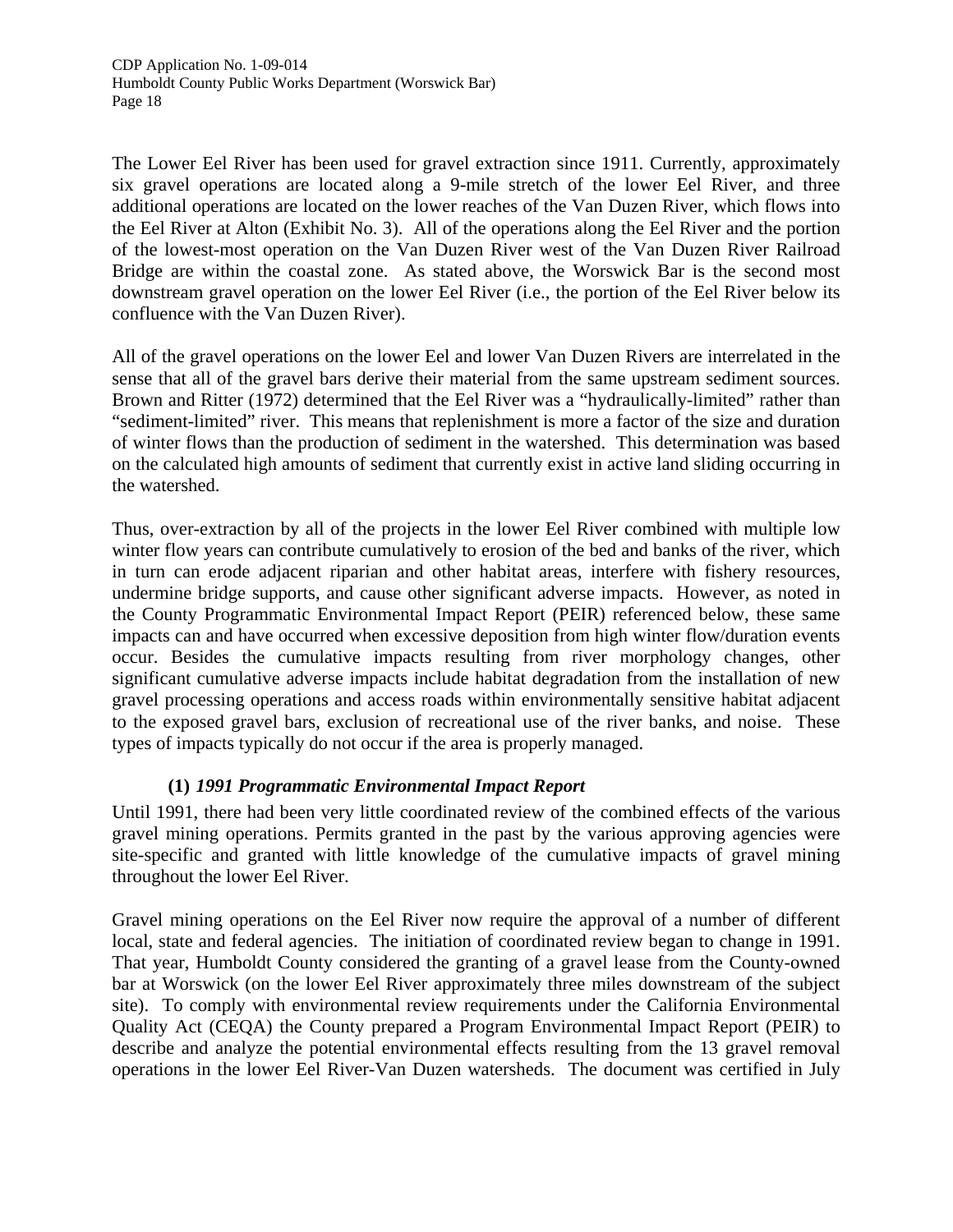1992 and was intended to be incorporated by reference into future environmental documents prepared for individual gravel extraction projects in the area.

As part of that effort, the County initiated a comprehensive review of the status of County permits for each of the operators to reach a final determination as to which operations were proceeding according to valid vested rights or County permits, and which ones required further review. The Department of Fish and Game also began to insist that the operators demonstrate that they had all necessary County approvals before the Department would issue annual Fish and Game Code Section 1603 Streambed Alteration Agreements.

As a result, information was documented about the significant cumulative adverse impacts of the gravel mining operations. The PEIR showed that little change in the bed had occurred over the previous 75 years. Annual monitoring as well as analyses of additional sources of historic bed elevations subsequently substantiated this finding. A late-1990's comparative study by the U.S. Army Corps of Engineers repeating cross sections at locations that were surveyed in 1969 showed overall little change in bed elevations and gradient over the previous 30 years.

# **(2)** *County of Humboldt Extraction Review Team (CHERT)*

The County developed a strategy for controlling the cumulative impacts of the gravel operations on riverbed degradation and bank erosion. At the heart of the strategy is an annual administrative approval of extraction plans that specifies the particular method and location of extraction. The primary mitigation measure recommended by the PEIR is for the County to prepare a River Management Plan that includes, as a primary component, an annual monitoring program to make annual decisions on where and how much gravel can be removed from the lower Eel and Van Duzen Rivers without adversely affecting the rivers. As described in the PEIR, the monitoring program was to be conducted by a consulting firm using funds provided by the gravel operators. The monitoring program would involve periodic biological surveys, creating cross-sections and thalweg profiles, and taking aerial photos and ground photos each year for each gravel operation. This information would be compiled and compared to data from previous years to determine gravel recruitment, changes in channel morphology, and impacts on wildlife and fisheries. The implementation of this program is currently occurring through the Corps' permitting process and the Humboldt County Interim Management Program. Much of this information is being collected by consultants for the gravel operators as part of the annual monitoring requirements of permitting and reviewing agencies before the commencement of mining each season.

In 1997, the County established its "Lower Eel River Interim Monitoring Plan" (IMP) for use until such time that the River Management Plan is developed. The monitoring plan incorporated and refined the reporting and monitoring requirements that were originally developed in 1991. The Plan also calls for the establishment of a review team to provide the County and other oversight agencies with scientific input on the gravel operations. The Committee that was established is known as "CHERT" (County of Humboldt Extraction Review Team) and is composed of independent fluvial geomorphologists, hydrologists, biologists, and botanists. CHERT has the authority for the County to review all annual mining plans and prescribe changes to those plans as deemed necessary. CHERT integrates all the monitoring data developed by the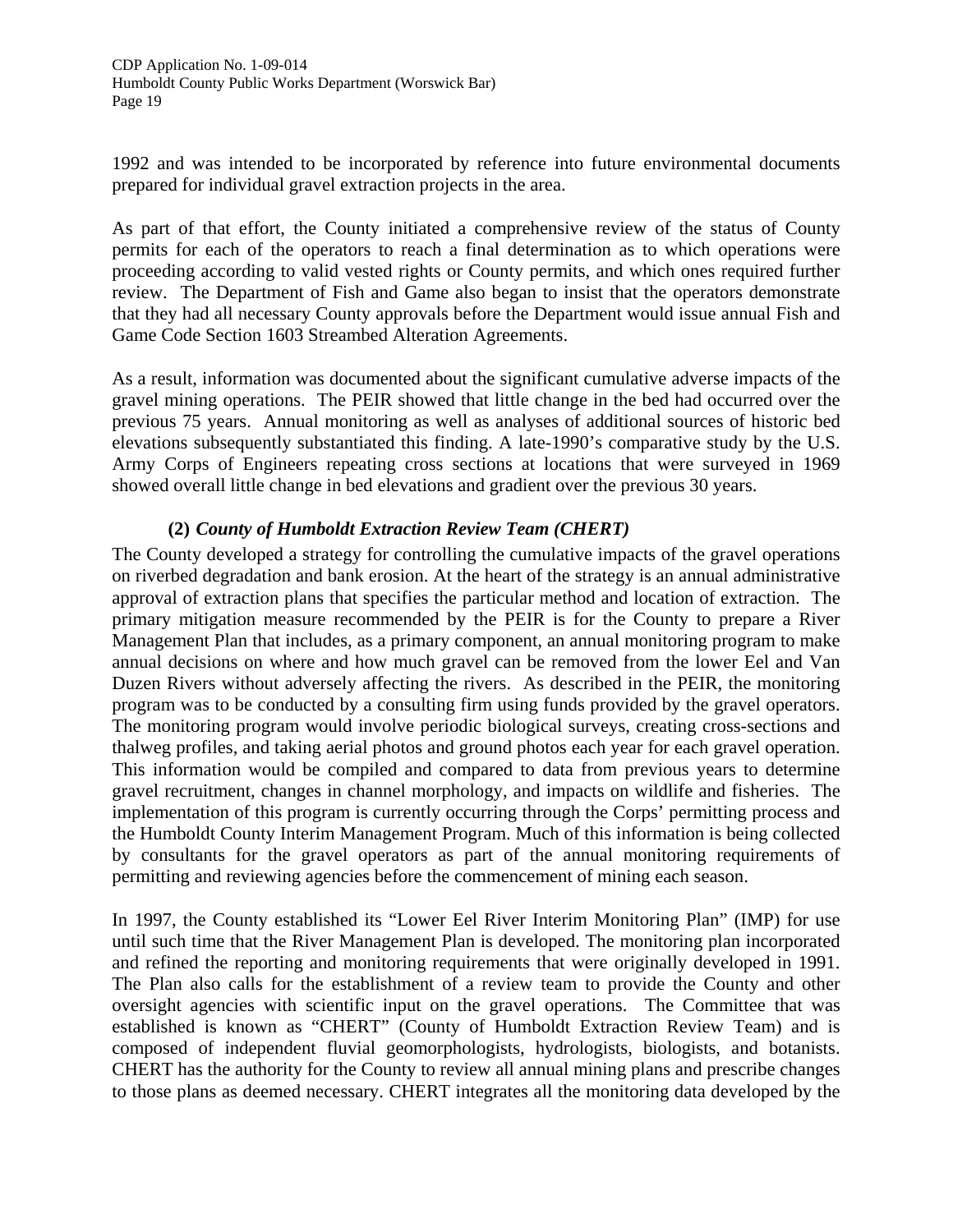gravel operators for geomorphic evaluations of the streambed and also evaluates and recommends practices designed to preserve and enhance vegetation and wildlife habitat.

In January of 2009 CHERT released a 10-year analysis (Exhibit A) of river channel cross sections taken at various sites along the Eel and Van Duzen Rivers near mining sites (including the lower, middle, and South Fork reaches of the Eel River and the lower Van Duzen River).<sup>2</sup> The report represents the longest-term geomorphic analysis completed to date examining the potential effects of gravel mining operations on river channel morphology. The report finds that "While certain methods of mining and locally excessive volumes can affect instream habitat in the short term, the river does not appear to suffer from long term or broad scale channel bed degradation from gravel mining. Furthermore, the CHERT adaptive management program authorized by the IMP specifically addresses preventing local over-extraction and avoids/minimizes mining methods that cause aquatic and riparian habitat damage" (page 2). The report concludes that "…we did not discern any large scale, persistent effects of Eel River gravel mining on channel thalweg elevations, mean bed elevations, or scour…Gravel mining effects in the Eel River are probably limited to short term, localized effects which the adaptive management program and federal and state oversight attempt to avoid or minimize. Refinement of project-scale minimization measures will continue to be a fundamental component of the adaptive management process, as will instream habitat improvement projects associated with gravel extraction operations" (page 24).

#### **(3)** *U.S. Army Corps of Engineers Letter of Permission Procedure*

In the fall of 1993, due to an amendment to its Clean Water Act (CWA) regulatory program, the Corps became more involved in regulating gravel extraction operations. Whereas previously the Corps' regulatory review of many in-stream gravel extraction operations focused mainly on the installation of channel crossings and stockpiling of material on the river bar, in 1993, the Corps began actively regulating incidental fill related to gravel mining activities themselves. In an effort to streamline the processing of CWA permits for the numerous in-stream gravel operations within Humboldt County, the Corps adopted a Letter of Permission (LOP) procedure for authorizing such projects (LOP 96-1). The LOP was adopted after a series of interagency and public meetings. An applicant for a project covered by the LOP must submit yearly gravel plans and monitoring information to the Corps for approval under the procedure. The Corps incorporated the County's CHERT review process into its LOP procedure.

As discussed in more detail below, the Corps issued an LOP to cover gravel mining in Humboldt County for the 2002-2008 gravel extraction seasons (LOP 2004-1) and has issued a new LOP Procedure 2009 (LOP-2009) Public Notice dated February 19, 2009 (No. 2007-00857) to cover gravel mining in Humboldt County for the next five years. The LOP-2009 is still in process (pending final Biological Opinions from NOAA-Fisheries and the U.S. Fish and Wildlife Service) and is expected to be issued in late August or early September, before the end of this summer's gravel mining season.

-

<span id="page-19-0"></span><sup>2</sup> County of Humboldt Extraction Review Team (CHERT). January 2009. *Analysis of Eel River Cross Sections at Gravel Mining Sites, 1997-200*7. Unpublished report prepared by Randy Klein, Doug Jager, Andre Lehre, and Bill Trush. 24 pp (Exhibit A).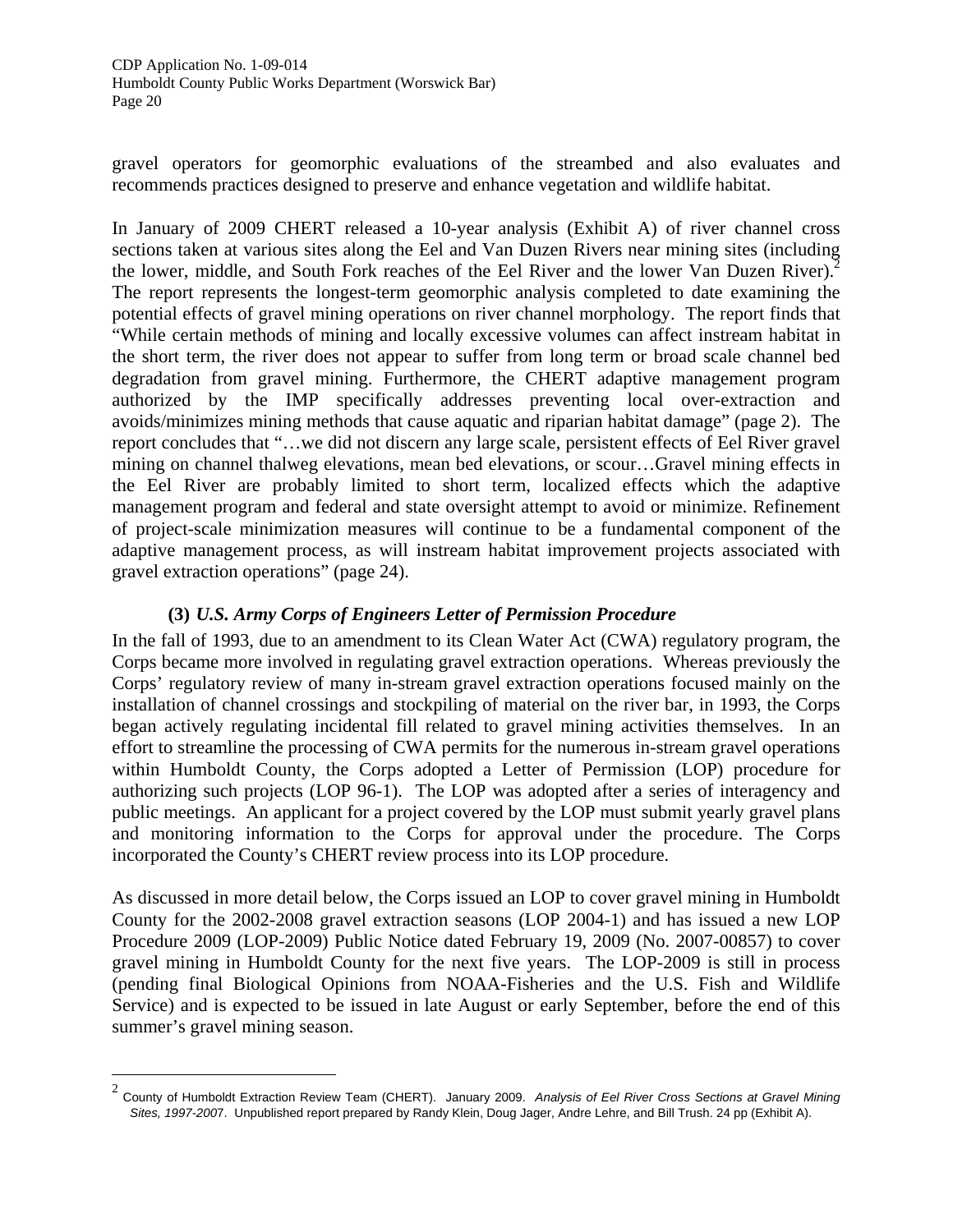As with all "federal actions" that might adversely impact rare, threatened, and endangered fish and wildlife, the LOP process and the Corps' review of individual Section 404 permits is also subject to consultations with applicable natural resource trustee agencies as required under Section 7 of the Federal Endangered Species Act (FESA). FESA Section 7 directs all federal agencies to use their existing authorities to conserve threatened and endangered species, and, in consultation with other federal agencies possessing ecological expertise regarding ecology and habitat requirements for these plants and animals, ensure that their actions do not jeopardize listed species or destroy or adversely modify critical habitat. Section 7 applies to management of federal lands as well as other federal actions that may affect listed species, such as federal approval of private activities through the issuance of federal permits, licenses, or other actions such as the LOP gravel mining and authorization procedure and the issuance of individual Section 404 permits.

The consultation process primarily consists of the agency undertaking the action of compiling biological assessment (BA) data detailing the current status of the fish and wildlife species within the area subject to the federal agency action, and a preliminary assessment of the likely effects of the action on those species. This information is then submitted to the particular resource agencies assigned the responsibility for ensuring protection to the various FESA-listed species. The National Marine Fisheries Service (NOAA-Fisheries) prepares and issues a Biological Opinion (BO) regarding impacts of gravel extraction to the listed salmonid species. The western snowy plover, a listed threatened species, also requires consultation with the U.S. Fish and Wildlife Service (FWS). Based on the findings of the NOAA-Fisheries and FWS reviews, mitigation measures required by the FESA are incorporated into extraction requirements. As more information is gathered on the species and the direct, indirect, and cumulative effects on species individuals and their habitat, these mitigation requirements are revised as necessary.

# a. Federal ESA Section 7 Consultations with NOAA-Fisheries

NOAA-Fisheries originally issued a BO in July of 1997 for the Letter of Permission Procedure for Gravel Mining and Excavation Activities within Humboldt County, California (LOP 96-1). The LOP 96-1 was authorized for a five-year term, expiring in August 2001. Several FESA listing actions occurred subsequent to the issuance of NOAA-Fisheries' 1997 BO, including designation of critical habitat for Southern Oregon/Northern California Coastal (SONCC) coho salmon, listing of California Coastal (CC) Chinook salmon as threatened and designation of critical habitat, and listing of Northern California (NC) steelhead as threatened. As a result of the listing of additional salmonid species and designation of critical habitat in 1999, the Corps requested reinitiation of Section 7 ESA consultation, and NOAA-Fisheries prepared a revised BO (dated May 1, 2000). In June of 2001, the Corps extended the expiration date of LOP 96-1 to October 31, 2001 and requested an amendment to the duration of the 2000 BO, which analyzed the extended duration of the proposed gravel extraction activities.

NOAA-Fisheries began working with the Corps, other agencies, and Humboldt County gravel operators and their consultants during the winter of 2001-2002 on a replacement LOP procedure anticipated to be in place for the 2002-2007 extraction seasons (originally enumerated as LOP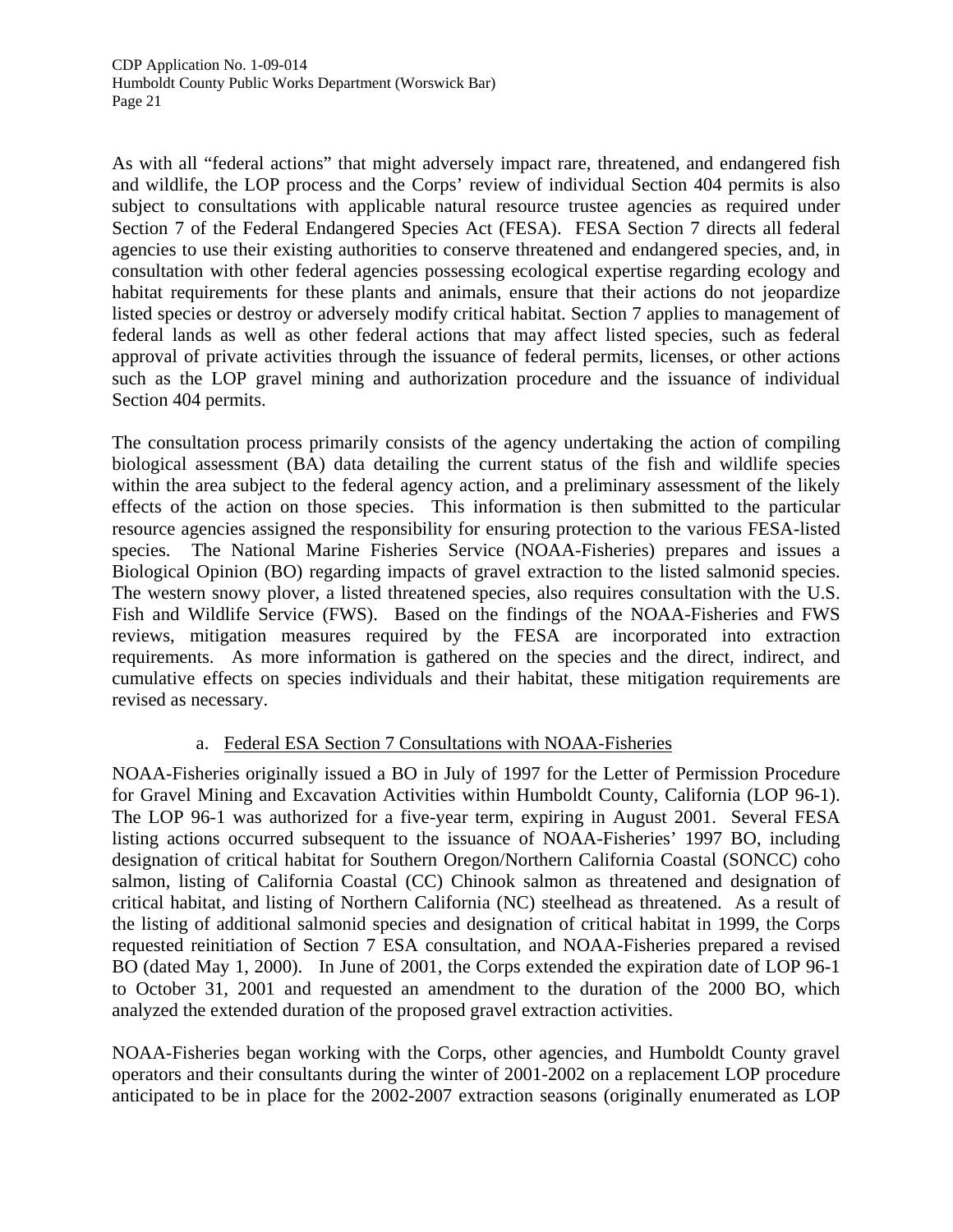2002-1). A draft LOP 2002-1 was circulated for public comment in May 2002, at which time it became apparent to involved agencies that several issues could not be resolved prior to the 2002 mining season. As a result, the Corps decided to further extend LOP 96-1 through December 31, 2002 to provide an authorization process for the 2002 gravel mining season and again requested that NOAA-Fisheries amend the 2000 BO to analyze the extended duration of LOP 96-1.

On November 26, 2002, the Corps issued a public notice announcing re-initiation of its efforts for authorization of a new Humboldt County LOP process, re-enumerated as LOP-2003-1. Concurrent with the announcement, the Corps again requested a FESA Section 7 consultation from NOAA-Fisheries.

On June 11, 2003, NOAA-Fisheries issued a draft BO for LOP-2003-1. The Draft BO incorporated newly available information that was not previously analyzed in the 2000 BO and its subsequent revisions issued for the LOP's 2001 and 2002 administrative extensions. In addition, the draft BO further detailed the potential adverse direct, indirect, and cumulative effects of gravel mining and extraction activities on listed salmonid species that might occur under the proposed five-year duration of LOP 2003-1.

In the draft BO, NOAA-Fisheries concluded that authorization of LOP 2003-1 procedures as proposed by the Corps for gravel mining during the 2003-2007 seasons, "is likely to jeopardize the continued existence of threatened SONCC (Southern Oregon/Northern California) coho salmon, NC (Northern California) steelhead, and threatened CC (Central California) Chinook salmon, and is likely to adversely modify SONCC coho salmon critical habitat." As required by the FESA, accompanying the "jeopardy opinion" were "reasonable and prudent alternatives" (RPAs) to the proposed LOP protocols. If followed, NOAA-Fisheries believed gravel mining pursuant to LOP-2003-1 would avoid the likelihood of jeopardizing the continued existence of listed species or destruction or adverse modification of critical habitat. With such program alterations in place, NOAA-Fisheries could issue an "incidental take statement" that would allow the Corps to undertake the LOP process without being found in conflict with the provisions of the FESA.

However, in subsequent meetings with the mining applicants, the public, and with Corps, NOAA-Fisheries, USFWS, and other permitting agency staff, several of the mining applicants expressed their concerns over the possible future difficulties that might be encountered should the five-year LOP procedure be authorized under a jeopardy opinion. Additional concerns were voiced as to whether NOAA-Fisheries had adequately considered and analyzed the information collated over the years by the miners on the effects of gravel mining FESA-listed fish species. As a result, the Corps decided to extend once again LOP 96-1 through December 31, 2003 to provide an authorization process for the 2003 gravel mining season and again requested that NOAA-Fisheries amend the 2000 BO to analyze the extended duration of LOP 96-1. In addition, the Corps modified the procedures and terms of LOP 96-1 to include the reasonable and prudent alternatives identified within the draft BO for LOP 2003-1 in the interest of avoiding a jeopardy opinion also being issued for the 2003 extension of LOP 96-1.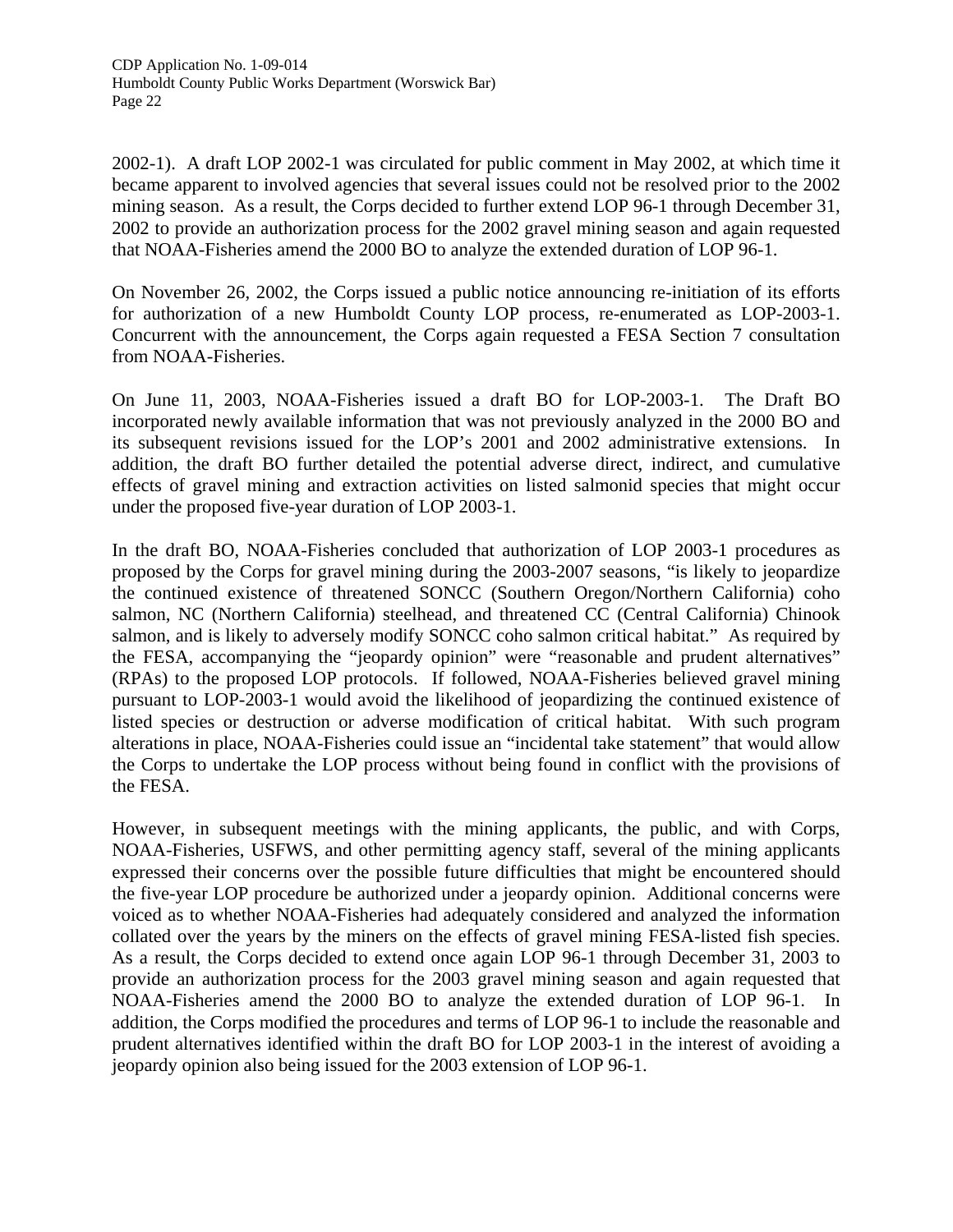On August 29, 2003, NOAA-Fisheries issued its BO on the modified LOP procedure for gravel mining (modified LOP 96-1). The BO concluded that gravel mining under the modified LOP 96- 1 procedure for the 2003 mining season was not likely to jeopardize the continued existence of threatened SONCC coho salmon, NC steelhead, and threatened CC Chinook salmon, and was not likely to adversely modify or destroy SONCC coho salmon critical habitat. In addition, NOAA-Fisheries issued an accompanying "incidental take statement" subject to three "reasonable and prudent measures" that set certain procedural requirements for the implementation of LOP 96-1, but did not require substantive changes to the limitations on mining contained in modified LOP 96-1.

In the winter of 2003-2004, the Corps issued a public notice announcing once again, re-initiation of its efforts for authorization of a new Humboldt County LOP process, re-enumerated as LOP-2004-1. The 2004-1 LOP notice was prepared after extensive consultation with NOAA-Fisheries on changes in procedures to further reduce impacts on threatened salmon species and to enhance critical habitat. The new procedures placed an emphasis on (1) ensuring that the floor elevation of gravel bar skimming operations remain above the water surface elevation of the 35 percent exceedence flow for each site, on an annual basis, to further reduce the chances of river bed alterations from mining, and (2) encouraging the use of alternative extraction methods such as alcove extractions at the down stream end of grave bars to provide velocity refuge for fish during high flows and trenching in desiccated stream channel areas to improve fish passage. The LOP set forth certain extraction limitations that all operators planning to mine under the LOP must follow (e.g., see those listed below for LOP-2009). Concurrent with the announcement of the new LOP, the Corps again requested a FESA Section 7 consultation from NOAA-Fisheries. On August 13, 2004, NOAA-Fisheries transmitted its completed BO of the LOP 2004-1 for proposed gravel extraction operations on Humboldt County rivers and its effects on SONCC coho salmon and its designated critical habitat, CC Chinook salmon, and NC steelhead pursuant to Section 7(a)(2) of the Endangered Species Act (Exhibit E). The BO concluded that after reviewing the best available information, the LOP Procedure 2004-1 as proposed, would not likely jeopardize the continued existence of the three salmonid species or result in the destruction or adverse modification of SONCC coho salmon designated critical habitat. NOAA-Fisheries also evaluated the proposed project for potential adverse effects to essential fish habitat (EFH) for federally managed fish species. The BO concluded that the proposed action may adversely affect EFH. However, the opinion stated that NOAA-Fisheries had no conservation measures to recommend over what was currently proposed. The BO noted that conservation recommendations provided in past gravel mining consultations had been incorporated into the proposed action.

The last time the Commission approved coastal development permits for gravel mining on the lower Eel and lower Van Duzen Rivers was in 2004, the same year that the Corps issued the LOP. Based on the Biological Opinion issued by NOAA-Fisheries that the seasonal extraction of gravel on the lower Eel and lower Van Duzen Rivers over the five years proposed under LOP-2004-1 would not result in more than incidental take of threatened salmon species and would not jeopardize their continued existence, the Commission approved the projects, having determined that the proposed 5-year gravel mining projects proposed for the lower Eel and lower Van Duzen Rivers that would be performed in accordance with the procedures described in the LOP notice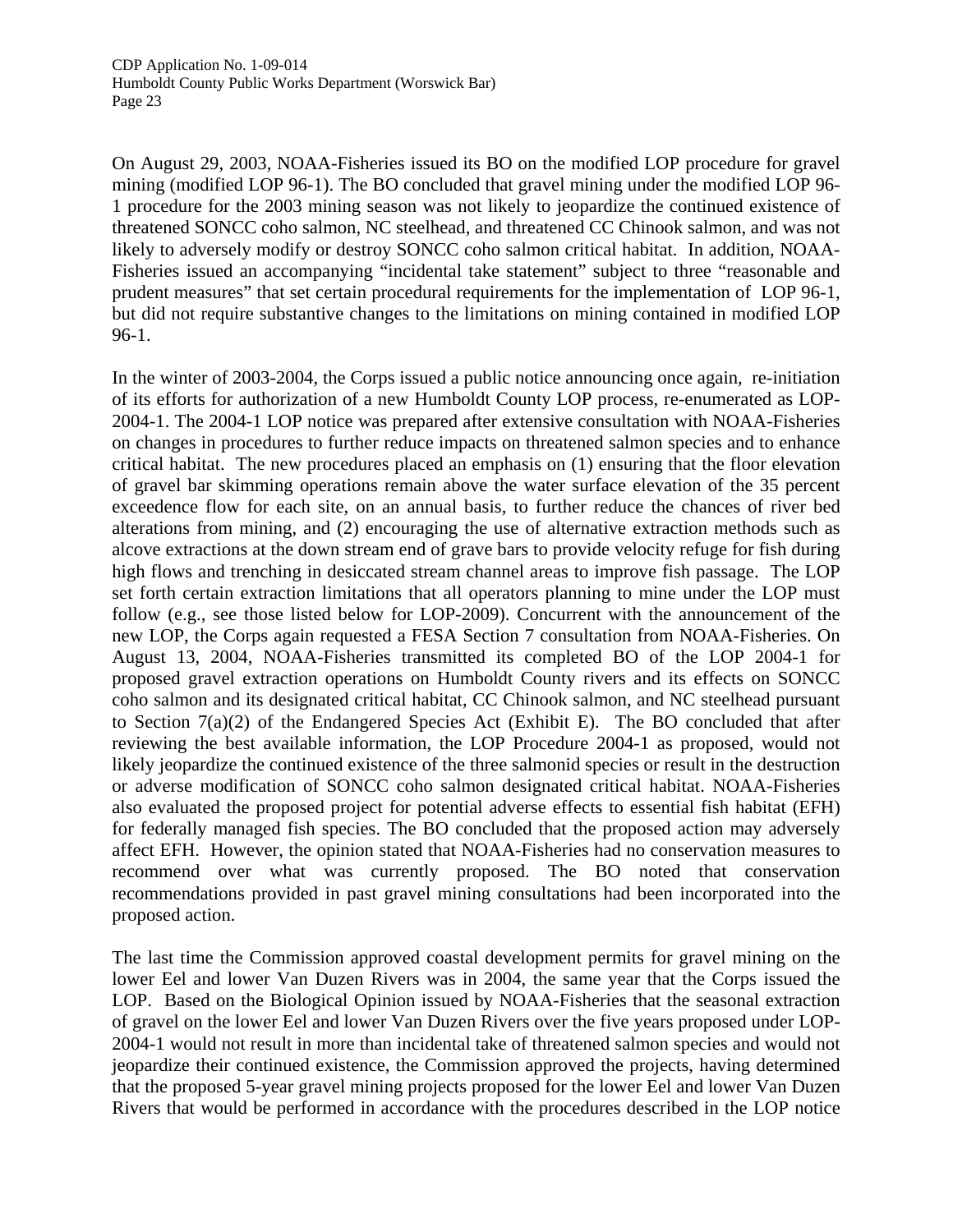and NOAA-Fisheries Biological Opinion would avoid impacts on sensitive fish species consistent with the requirements of Sections 30233 and 30240 of the Coastal Act. LOP-2004-1 expired at the end of 2008. In addition, the six gravel mining permits granted by the Commission in 2004 only authorized gravel mining through the summer of 2008.

#### b. Federal ESA Section 7 Consultations with the U.S. Fish & Wildlife Service

Similar to NOAA-Fisheries consultation on the Corps LOP process, the U.S. Fish and Wildlife Service (FWS) has consulted in the past on the LOP process with regard to impacts on the western snowy plover. The western snowy plover has been listed under the federal Endangered Species Act as a threatened species since 1993, and plovers were first discovered nesting on Eel River gravel bars near Fernbridge in June of 1996. Since that time the FWS has provided technical assistance to the Corps regarding its actions relative to the effects of gravel extraction on plovers.

In August of 1996, the FWS, in response to an informal consultation request from the Corps regarding LOP 96-1, concurred with the Corps' determination that the LOP 96-1 procedure was not likely to adversely affect the western snowy plover. This determination was based on various operating requirements being implemented including, but not limited to, not commencing gravel extraction operations prior to September 15 in the absence of plover surveys and maintenance of a minimum 300 meter buffer between identified plover habitat and gravel operations.

In July of 2001 the Corps requested formal Section 7 consultation on the extension of LOP 96-1 and its effect on the plover, but the FWS responded with a letter dated August 17, 2001 that more information was necessary to initiate formal consultation. Additional recommendations were provided by the FWS for the draft LOP 2002-1, including those mentioned above plus additional details such as speed limits and time-of-day restrictions on operations.

Formal consultation on the plover was again requested by the Corps in May of 2004. In September 2004 the FWS explained that the agency was unable to complete consultation on the LOP 2004-1 before the 2004 extraction season, but confirmed that plover chicks had vacated the gravel bars for the 2004 year, and gravel extraction was not likely to adversely affect plovers. Also in September 2004 the FWS concurred with the Corps' determination that issuance of an individual permit to Eureka Ready Mix for gravel extraction activities at Hauck Bar (at river mile 14, just downstream of the confluence of the Eel and Van Duzen Rivers) was not likely to adversely affect plovers, provided various protective measures were followed.

In September of 2005 the FWS issued its Biological Opinion for gravel operations on the lower Eel River covered under LOP 2004-1 (Exhibit F), at which time the LOP 2004-1 was republished with the Incidental Take Statement (ITS) attached as Appendix E. The terms and conditions of the ITS included various measures to protect plovers from activities associated with gravel extraction on the lower Eel River. The Biological Opinion expired at the end of 2008.

In its approval of various gravel mining permits in 2004, the Coastal Commission determined that the proposed 5-year gravel mining projects proposed for the lower Eel and lower Van Duzen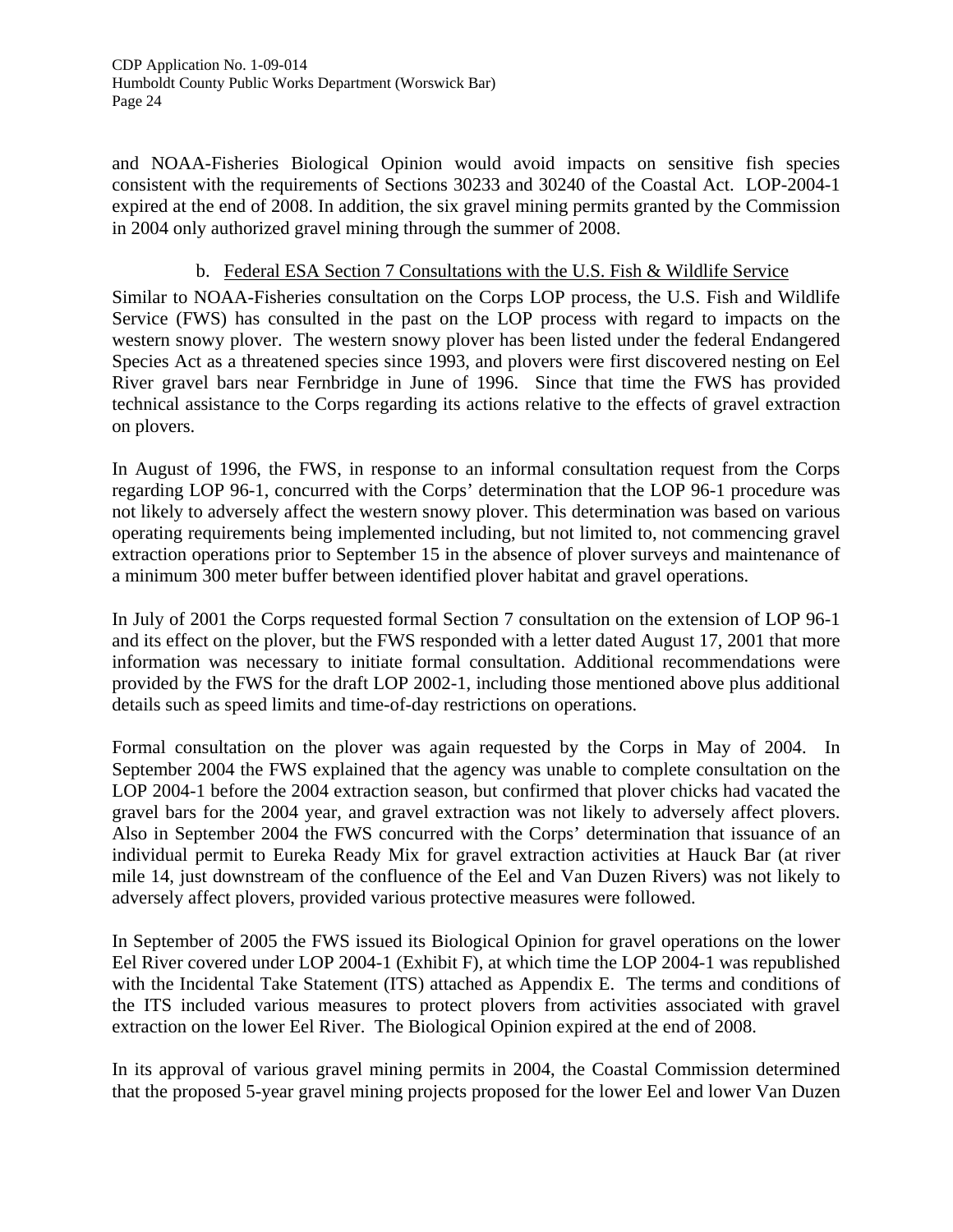Rivers that would be performed in accordance with the procedures described in the LOP-2004-1 notice and the FWS Biological Opinion would avoid impacts on the western snowy plover, consistent with the requirements of Sections 30233 and 30240 of the Coastal Act.

#### **(4)** *Permits and Consultations for the 2009-2014 Gravel Extraction Seasons*

With the expiration of LOP-2004-1 at the end of 2008, the planning process for a new Humboldt County LOP procedure began in the spring of 2008. In February of 2009, the Corps issued a new LOP procedure notice (No. 2007-00857), which describes standardized procedures for gravel extraction activities, temporary stockpiling of gravel, associated salmonid habitat improvement activities, and construction of seasonal road crossings for the five-year implementation period of LOP-2009. The new LOP-2009 announcement is very similar to LOP-2004-1 in its terms and conditions. The Biological Assessments (BA) prepared by the applicants to assist the Corps, NOAA-Fisheries, and the FWS in their review of the proposed gravel operations to be permitted under LOP-2009, however, was required to include a detailed assessment of the effects of the gravel extraction activities authorized under the previous LOP (LOP-2004-1). The BA also was to list and quantify habitat enhancement activities undertaken during the five-year implementation period of LOP-2004-1 to determine a rough target of enhancement activities for the LOP-2009 implementation period.

The gravel extraction terms and limitations set forth in proposed LOP-2009 include, in part, the following:

- All applicants shall use the CHERT process for annual review and recommendations.
- A minimum head-of-bar length, generally defined as that portion of the bar that extends from at least the upper third of the bar to the up-stream end of the bar as exposed at summer low flow shall not be mined or otherwise altered.
- The minimum skim floor elevation will remain above the water surface elevation of the 35% exceedence flow for each site, on an annual basis.
- Temporary channel crossings locations will avoid known spawning areas. Where bridges are not able to span the entire wetted channel, the crossing location will be determined on a site-specific basis.
- Temporary crossings will be placed after June 30 only. All crossings and associated fills will be removed after excavation ceases but before October 15 on the Eel River with possible extensions of time.
- The amount of time heavy equipment is in the wetted channel shall be minimized by limiting the number of equipment crossings to two (2) occurrences during placement and removal of the crossing structures.
- Temporary storage of excavated material may occur on the gravel bar, but must be removed by October 1. In order to minimize the turbidity associated with excavating wet sediment, all wet excavated sediment must be stockpiled on the gravel bar away from the low flow channel and allowed to drain prior to hauling across the temporary channel crossing.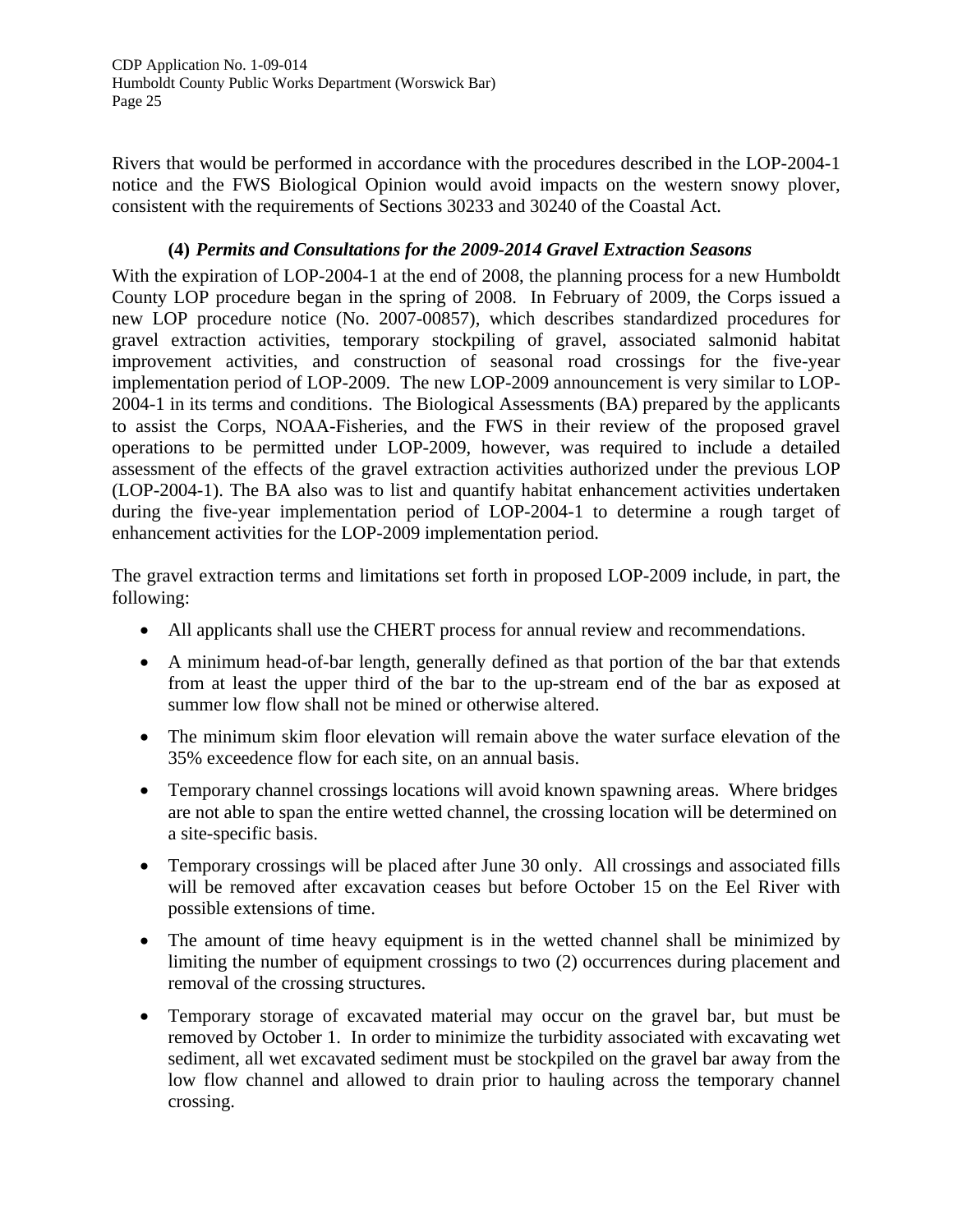- All riparian woody vegetation and wetlands must be avoided to the maximum extent possible. Any riparian vegetation or wetland that is to be disturbed must be clearly identified by mapping. Woody vegetation that is part of a contiguous 1/8-acre complex, or is at least 2 inches diameter breast height (DBH) that is disturbed must be mitigated;
- Gravel removal must remain a minimum distance of 500 feet from any structure (i.e. bridge, water intake, dam, etc.) in the river. For bridges, the minimum setback distance is the length of the bridge or 500 feet, whichever is greater; Gravel removal may encroach within this setback if approval is given by owners of these structures and approved by the Corps;
- The project area must be regraded, if necessary, before the water levels rise in the rainy season and must be completed by October 15 each year. Regrading includes filling in depressions, grading the construction/excavation site according to the approved configuration, leaving the area in a free-draining configuration (no depressions and sloping toward the low flow channel), and removing all temporary fills from the project area.
- Unless the Letter of Permission is specifically modified, gravel extraction shall cease by October 15 each year. Regrading, if necessary, shall be completed prior to October 15th. Requests for a extension will be reviewed by the Corps on a case by case basis. The applicant, however, must have regraded the site before an extension can be authorized.
- All applicants shall submit, as part of the application, a written assessment by a qualified biologist describing the potential effects of the project on federally threatened, endangered, or proposed species under the Endangered Species Act.
- There is a potential for gravel operations downstream of the confluence of the Eel River and the Van Duzen River to adversely affect the western snowy plover. Appendix E (of the LOP-2009 public notice) contains requirements necessary to assure the extraction activities (including pre-season surveys) are not likely to adversely affect the western snowy plover.
- There is a potential for operations anywhere in the rivers and streams of Humboldt County to adversely affect SONCC coho salmon, CC Chinook salmon and NC steelhead. Appendix M (of the LOP-2009 public notice) contains the most recent NOAA-Fisheries Biological Opinion. The BO contains restrictions (reasonable and prudent measures), which are mandatory conditions of the LOP-2009. [This measure anticipates issuance of the NOAA-Fisheries Biological Opinion, which has not yet occurred.]
- The actions authorized by this LOP are expected to include certain activities at project areas, during extraction seasons, that will enhance habitat for salmonids and other riverine species. The specific details of such habitat enhancement activities shall be determined during, and follow, the same multiagency pre-extraction design review process that is used for gravel extraction operations. Many of the habitat enhancement activities shall be consistent in scope, size and cost impact as restoration activities that have occurred in the past under LOP-2004. These activities included, but were not limited to, trenching designed to improve salmon migration, alcove construction,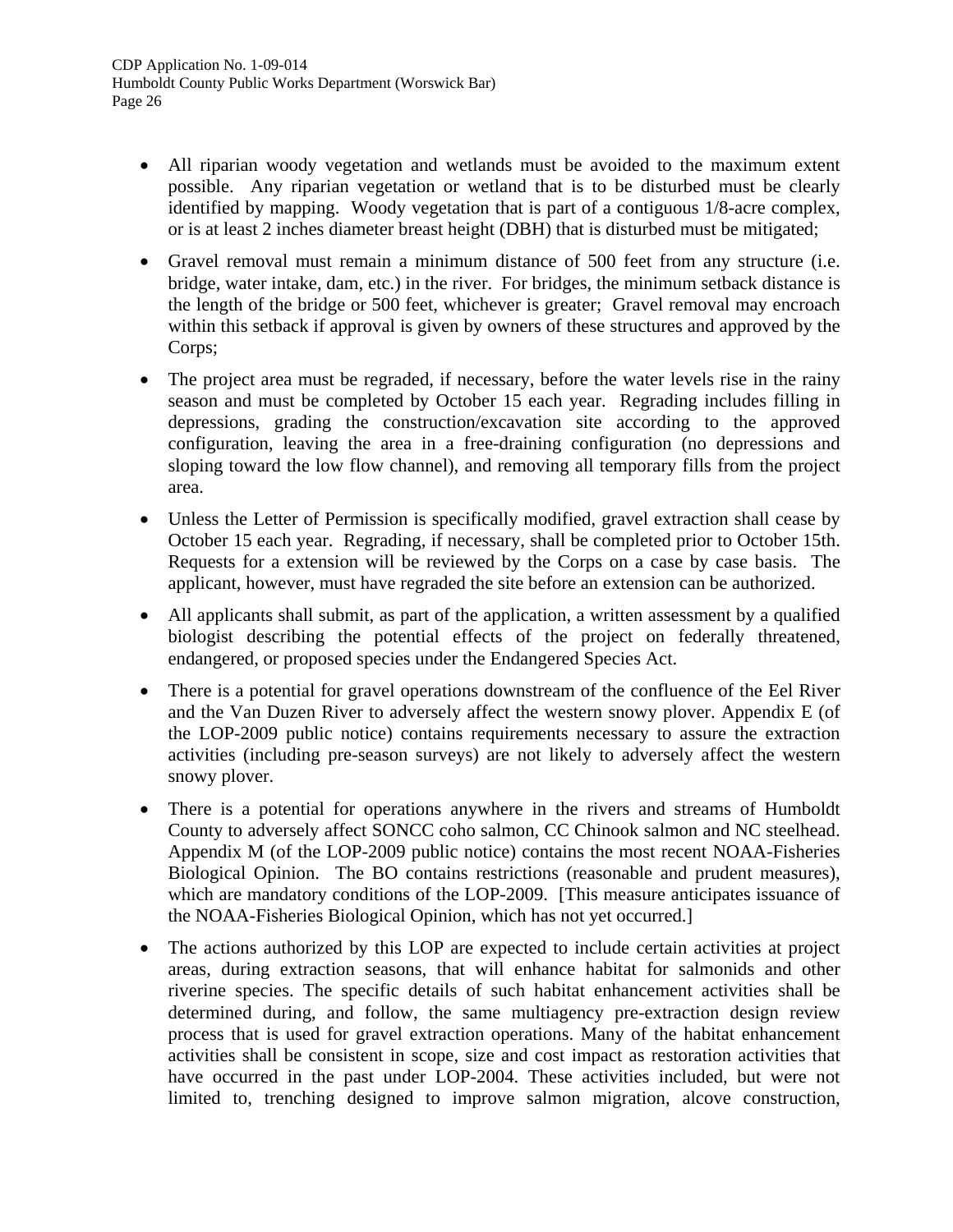placement of edge water large woody debris, and construction of wetland pits to improve aquatic and riparian habitat. Some habitat enhancement activities will be new to this LOP, including, but not limited to, riparian planting and strategic placement of large wood and boulders in the stream.

- Large woody debris (LWD) in the wetted channel and on floodplains and terraces is an important component of aquatic and riparian habitat. However, it is common practice for LWD to be gathered by local residents for firewood and other uses. To reduce the adverse effects of this longstanding practice, educational signing regarding the importance of LWD for salmonids shall be placed at access roads owned, controlled, or utilized by the gravel operators. In addition, in order to protect LWD deposited on mined gravel bars, all access roads owned or controlled by commercial gravel operators shall be gated and locked to reduce access; the County shall be exempt from this requirement. Operators should consult with NMFS for suggestions on the wording and design of this sign.
- Impacts to snowy plovers shall be avoided to the maximum extent possible. Appendix E (of LOP-2009 public notice) further describes the operating requirements that are required for gravel activities, including pre-extraction planning and surveys. The Corps will not participate in on-site pre-extraction reviews until after September 15 or after the plover biologist provides the Corps written confirmation that the pre-extraction surveys have been completed in accordance with the FWS final Biological Opinion for LOP-2009 and Appendix E of the LOP.
- Alternative extraction techniques shall be preferred over traditional skimming (bar scalping). These alternative techniques may include, but are not limited to horseshoe extractions, wetland pits, trenches, and dry-trenches, as described in the Appendix L of the LOP. $3$
- In addition to the alternative extraction techniques listed above, narrow skims that are adjacent to the low flow channel but provide for protection of the adjacent cross-over riffle by limiting extraction to the areas away from the entire riffle will also be considered for the lower Eel River on a case-by-case basis. These narrow skims may have a minimum vertical offset of 2 feet above the water surface elevation of the low flow channel. Narrow skim widths will be determined on a site specific basis, but narrow skims must: (1) not increase channel braiding; (2) not lower the elevation at which flows enter secondary channels; (3) avoid the higher portions of the annually inundated bar surface; and (4) must promote channel confinement. The CHERT recommendation shall include a summary of the reasoning, along with sufficient biological, hydrological, and sediment transport rationale to support the recommended width.

Shortly after the announcement of the new LOP, the Corps again requested a FESA Section 7 consultation from NOAA-Fisheries and the FWS. The formal consultations conducted by NOAA-Fisheries and the FWS provide critical evidence for the Commission's review of the proposed gravel mining operations on the lower Eel and Van Duzen Rivers that the operations will not result in significant adverse impacts on threatened and endangered species. In previous

-

<span id="page-26-0"></span> $3$  For a description of gravel extraction methods referenced in the LOP, see Appendix B.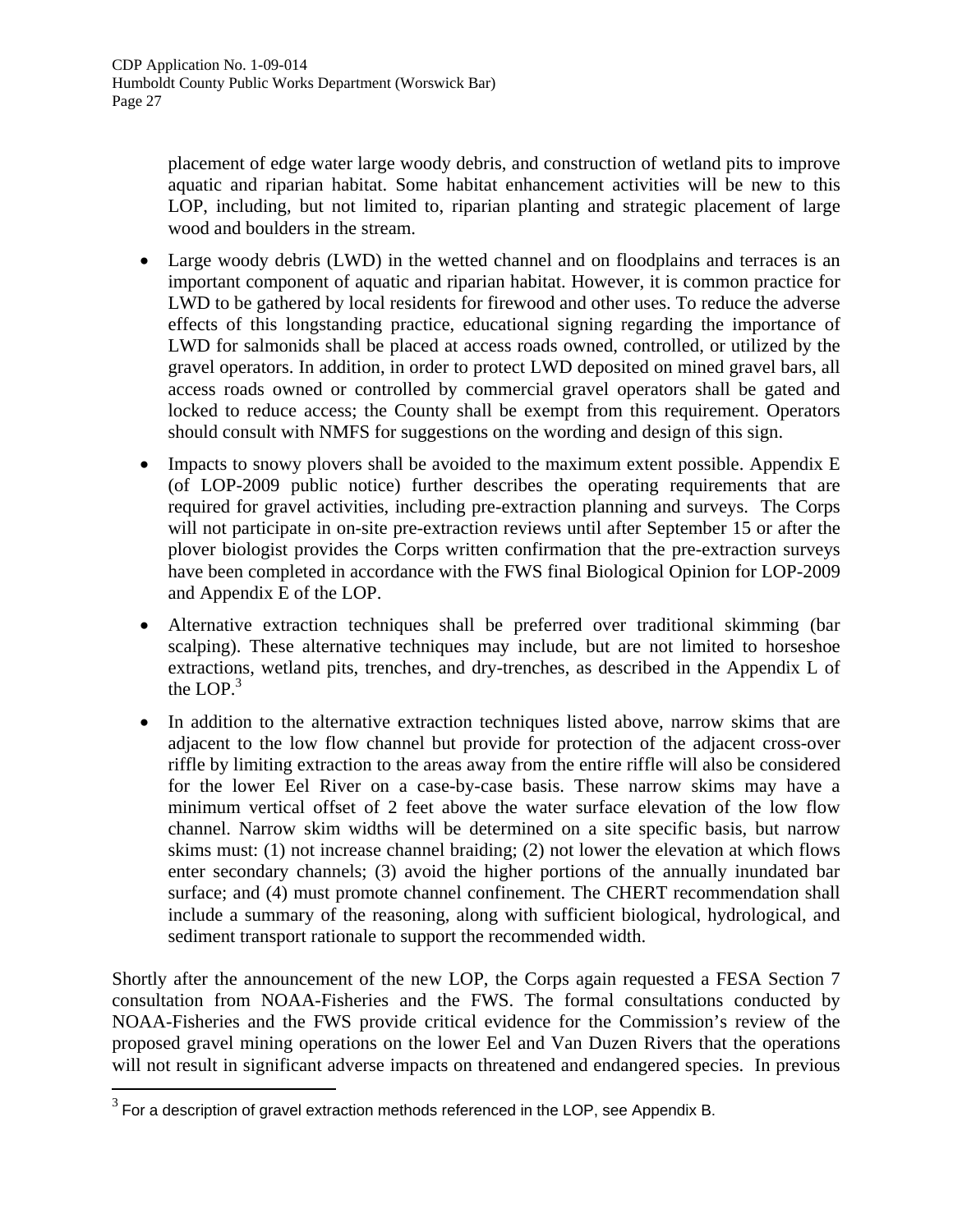actions on coastal development permits for gravel mining on the lower Eel and Van Duzen rivers, the Commission has relied upon those biological opinions to find consistency of the gravel mining projects with Section 30233 of the Coastal Act and to approve the projects.

On July 27, 2009, NOAA-Fisheries transmitted its preliminary conclusions and draft terms and conditions to minimize the amount or extent of "take" of threatened salmonids (Exhibit D). The final Biological Opinion for LOP-2009 for proposed gravel extraction operations on the Eel and Van Duzen Rivers is anticipated to be issued in late August. The preliminary conclusion states that

 "*After reviewing the best available scientific and commercial information, the current status of SONCC coho salmon, CC Chinook salmon, NC steelhead, and their designated critical habitats, the environmental baseline for the action area, the effects of the proposed action, and the cumulative effects, it is the biological opinion of NMFS that gravel mining under LOP 2009 for the five-year permit period, ending December 31, 2013, is not likely to jeopardize the continued existence of threatened SONCC coho salmon, threatened NC steelhead, and threatened CC Chinook salmon, and is not likely to adversely modify or destroy SONCC coho salmon, CC Chinook salmon or NC steelhead designated critical habitat."* 

The preliminary conclusion of NOAA-Fisheries notes that the measures instituted in 2004 have worked well, and the agency does not anticipate any significant changes the requirements and recommendations to the Corps that will be included in the final Biological Opinion for LOP-2009.

The FWS final Biological Opinion is expected to be issued by late August 2009. The FWS has informed staff that it does not anticipate that its recommended conditions for western snowy plover will be significantly different than those included in the 2005 Biological Opinion (see Exhibit F). The FWS preliminarily concludes that the proposed gravel operations will not jeopardize the continued existence of the plover or adversely modify or destroy its designated critical habitat. As discussed in more detail in Finding IV-O below, the Commission attaches Special Condition No. 14, which requires the applicant to submit, prior to permit issuance, final Biological Opinions in support of the gravel extraction authorized by this permit and that are consistent with all terms and conditions of this permit. Any changes required by the agency shall be reported to the Executive Director and not incorporated into the project until the applicant obtains any necessary amendment to the coastal development permit.

#### **(5)** *History of Coastal Commission Permits for Gravel Extraction on the Lower Eel & Van Duzen Rivers*

Over the past two decades, the Commission has issued at least 32 permits for gravel extraction on the lower Eel and Van Duzen Rivers, as summarized in Table 1. In general, actual annual extracted volumes in the lower Eel have consistently been lower than approved volumes every year over the past decade, as seen in Table 2. From 1997 through 2007, a total of 2,273,959 cubic yards of aggregate was extracted from the lower Eel (averaging 206,724 cubic yards annually), which is only 62 percent of the total approved volume of 3,685,802 cubic yards (see Table 2).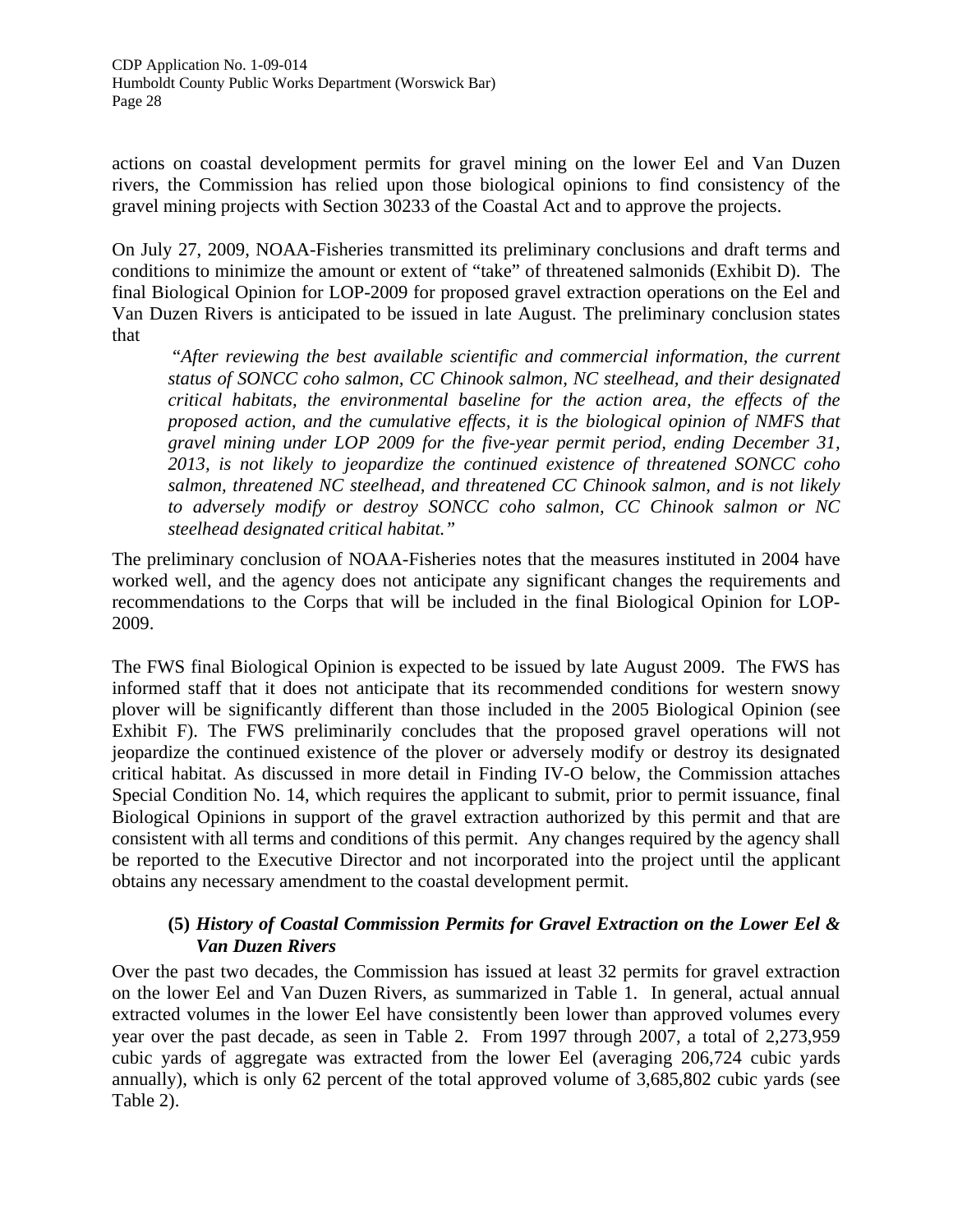**Table 1.** Summary of gravel operations in the coastal zone on the lower Eel and Van Duzen Rivers, from approximately River Mile (RM) 5 on the lower Eel up to just beyond the confluence of the Eel and Van Duzen Rivers (up to RM 0.7 on the lower Van Duzen River).

| Location<br>(Bar & River Mile)                                               | <b>List of Current &amp; Past</b><br><b>Applicants</b>                                                      |                                                                       | <b>Approved Maximum</b><br><b>Annual Volumes</b><br>(cubic yards) |
|------------------------------------------------------------------------------|-------------------------------------------------------------------------------------------------------------|-----------------------------------------------------------------------|-------------------------------------------------------------------|
| Singley Bar (RM 5-6)                                                         | Eureka Ready Mix (aka<br>Eureka Sand & Gravel);<br>Arcata Readimix                                          | <b>Permit Nos.</b><br>1-92-157<br>1-97-068<br>1-04-022<br>1-09-005    | 150,000                                                           |
| <b>Worswick Bar (RM 7)</b>                                                   | <b>Humboldt County Public</b><br>Works Dept.; Humboldt<br>Bay Gravel, Inc.; Eureka<br>Southern Railroad Co. | 1-90-195<br>1-96-062<br>1-00-055<br>1-04-024<br>1-09-014*             | 25,000                                                            |
| Drake Bar (RM 9)                                                             | Mallard Pond Sand &<br>Gravel; Drake Materials;<br>Drake Sand & Gravel                                      | 1-94-079<br>$1 - 01 - 046$<br>1-02-162<br>1-04-046                    | 250,000                                                           |
| <b>Sandy Prairie Plant B</b><br>(RM 10-11)                                   | Mercer-Fraser;<br>Canevari Timber Co.                                                                       | 1-94-006<br>1-94-006-A1                                               | 200,000                                                           |
| <b>Sandy Prairie Plant A</b><br>(RM 11-12)                                   | Mercer-Fraser                                                                                               | 1-94-035<br>1-00-009<br>1-03-014<br>1-04-020<br>1-09-022              | 70,000                                                            |
| Hansen Bar (RM 13.5)                                                         | <b>Charles Hansen</b>                                                                                       | 1-97-017<br>1-02-023<br>1-03-030<br>1-09-011                          | 50,000                                                            |
| Hauck Bar (RM 14)                                                            | Eureka Ready Mix (aka<br>Eureka Sand & Gravel)                                                              | 1-96-053<br>$1 - 02 - 022$<br>1-02-164<br>$1 - 04 - 011$<br>1-09-006  | 150,000                                                           |
| Near the confluence of<br>Van Duzen & Eel Rivers<br>(up to Van Duzen RM 0.7) | Rock & Dwelley                                                                                              | 1-96-068<br>$1 - 02 - 006$<br>1-03-048<br>$1 - 04 - 045$<br>1-09-021* | 100,000                                                           |

\* Permit applications are pending approval.

**Table 2**. Approved and extracted gravel mining volumes in the lower Eel River (excluding the Rock and Dwelley operation on the lower Van Duzen River) since 1997 (from CHERT 2009, Exhibit A).

| Year | <b>Approved Volume</b><br>(cubic yards) | <b>Extracted Volume   Percent</b><br>(cubic yards) |    |
|------|-----------------------------------------|----------------------------------------------------|----|
| 1997 | 561.700                                 | 326,500                                            | 58 |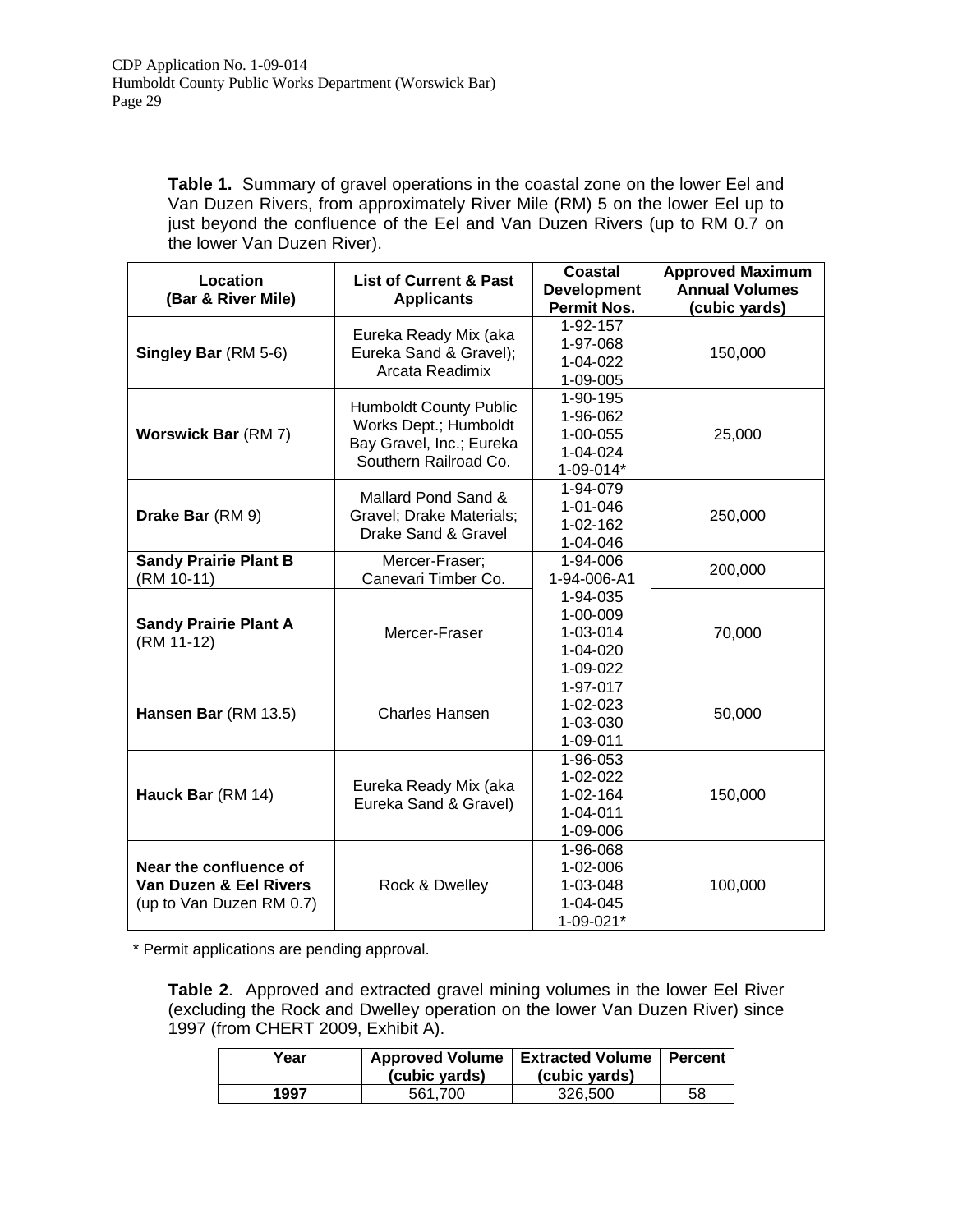| Year                   | <b>Approved Volume</b> | <b>Extracted Volume</b> | <b>Percent</b> |
|------------------------|------------------------|-------------------------|----------------|
|                        | (cubic yards)          | (cubic yards)           |                |
| 1998                   | 399,100                | 273,000                 | 68             |
| 1999                   | 471,400                | 290,500                 | 62             |
| 2000                   | 291,300                | 208,600                 | 72             |
| 2001                   | 389,900                | 119,300                 | 31             |
| 2002                   | 387,300                | 220,000                 | 57             |
| 2003                   | 318,300                | 163,900                 | 51             |
| 2004                   | 188,840                | 120,305                 | 64             |
| 2005                   | 199,370                | 166,280                 | 83             |
| 2006                   | 235,495                | 208,240                 | 88             |
| 2007                   | 243,097                | 177,334                 | 73             |
| <b>Totals</b>          | 3,685,802              | 2,273,959               | 62             |
| Years                  | 11                     | 11                      |                |
| <b>Annual Averages</b> | 335,073                | 206,724                 | 62             |

At the project site, gravel extraction operations historically have varied with market demands and river conditions, but similar to the trend seen in the lower Eel in general, actual annual extracted volumes at the project site have typically been lower than approved volumes, as seen in Table 3. Between 2004 and 2008, a total of 17,520 cubic yards of aggregate was extracted from the site.

**Table 3.** 2004 through 2008 CHERT-approved versus actual extracted gravel volumes for the Worswick Bar project site (from CHERT 2004, 2005, and 2006- 2008 unpublished data tables in Alice Berg & Associates 2009, Exhibit C).

| Year          | <b>CHERT Approved Volume</b> | <b>Actual Extracted Volume</b> | <b>Percent</b> |
|---------------|------------------------------|--------------------------------|----------------|
|               | (cubic yards)                | (cubic yards)                  |                |
| 2004          |                              |                                |                |
| 2005          |                              |                                |                |
| 2006          | 24.980                       | 17.520                         |                |
| 2007          |                              |                                |                |
| 2008          |                              |                                | --             |
| <b>Totals</b> | 24,980                       | 17,520                         | 70             |

# **C. Detailed Project Description**

The applicant proposes to extract a maximum of 25,000 cubic yards of sand and gravel per year during the gravel extraction seasons of 2009-2013. In addition, the applicant proposes to continue to stockpile gravel in upland areas adjacent to the gravel bar. The County uses the gravel extracted and processed at the site in the repair of County-maintained roads and bridges.

The County has mined and processed gravel at the site for many years. The specific location of extraction has stayed nearly the same from year-to-year. The County last extracted gravel from the site in 2006, and before that in 2002 and in 2000. Due to bar size and relatively small volume extracted, traditional skimming has typically been used in the past. Under this permit application skimming again is proposed as a method of extraction, along with various other extraction methods that may be employed, including narrow skim, wet trenching (for salmonid habitat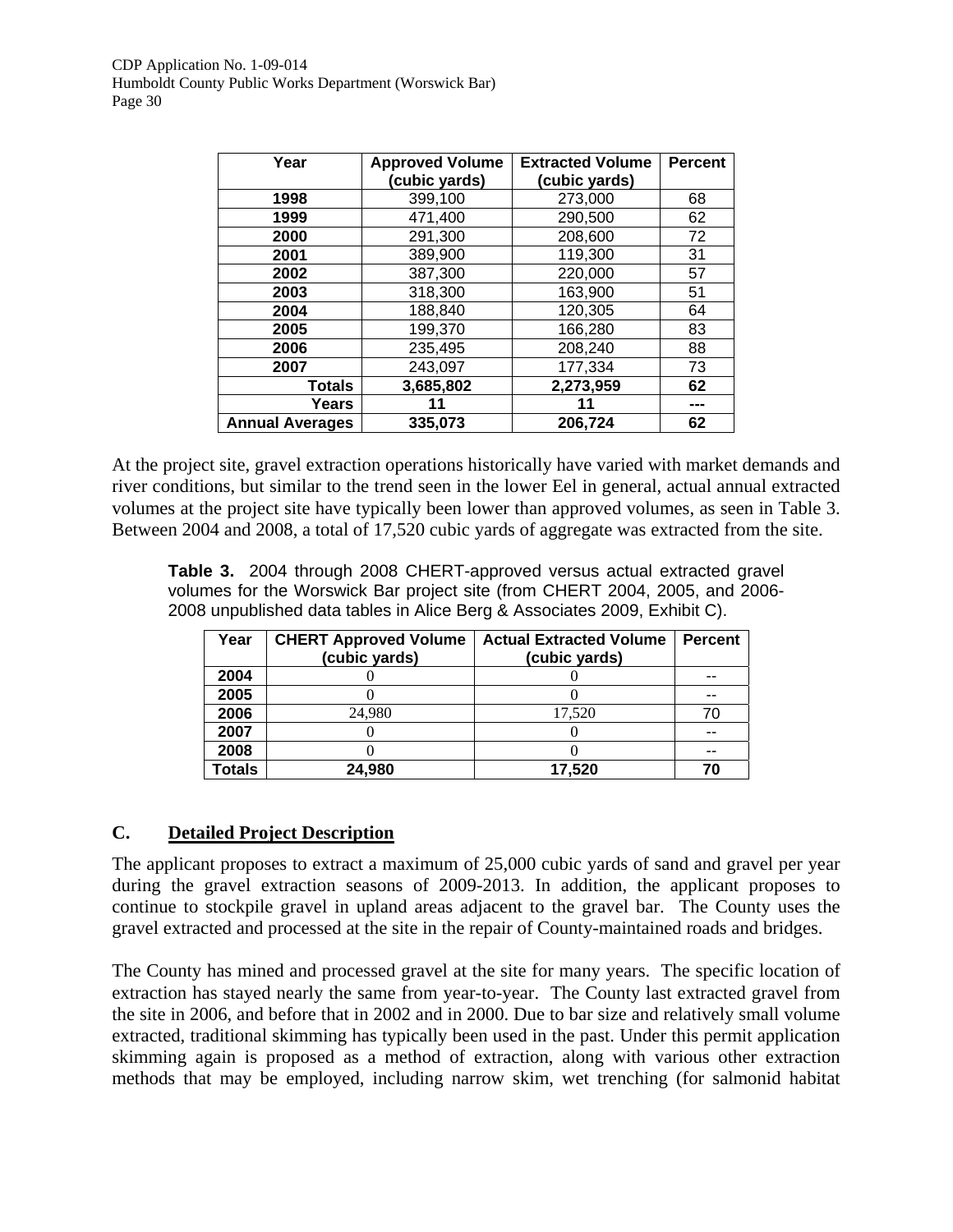improvement purposes), dry trenching, horseshoe skim, alcove, and wetland pit methods (see attached Appendix B for descriptions of the proposed mining methods).

The proposed annual extraction amount of 25,000 cubic yards is proposed as an upper limit, is consistent with the PEIR for the lower Eel River, and is based upon evaluation of additional information as well as the data collected under the Humboldt County PEIR and Interim Management Programs. This project has been described to permit adaptive management of the project area. In any given year, project extraction volumes, locations, and methods would be submitted by the project consultants for approval by local, state, and federal agencies, including the County of Humboldt, Department of Fish and Game, and the Army Corps of Engineers. Annual assessments and site evaluations would be used to determine where aggregate could be excavated without causing long-term river bed degradation, the levels and volume of recruitment, and appropriate extraction volumes. No mining would occur at any location until after specific mining and reclamation plans are developed on the basis of annual environmental assessments and monitoring of the proposed project site.

Gravel is proposed to be extracted using a bulldozer, front-end loader, and dump trucks. The trucks would haul extracted material from the extraction site off the bar via an existing access road that rises up the bank through the riparian forest to the upland terrace for stockpiling and processing (crushing and sorting). The Eel River's low flow channel runs along the southern side of the streambed, on the opposite directing from the processing site, so no stream crossings are proposed as part of the project.

As described above (Finding IV-A-2), the northeasterly side of the parcel encompasses the riverbank and a narrow, approximately 50-foot-wide strip of upland area adjacent to the railroad right of way. This upland strip has been used previously and is proposed to be used again as part of the current application as an aggregate facility where processing activities including sorting and crushing occur. The existing gravel stockpile area is permitted (under CDP No. 1-04-024) to be 500 feet long by 80 feet wide with piles up to 20 feet high. No changes to the gravel stockpile area have been proposed under the current application.

All proposed haul roads under this application are existing and established, but periodic grading and dust watering of roads would occur as necessary each extraction season to maintain safe and efficient travel.

During any given extraction year, gravel mining would not occur until after September 15<sup>th</sup>, consistent with FWS recommendations for minimizing disturbance of the western snowy plover during its breeding season. Extraction operations would be completed in any given mining year by November  $1<sup>st</sup>$  or earlier if declared by the Corps, NOAA-Fisheries, and/or the DFG. This coincides with the onset of the rainy season and rise in the river, which likely will inundate the extraction areas and/or prompt the upstream migration of adult salmonids.

# **D. Protection of the Riverine Environment**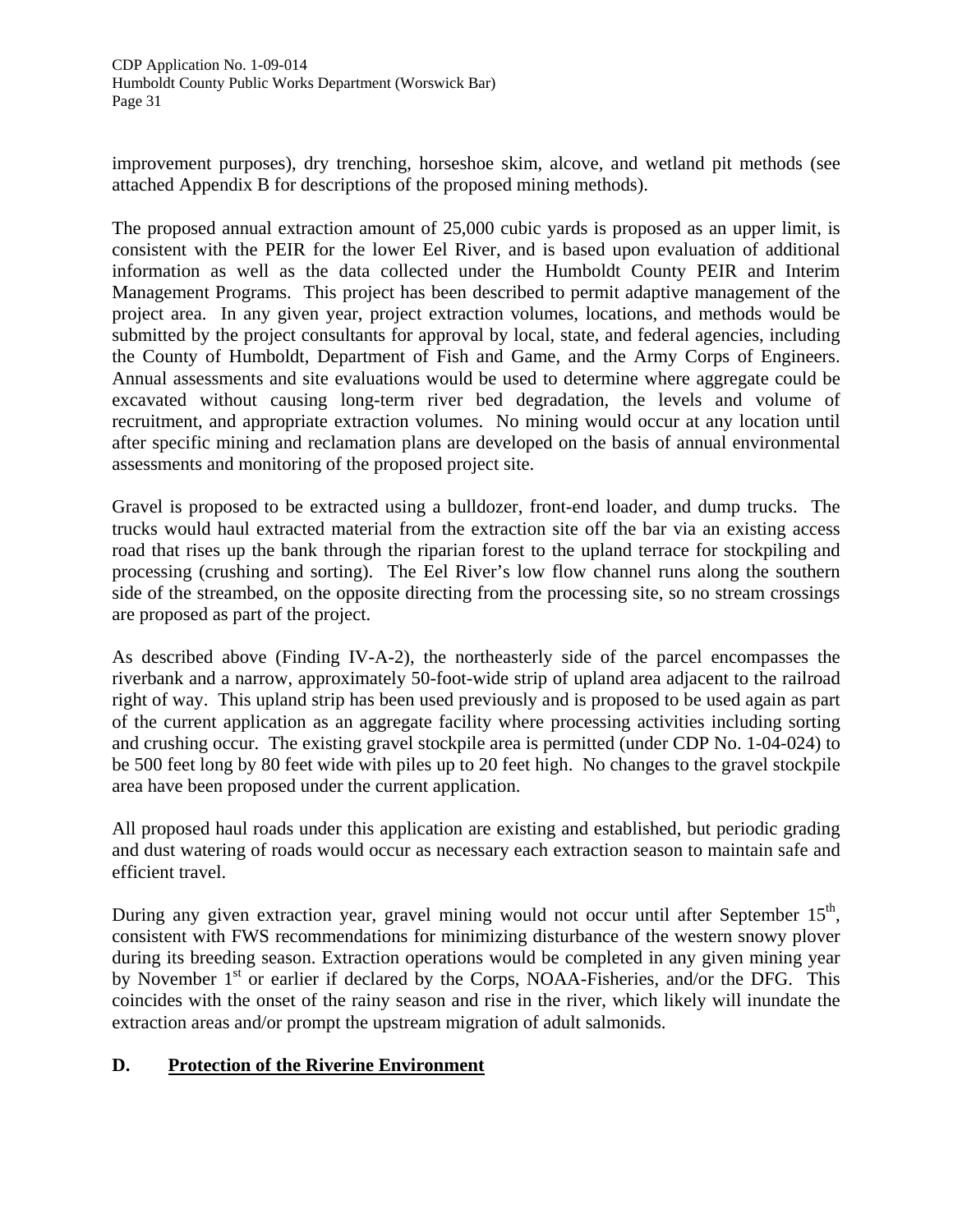The proposed project involves the surface mining extraction of sand and gravel from the Worswick Bar of the lower Eel River using mechanized heavy equipment for grading and dredging operations. Several Coastal Act policies address protection of the portion of the river environment below the ordinary high water mark from the impacts of development such as gravel mining. Coastal Act Sections 30230 and 30231 require, in part, that marine resources (including salmonids) and coastal wetlands be maintained, enhanced, and where feasible restored. These policies specifically call for the maintenance of the biological productivity and quality of marine resources, coastal waters, streams, wetlands, and estuaries necessary to maintain optimum populations of all species of marine organisms and for the protection of human health. Section 30233 applies to any diking, filling, or dredging project in a river and other coastal waters. Gravel extraction within a river bed is a form of dredging within a wetland.

Section 30230 of the Coastal Act states, in applicable part:

*Marine resources shall be maintained, enhanced, and where feasible, restored. Special protection shall be given to areas and species of special biological or economic significance. Uses of the marine environment shall be carried out in a manner that will sustain the biological productivity of coastal waters and that will maintain healthy populations of all species of marine organisms adequate for long-term commercial, recreational, scientific, and educational purposes.* [Emphasis added.]

Section 30231 of the Coastal Act states as follows:

*The biological productivity and the quality of coastal waters, streams, wetlands, estuaries, and*  lakes appropriate to maintain optimum populations of marine organisms and for the protection of *human health shall be maintained and, where feasible, restored through, among other means, minimizing adverse effects of waste water discharges and entrainment, controlling runoff, preventing depletion of ground water supplies and substantial interference with surface water flow, encouraging waste water reclamation, maintaining natural vegetation buffer areas that protect riparian habitats, and minimizing alteration of natural streams.* 

Section 30233 of the Coastal Act provides, in applicable part, as follows:

- *(a) The diking, filling, or dredging of open coastal waters, wetlands, estuaries, and lakes shall be permitted in accordance with other applicable provisions of this division, where there is no feasible less environmentally damaging alternative, and where feasible mitigation measures have been provided to minimize adverse environmental effects, and shall be limited to the following:* 
	- *(5) Mineral extraction, including sand for restoring beaches, except in environmentally sensitive areas.* [Emphasis added.]

*…* 

*…* 

*(c) In addition to the other provisions of this section, diking, filling, or dredging in existing estuaries and wetlands shall maintain or enhance the functional capacity of the wetland or estuary…* 

Section 30240 of the Coastal Act states as follows: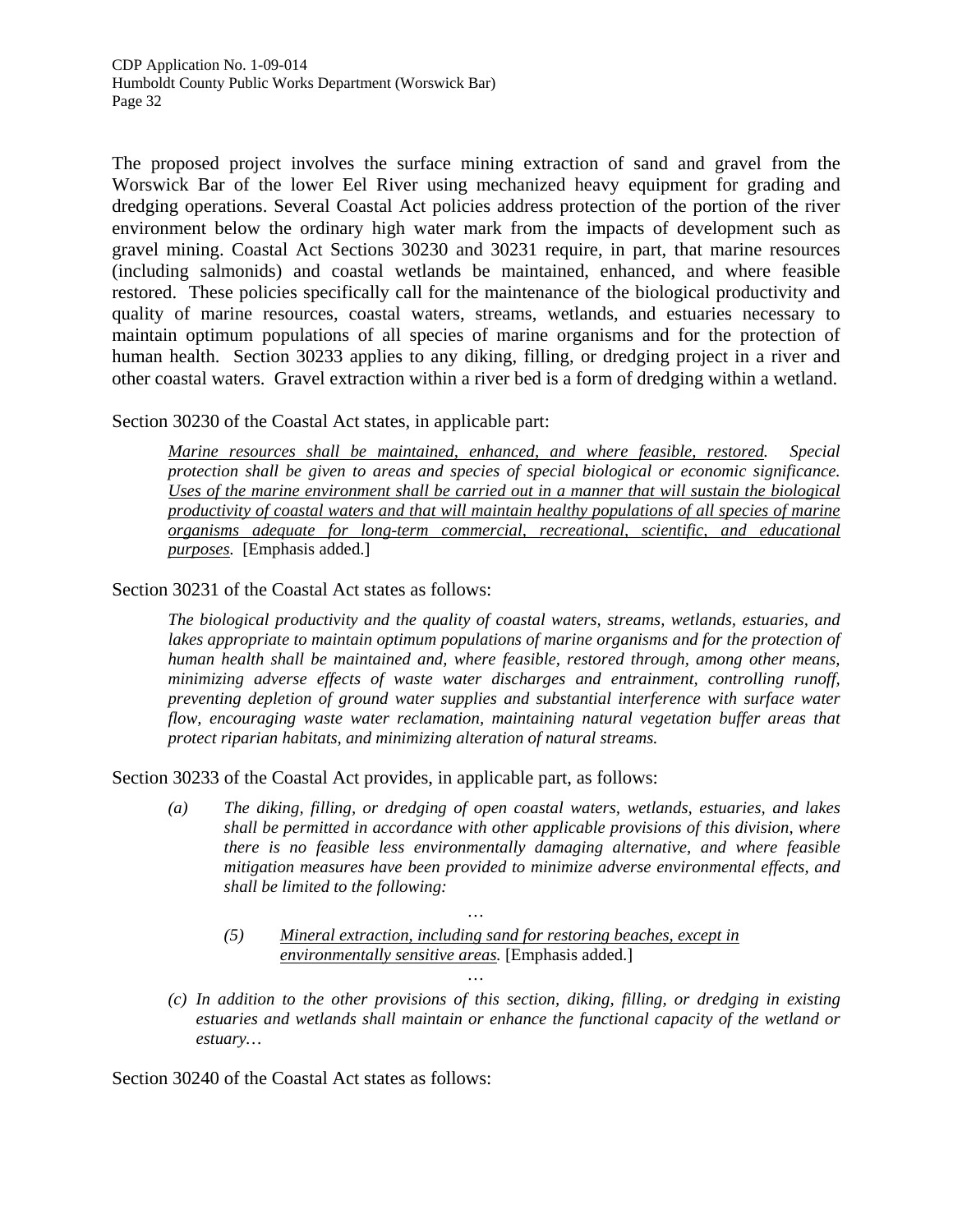- *(a) Environmentally sensitive habitat areas shall be protected against any significant disruption of habitat values, and only uses dependent on those resources shall be allowed within those areas.*
- *(b) Development in areas adjacent to environmentally sensitive habitat areas and parks and recreation areas shall be sited and designed to prevent impacts which would significantly degrade those areas, and shall be compatible with the continuance of those habitat and recreation areas.*

Section 30107.5 of the Coastal Act defines "environmentally sensitive area" as encompassing:

*…any area in which plant or animal life or their habitats are either rare or especially valuable because of their special nature or role in an ecosystem and which could be easily disturbed or degraded by human activities and developments.* 

When read together as a suite of policy directives, Sections 30230, 30231, and 30233 set forth a number of different limitations on what types of projects may be allowed in coastal wetlands. For analysis purposes, the limitations applicable to the subject project can be grouped into four general categories or tests. These tests require that projects that entail the dredging, diking, or filling of wetlands demonstrate that:

- 1. the purpose of the filling, diking, or dredging is for one of the seven uses allowed under Section 30233;
- 2. feasible mitigation measures have been provided to minimize adverse environmental effects;
- 3. the project has no feasible less environmentally damaging alternative; and
- 4. the biological productivity and functional capacity of the habitat shall be maintained and enhanced where feasible.

# **(1)** *Permissible Use for Dredging and Filling of Coastal Waters*

The first test set forth above is that any proposed fill, diking, or dredging must be for an allowable use as enumerated under Section 30233 of the Coastal Act. The proposed project involves dredging for mineral extraction. The multi-year gravel operation proposes to use a variety of extraction techniques that would be allowed by the proposed Corps LOP and recommended by NOAA Fisheries as techniques that would avoid significant impacts to salmonids. Surface mining of gravel aggregate materials is specifically enumerated as a permissible use in the above-cited policy [Section 30233(a)(5)], provided the activity is not undertaken in environmentally sensitive areas. Therefore, to the extent that the proposed gravel extraction will avoid environmentally sensitive areas, the proposed project is consistent with the use limitations of Section 30233(a)(5).

All but one of the proposed gravel extraction techniques would involve excavation on dry portions of the gravel bars without encroachment into the salmon habitat of the river channel. The sole exception is the wet trenching technique, which would involve excavating sediment directly from portions of the channel, after the stream flow has been diverted to a secondary channel location. The wet trenching method of extraction would only be used when there is the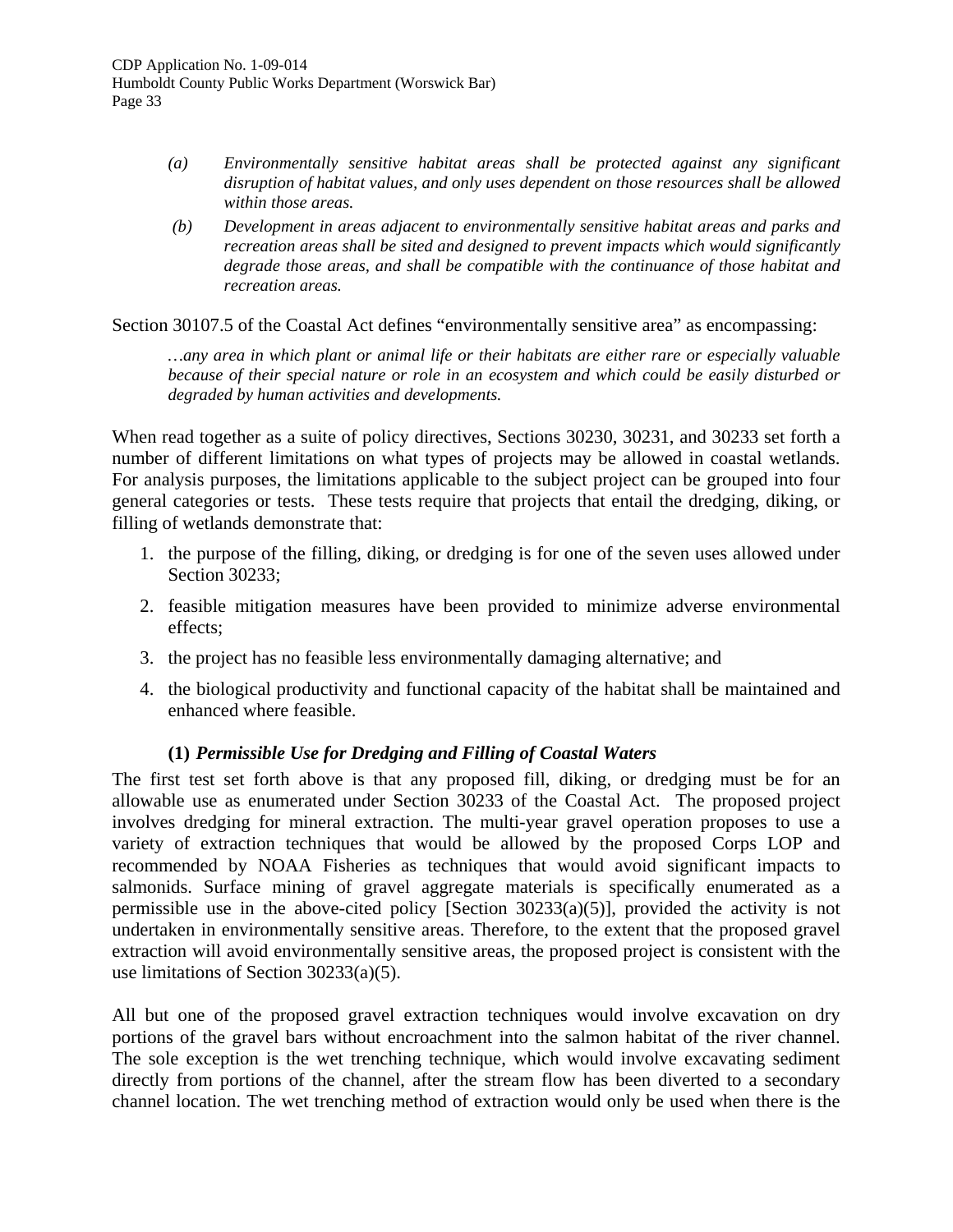objective of improving instream salmonid habitat by the limited use of sediment removal, and where the diversion of the low flow channel into a secondary channel that provides salmonid habitat is possible. The wet trenching technique would involve excavation within salmonid ESHA habitat, and thus would not be permissible under Section 30233(a)(5). As the wet trenching method proposed is a form of substantial alteration of a river or stream proposed for the improvement of fish habitat, the Commission evaluates this aspect of the proposed development under Section 30236 of the Coastal Act in Section IV-E of the findings below.

#### a. Mineral Extraction Allowed by Section 30233(a)(5)

There are various types of environmentally sensitive habitats on the project site including: (a) the live (flowing) waters of the river, which is habitat for threatened salmonid species; (b) riparian habitat, including North Coast riparian scrub habitat occurring on high points within the bankfull channel of the river, and North Coast black cottonwood forest occurring on a large island and on the left bank of the river within the project site; and (c) nesting habitat for the federally threatened western snowy plover.

The proposed mining project will be located in areas that will avoid intrusion into these habitat areas and/or be performed at times when sensitive species will not be nesting and/or utilizing the site for habitat. Descriptions of the habitats and their use by wildlife are found in the Findings Section IV-A-(3), "Habitat Types & Special-Status Species," of this report.

# *i. Flowing River Channel as Environmentally Sensitive Habitat*

Under Section 30107.5 of the Coastal Act, any area supporting a plant, animal, or habitat is environmentally sensitive if the area meets two main criteria: (1) the plant, animal, or habitat is either rare or of special value because of its special nature or role in the ecosystem, and (2) the area could be easily disturbed or degraded by human activities and developments.

The water column and river bottom substrate within the year-round low-flow channel of rivers provide habitat for a wide variety of resident and migratory fish and wildlife species at all trophic levels, ranging from aquatic macro-invertebrates to mammals. These perennially-inundated areas within the river meet the first criterion of the definition of environmentally sensitive area, because during the time that the proposed mining would be conducted within these riverine areas, the inundated areas of the reach may contain rare or endangered species, namely federaland state-listed salmonids using this reach as a transit corridor between areas of holding habitat prior to the onset of upstream migration.

The perennially-inundated areas within the river also meet the second criterion in that diversion, dewatering, fill, and dredging activities for gravel extraction in the river, such as proposed by the applicant, can quickly disturb and degrade the habitat areas the mining activities come in contact with, at least during the mining activities. In addition, on a more permanent basis long after the initial excavation work is completed, trenching can also destabilize the river channel and easily cause erosional impacts that can degrade the perennially inundated areas within the river. Furthermore, most portions of the riverbed that remain wetted also qualify as environmentally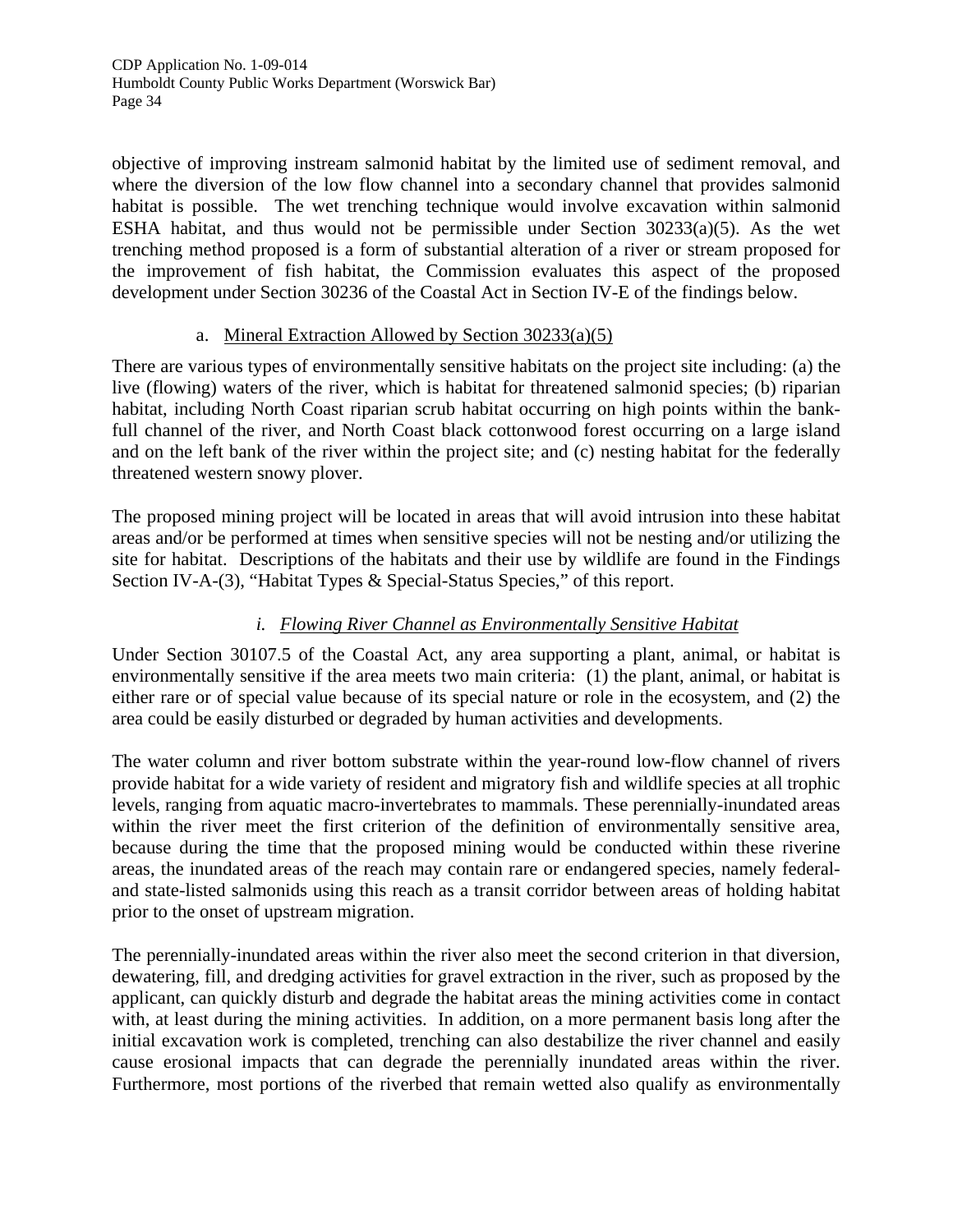sensitive areas because of their special role as a holding area and transit corridor for migrating threatened salmonids.

The Commission has previously determined in numerous permit actions that such riverine perennial channels supporting migrating threatened salmonids are environmentally sensitive areas. The Commission has consistently conditioned permits for development in and near such channels and along riparian woodlands within streams and rivers to avoid disturbances of such environmentally sensitive aquatic resources.

In the most comprehensive sense, the entire area between the banks of the river could be considered an environmentally sensitive area, at least during portions of the year when covered by higher flows. However, during the summer dry season when river waters are confined to the definable low-flow channels, the dry exposed areas within the stream banks become inaccessible to migratory threatened salmonid fish species and other aquatic life forms. In recognition of this situation and the resource-dependent nature of sand and gravel mining, for purposes of considering the proposed gravel mining's consistency with Section 30233(a)(5) and 30240, the Commission has generally applied the environmentally sensitive area designation only to the portions of the river containing live flow, whereas mining would occur during the dry season in the mid-summer to early fall.

Not all portions of the river containing live flow during the summer-early fall gravel mining season necessarily qualify as environmentally sensitive. The edges of the shallow flat-water areas in the lower Eel River do not support threatened migratory salmonid fish species during the summer to early fall gravel extraction season. Unlike other portions of the Eel River and other North Coast rivers, the lower Eel does not provide spawning habitat for the threatened salmonid species. Instead, salmon pass through the area during migration periods to spawn further upstream. The migration periods occur at other times of the year when gravel extraction is not occurring. However, salmonids are found in the lower Eel at most times of the year, including in limited numbers during the summer to early fall gravel extraction period, but they do not frequent all parts of the channel. During the summer and early fall, water temperatures in the lower Eel River are considered stressful for salmonids. As water temperatures increase, the amount of dissolved oxygen (DO) in the water decreases. Surveys conducted under the Corps LOP procedure have shown that salmonid habitat areas are located in riffles and at the head of pools, where dissolved oxygen and food concentrations are highest. Shallow flat-waters and the lower reaches of long pools are avoided by salmonids since they do not have the necessary oxygen and food concentrations, lack cover, and do not provide relief from higher water temperatures. Therefore, the Commission finds that the edges of the shallow flat-water areas of the channel during the summer and early fall are not environmentally sensitive, as they do not provide threatened salmonid habitat. This finding should not be construed as indicating that other shallow flat-waters of other coastal rivers or even other parts of the Eel River during the summer are similarly not environmentally sensitive. The specific use of the lower Eel River by threatened salmonid species has been surveyed pursuant to the Corps LOP process and the consultation process with NOAA-Fisheries and has been documented in Biological Opinions prepared for the gravel operations. The surveys provide a basis for demonstrating that the salmonids do not inhabit the shallow flat-waters during the summer months. The results cannot be generalized to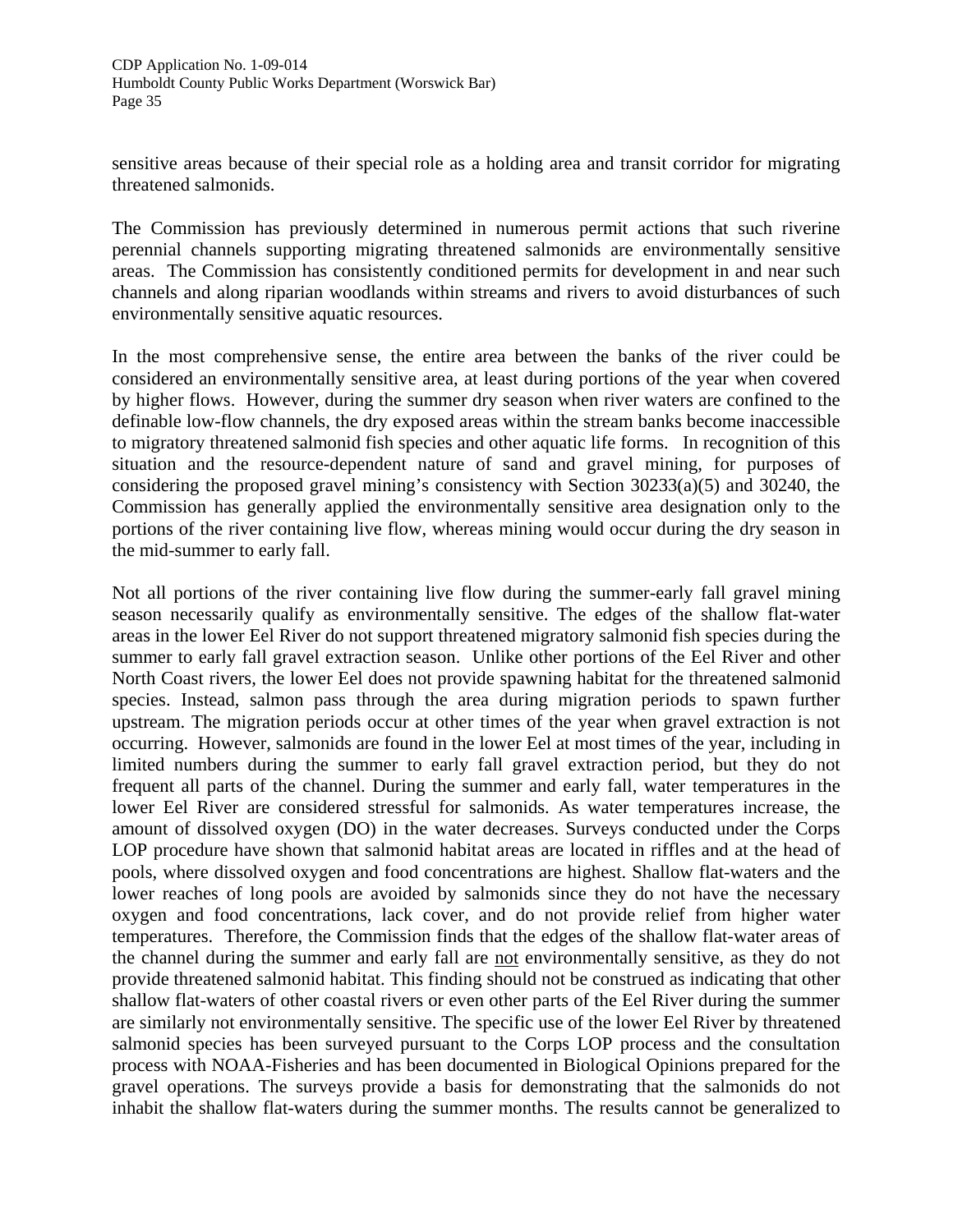other river systems where no such surveys have occurred. In addition, unlike other rivers, the lower Eel is not considered by NOAA-Fisheries to provide salmonid spawning habitat.

Based on discussions with NOAA-Fisheries, gravel mining activities undertaken directly within the flowing river channels in the form of trenching have the potential to have both direct and indirect significantly adverse impacts on threatened salmonid species through: (a) water quality degradation associated with increased turbidity and sedimentation of coastal waters; (b) fish injuries and or deaths from contact with excavation equipment; (c) fish injuries, deaths, and changes in behavior due to flow diversions; (d) decreased invertebrate production associated with removal and/or degradation of habitat substrate; and (e) increased susceptibility to predation due to tendency of migratory fish to concentrate in trench excavations that afford little or no cover from predators and poachers.

None of the proposed extraction techniques except "wet trenching" described below in Section IV-E specifically include extraction within wetted channel. Furthermore, the applicant does not propose to install seasonal crossings with abutments that could extend into shallow flat-water portions of the channel, as seasonal crossings are not practical at the Worswick Bar due to the site's daily tidal fluctuation and significant channel width. Nonetheless, to ensure that mineral extraction and associated activities within an ESHA as precluded by Coastal Act Sections 30233(a)(5) and 30240 do not occur, the Commission attaches (1) **Special Condition No. 1-(C)**, which prohibits excavation from occurring within the active wetted channel, where sensitive salmonid species could be present, except for wet trenching performed for restoration of instream salmonid habitat authorized pursuant to Section 30236, and (2) **Special Condition No. 2**, which prohibits the installation of seasonal river crossings of any kind under this coastal development permit.

#### *ii. Riparian Vegetation as Environmentally Sensitive Habitat*

The Coastal Commission has previously determined in numerous permit actions that most forms of riparian vegetation are environmentally sensitive, as riparian zones serve many critical ecosystem functions. First, riparian areas contribute important organic debris that is transformed into nutrients, which support the riverine food web. Wood, leaf litter, and other organic matter from riparian areas provide nutrients for life at the base of the food web. Riparian vegetation supports insects and other prey resources, which are eaten by juvenile salmon and other fish and wildlife. If these areas are altered or eliminated, the food supply and, thus, the abundance of fish is likely to be reduced. Additionally, riparian vegetation provides cover – both for shade and protection purposes – for aquatic species such as salmonids, which need cool water temperatures for growth and survival and protection from predators. Furthermore, riparian areas capture contaminants; by absorbing or filtering contaminated stormwater runoff, soils and vegetation in riparian areas can prevent pollutants from entering coastal waters. Moreover, healthy riparian areas support rich and diverse communities of animals, including birds, amphibians, and mammals, that depend on the areas for feeding, breeding, refuge, movement, and migration. Importantly, riparian areas serve as buffers for human health and safety. The riparian functions of water quality, soil stability, and the ability to absorb the impacts of large storm events and other natural, physical processes have direct benefits to humanity. Flooding and storm events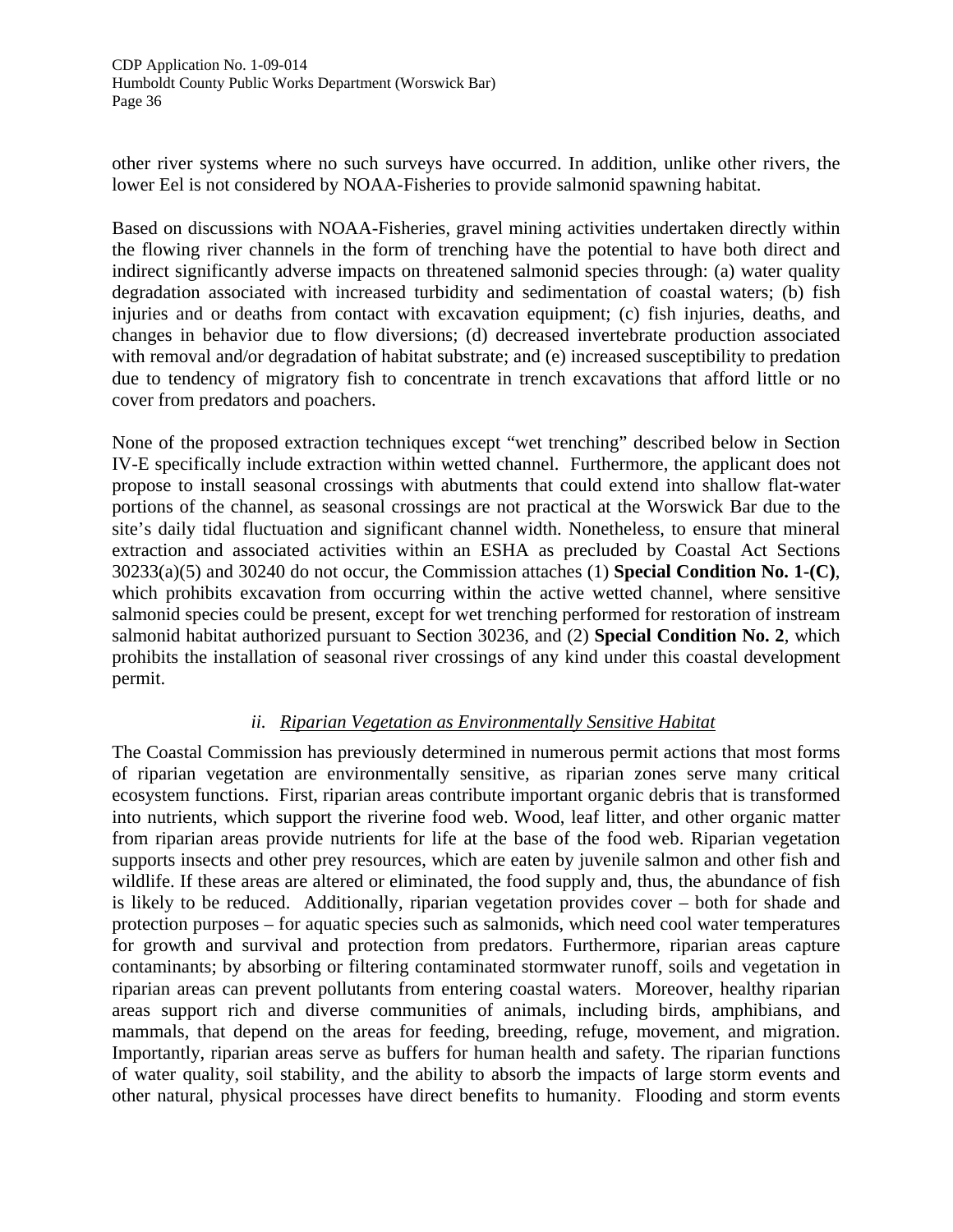can be exacerbated in the absence of riparian areas, which can serve as protective buffers. The Commission has consistently conditioned permits for development near riparian woodlands along streams and rivers to avoid disturbances of riparian areas where mature vegetation exists.

Some of the riparian scrub vegetation on the gravel bar is inundated during high flows and is often uprooted and scoured by river flows. The hydrodynamics of the river can cause the channel itself to migrate over time, which in time can eliminate more stands of riparian scrub vegetation from one year to the next. As a result, much of the vegetation is young, having only grown a season or several seasons since the time of the last inundation severe enough to remove the plants previously growing there. Given that some of this riparian vegetation is very new and underdeveloped, it may not provide habitat values sufficient enough for the vegetation to be characterized as environmentally sensitive.

Under Section 30107.5 of the Coastal Act, as discussed above, any area supporting a plant, animal, or habitat is environmentally sensitive if the area meets two main criteria: (1) the plant, animal, or habitat is either rare or especially valuable because of its special nature or role in the ecosystem, and (2) the area could be easily disturbed or degraded by human activities and developments. The non-persistent, young riparian scrub-shrub areas clearly meet the second criterion in that gravel extraction on the river bar, such as proposed by the applicant, can quickly degrade or obliterate any of this habitat that extraction activities come into contact with. With regard to the first criterion, the young riparian scrub-shrub vegetation is not rare, as it generally does not contain rare or endangered species, and it can be found extensively on the many thousands of acres gravel bars along North Coast waterways. However, such vegetation can be considered especially valuable and therefore also meet the first criterion. In general, riparian vegetation must grow to a certain size and mass before it can begin to contribute significantly to the river ecosystem. A willow sprig growing in isolation that has just taken root and only rises a few feet out of the ground cannot serve the ecosystem functions discussed above such as contributing organic debris to the riverine food web (including supporting insects and other macro-invertebrates on which juvenile salmonids depend), capturing contaminants, providing forage area, nesting opportunities, or screening from predators for birds and wildlife, and other functions. As the plant grows taller, however, and as more riparian plants colonize the surrounding area, the developing vegetation begins to contribute more debris to the riverine food web, capture more contaminants, and provide more forage, nesting, and cover opportunities that make it especially valuable habitat and therefore an environmentally sensitive area.

There is no clear-cut answer to the question of just when in the growth and development of riparian scrub vegetation it reaches the point where it can be considered environmentally sensitive. In discussions with Department of Fish and Game staff, Commission staff has learned that no specific plant height and diameter, coverage, age, etc. thresholds exist for riparian vegetation that define when habitat value is sufficient to categorize the vegetation as environmentally sensitive. Part of the reason for this uncertainty is that there can be tremendous variability in the values of riparian vegetation of the same size from one location to the next depending on such factors as surrounding habitat and vegetation, surrounding land uses, river configuration, etc.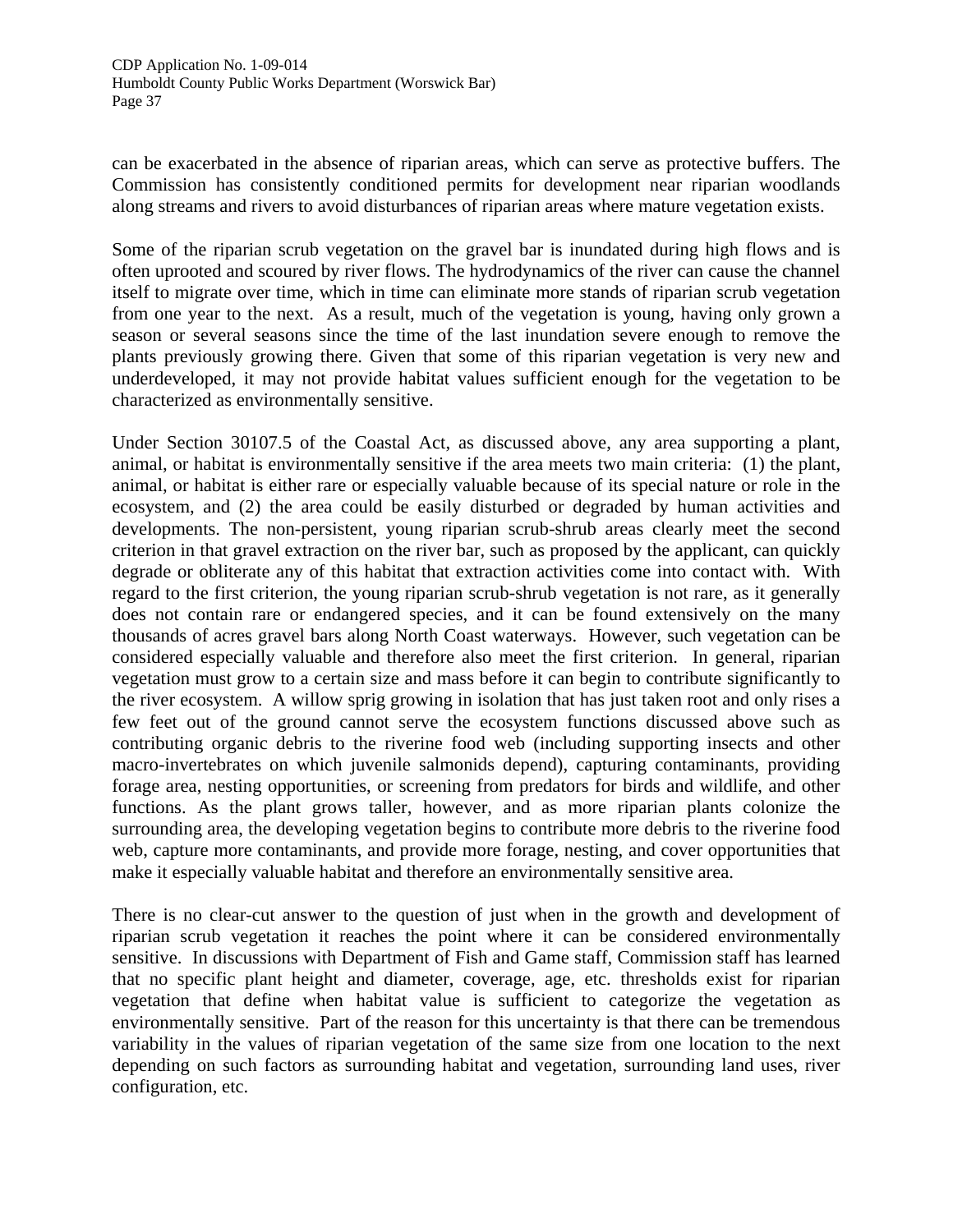One existing standard that may provide useful guidance for determining when riparian scrubshrub vegetation reaches the point of becoming environmentally sensitive is a standard imposed in the Corps LOP Procedure. One restriction of the Corps LOP for gravel mining on the Eel River concerns riparian vegetation. The restriction states as follows:

"All riparian and woody vegetation and wetlands must be avoided to the maximum extent possible. Any riparian vegetation or wetland that is to be disturbed must be clearly identified by mapping. Woody vegetation that is part of a contiguous 1/8-acre complex or is at least two inches in diameter breast height (DBH) must be mitigated if it is disturbed. Impacts to other woody vegetation must be described and a summary submitted to the Corps and CHERT with the gravel extraction plans. These impacts may require mitigation at the discretion of the Corps…"

The above-referenced Corp LOP restriction establishes a threshold for when impacts to riparian vegetation must be mitigated. The threshold is reached any time the riparian area that would be disturbed contains woody vegetation that is part of a contiguous 1/8-acre complex or is at least two inches (2") in diameter at breast height.

The Corps administers its permit program under Section 404 of the Clean Water Act (and the related Section 10 of the Rivers and Harbors Act of 1899). This administration does not limit mineral extraction in wetlands and open coastal waters to the same extent that Coastal Act Section 30233 does. As previously stated, Section 30233(a)(5) only allows the dredge or fill of wetlands and open coastal waters for mineral extraction if the mineral extraction occurs outside of environmentally sensitive areas. Although the Corps can allow mineral extraction in an environmentally sensitive area so long as mitigation is provided, the Commission cannot allow mineral extraction within an environmentally sensitive area at all. Thus, the Corps' purpose in determining when mitigation should be required is not the same as determining when riparian vegetation reaches a level of growth and development such that it should be considered environmentally sensitive.

By requiring mitigation whenever a riparian vegetation area that is to be disturbed contains woody vegetation that is part of a contiguous 1/8-acre complex or is at least 2 inches DBH, the Corps LOP indicates that vegetation at this level already is providing habitat value. Otherwise, if the vegetation were not providing habitat value there would be no need for mitigation. Therefore, the Commission finds that the riparian vegetation must reach a form of growth and development where it provides important habitat values at some point before the Corps threshold is reached. Acknowledgement of this fact is contained in the rest of the Corps standards which indicate that impacts to other woody vegetation not rising to the threshold level must also be described and submitted to the Corps and may require mitigation at the discretion of the Corps.

In discussions with DFG staff, Commission staff has discerned that under average growing conditions, a willow tree that is one inch (1") in DBH or part of a contiguous 1/16-acre complex would likely have survived for one growing season. Given that riparian vegetation is only becoming established during the first growing season, the vegetation may not provide significant habitat value at this point. On the other hand, vegetation that has survived more than one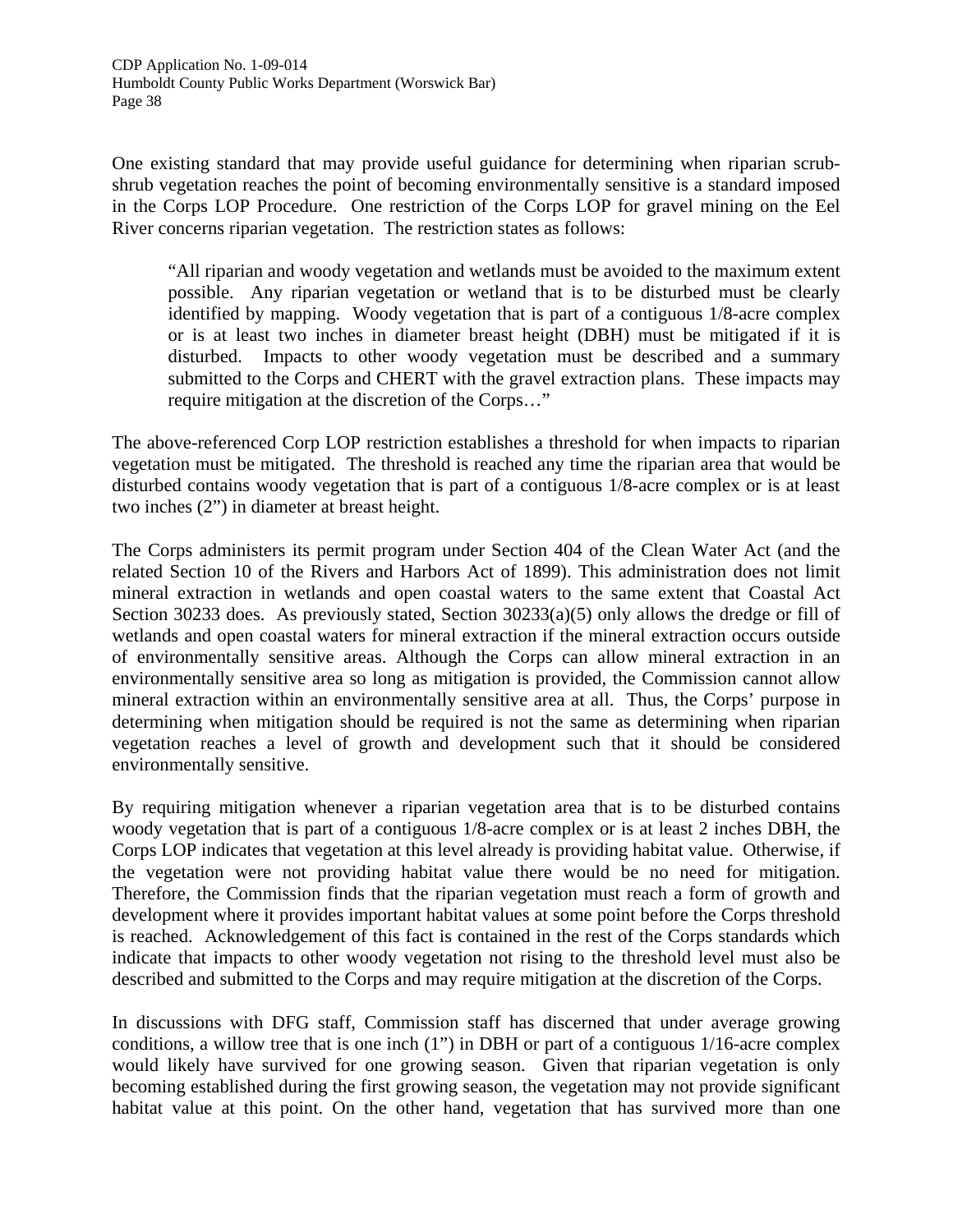growing season would be established and likely to be used by wildlife. Therefore, the Commission finds that the riparian scrub-shrub vegetation should be characterized as an environmentally sensitive area when the vegetation contains woody vegetation that is part of a contiguous complex of 1/16-acre or larger or is one-inch or larger in DBH. In addition, by restricting extraction in vegetated areas that are essentially half as developed as the riparian vegetation for which mitigation is indicated under the Corps LOP, the Commission will minimize the chances that any riparian vegetation providing significant habitat value will be disturbed by the proposed gravel extraction.

To ensure that mineral extraction proposed by the applicant each year is not performed within an area of environmentally sensitive riparian vegetation, thereby remaining an allowable use under Coastal Act Section 30233(a)(5), the Commission attaches **Special Condition Nos. 1-(E) & 1- (F)**, which further state that gravel extraction operations shall not disturb or remove any area of riparian vegetation growing on the river banks or on the gravel bar meeting either the aerial extent or plant girth criteria discussed above. Furthermore, the Commission attaches **Special Condition No. 3** which requires the applicant to submit annually for the review and approval of the Executive Director a final gravel extraction plan for the gravel extraction season that is consistent with the extraction limitations of Special Condition No. 1, which include the aforementioned limitations on extracting gravel in riparian areas.

# *iii. Exposed Gravel Bars as Environmentally Sensitive Habitat*

Another form of environmentally sensitive areas that has the potential for occurrence on the exposed gravel bars is seasonal nesting habitat of the western snowy plover. As noted previously, the western snowy plover is a federally listed threatened species, which in the past has been observed nesting on gravel bars of the lower Eel and Van Duzen Rivers during April through early September. The FWS has overseen surveying on the gravel bars within the Eel River during the April to September breeding season window. Surveys conducted in 2008 indicate that a total of only four adult plovers constructed a total of two nests along the Eel River gravel bars with 100 percent of resulting chicks hatching out (see Exhibit B). The number of plovers sighted on gravel bars has declined over the past several years, though the overall number of plovers sighted on local beaches has increased.

As the habitat of rare and endangered species meets the definition of environmentally sensitive areas pursuant to Section 30107.5 of the Coastal Act, the Commission finds that any areas utilized by the western snowy plover during the nesting season when the birds are present constitute ESHA. Therefore, the Commission attaches **Special Condition No. 4**, which requires that gravel extraction operations avoid western snowy plover habitat by either not commencing until after the nesting season, or commencing only after a biologist approved by the FWS has surveyed the site and either found no plover nests, or has found some but will conduct daily surveys to ensure a 1,000-foot buffer area is maintained around the nests that are found. Furthermore, Special Condition No. 4 requires daily surveys prior to pre-extraction activities occurring in suitable habitat and restricts vehicle use to prevent adverse impacts to plovers. This condition is consistent with the recommendations of the FWS to avoid disturbance of the threatened bird species. The requirements of Special Condition No. 4 will ensure that mineral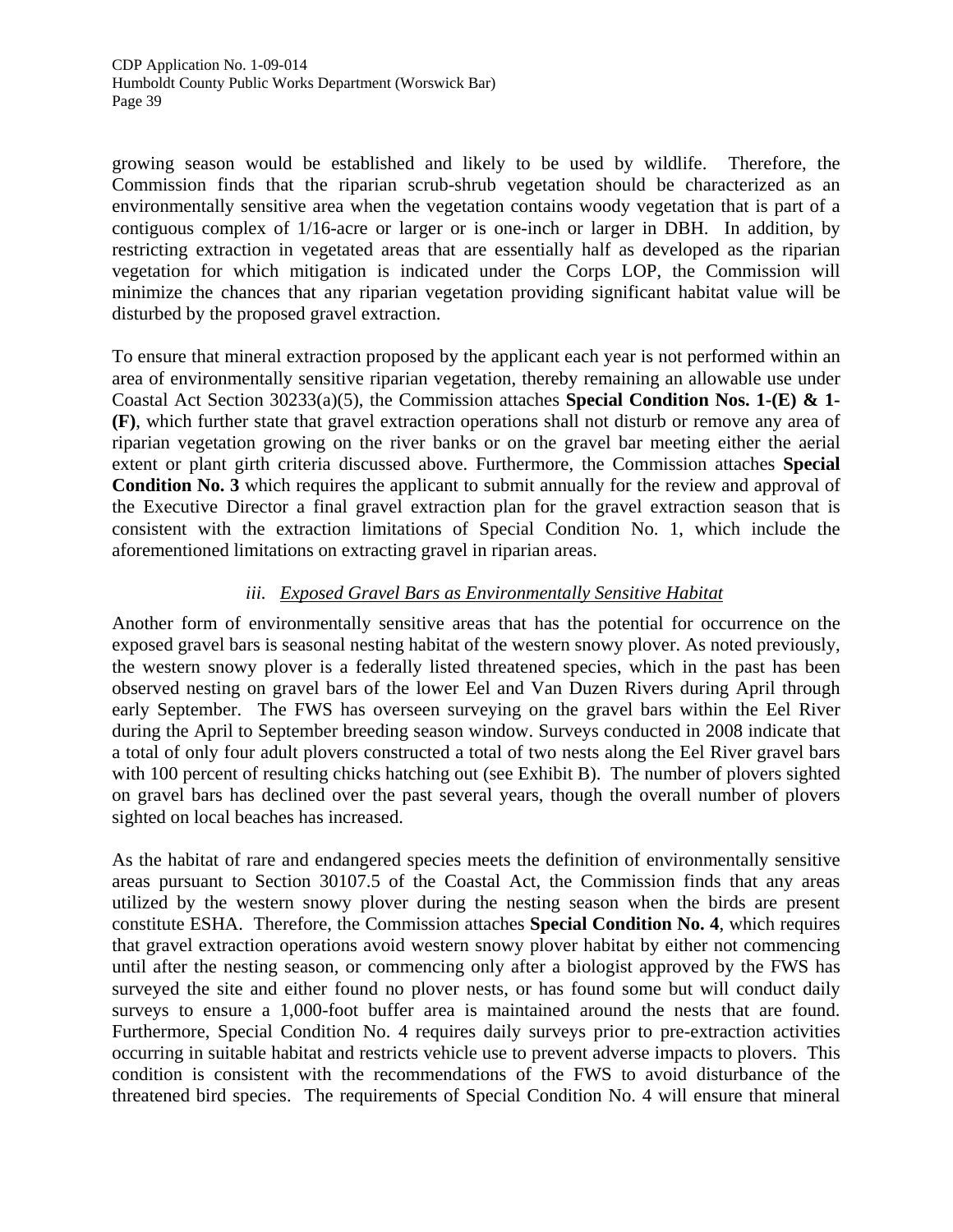extractions will not impact western snowy plover habitat during the time of nesting, when such areas constitute environmentally sensitive areas.

# b. Conclusion on Use Limitations of Coastal Act Section 30233(a)

Therefore, as conditioned herein, the proposed gravel extraction operation is consistent with the use limitations of Section 30233 of the Coastal Act on dredging in coastal water bodies, as the proposed gravel extraction is for mineral extraction in areas that are not environmentally sensitive, consistent with Section 30233(a)(5).

#### **(2)** *Alternatives Analysis*

The second test set forth by the Commission's dredging and fill policies is that the proposed dredge or fill project must have no feasible less environmentally damaging alternative. In this case, the Commission has considered the various identified alternatives, and determines that there are no feasible less environmentally damaging alternatives to the project as conditioned by Special Condition Nos. 1-14. A total of four possible alternatives have been identified, including: (a) the "no project" alternative; (b) obtaining sand and gravel from quarry operations; (c) obtaining sand and gravel from terrace deposits in the Eel River floodplain; and (d) modifying the proposed project. As explained below, each of these alternatives is infeasible and/or more environmentally damaging than the proposed project as conditioned.

#### a. No Project Alternative

The no project alternative means that no gravel extraction would occur at the site. Without extraction from the site, an equivalent amount of sand and gravel materials would be obtained from other sources to meet regional demand for cement and concrete aggregate products for the construction of roads, buildings, and other development. Increasing production from other river bar extraction operations would have environmental impacts similar to or greater than the proposed project.

The proposed project is located in an area where gravel has historically been accumulated and mined. Mining in many other parts of the river where gravel does not accumulate could lead to changes in river geomorphology which, in turn, could cause a variety of adverse impacts such as increased sedimentation, the undermining of bridge supports, and bank erosion resulting in the loss of environmentally sensitive riparian habitat areas and/or adjacent agricultural lands.

As discussed below, obtaining additional sand and gravel terrace deposits from the valley floors of local rivers would also create adverse environmental impacts similar to or greater than the proposed project. The Commission therefore finds that the "no project" alternative is not a feasible less environmentally damaging alternative to the project as conditioned.

# b. Obtaining Sand and Gravel from Quarry Operations

Excavation from the river could be avoided if an equivalent amount of sand and gravel could be obtained from upland quarries. As discussed in the Final Programmatic EIR on Gravel Removal from the Lower Eel River certified by Humboldt County in 1992, there are few quarries in the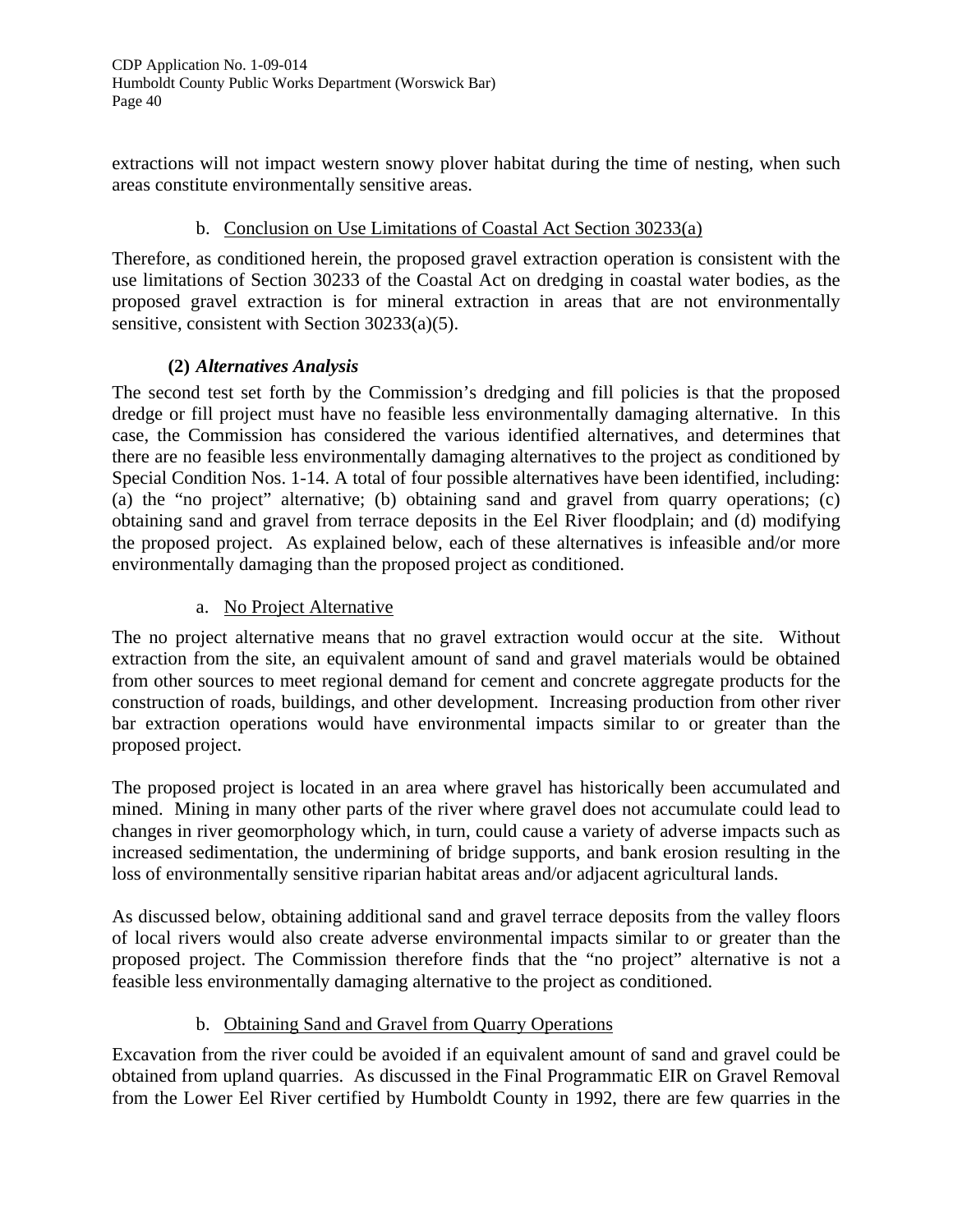vicinity where it would be economically feasible to obtain material of sufficient quality and quantity to that available at the project site. The substrate of nearby areas of Humboldt County is composed mostly of the Franciscan formation, which is comprised of large masses of greywacke and sandstone interspersed with less competent (for construction applications) clay and silt materials. This composition of material generally does not lend itself to quarrying. The quarries that are found in the region are generally located in remote areas with limited water supplies and where no nearby processing facilities are available. The unprocessed materials would need to be transported greater distances resulting in increased traffic, air quality, and greenhouse gas emissions impacts. The Commission therefore finds that substituting gravel extracted from quarry operations is not a feasible less environmentally damaging alternative to the project as conditioned.

#### c. Obtaining Sand and Gravel from Terrace Deposits

Excavation from the river could be avoided if an equivalent amount of sand and gravel products could similarly be obtained from terrace deposits in the floodplain of the lower Eel, Van Duzen, or Mad Rivers. The floors of these river valleys are underlain by substantial amounts of gravel deposited over thousands of years and provide upland rock quarries. However, commencing gravel extraction from these terrace deposits would create its own adverse environmental impacts. Much of the undeveloped valley floor of each of these rivers is developed with agricultural and timber production uses. Converting productive coastal agricultural lands or forest lands to gravel extraction or other uses would not be consistent with Coastal Act policies, which call for the maintenance of lands suitable for agriculture and timber production. Most of the remaining undeveloped areas of these river valleys are currently covered with riparian habitat and other environmentally sensitive habitats. Extracting gravel from such areas would result in far more impacts to environmentally sensitive habitat than extraction at the project site as conditioned by the permit to avoid all riparian habitat. Therefore, the Commission finds that substituting gravel extracted from terrace deposits in local river valleys is not a feasible less environmentally damaging alternative to the proposed project as conditioned.

# d. Modifying the Proposed Project as Conditioned

Various modifications to the project as proposed and conditioned could be made in an attempt to reduce the environmental effects. One such modification would be to mine in different locations at the project site. However, this modification would not result in less significant adverse impacts than the project as conditioned under this permit. As discussed previously, the proposed project has been conditioned to restrict mining to areas that would avoid significant adverse impacts to coastal resources. Therefore, modifying the proposed gravel extraction project to require mining in different locations at the project site could result in greater impacts to coastal resources and would not be a feasible less environmentally damaging alternative. No other feasible modification to the proposed extraction scheme has been identified. Therefore, the Commission finds that modifying the proposed gravel extraction project as conditioned is not a feasible less environmentally damaging alternative.

#### Conclusion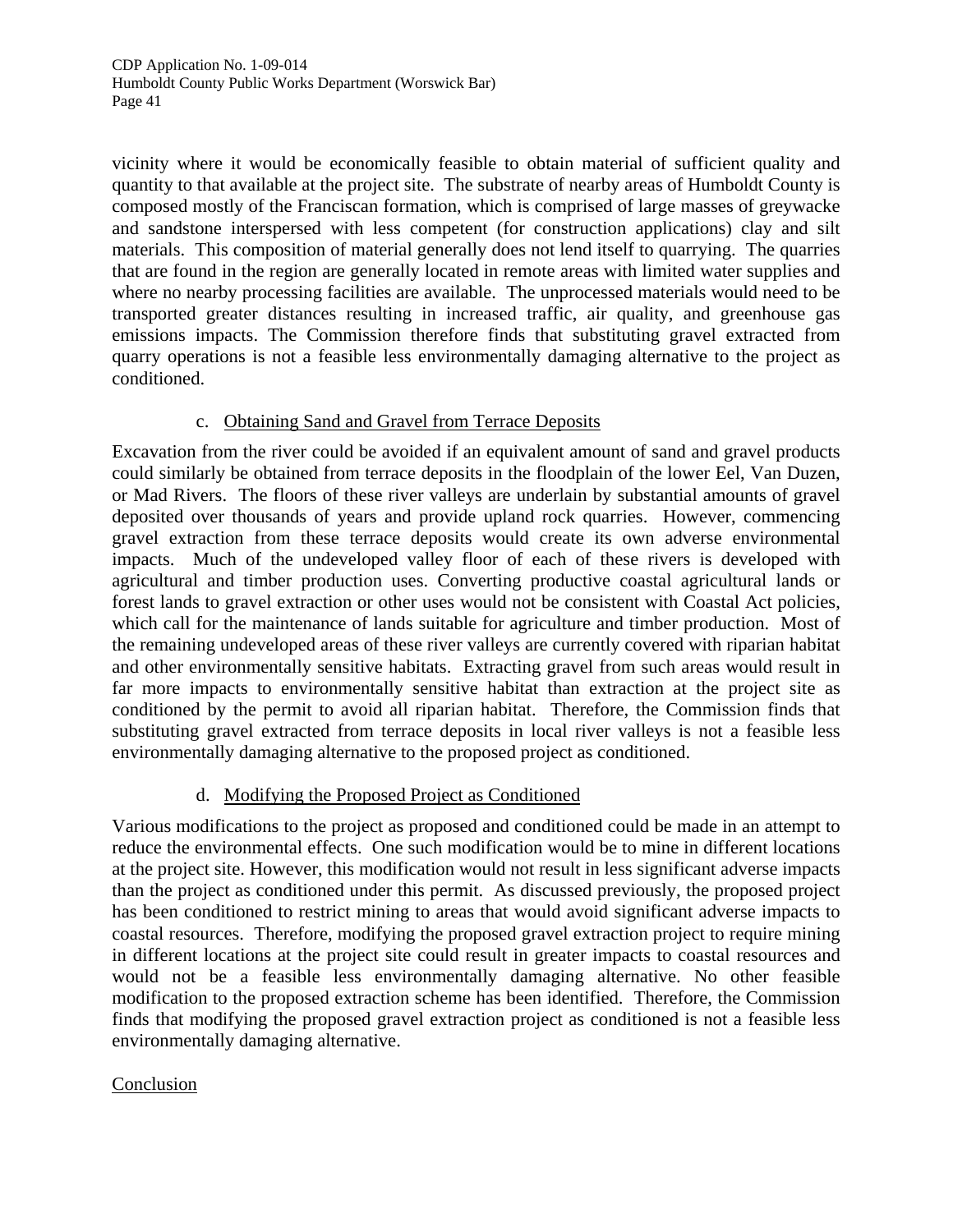For all of the reasons discussed above the Commission finds that there is no less environmentally damaging feasible alternative to the development as conditioned, as required by Section 30233(a).

# **(3)** *Feasible Mitigation Measures*

The third test set forth by the dredging and fill policy of the Coastal Act is whether feasible mitigation measures have been provided to minimize the adverse environmental impacts of the proposed project.

Depending on the manner in which the gravel operation is conducted, the portions of the proposed project to be conducted below the ordinary high water mark could have five potentially significant adverse effects on the natural environment of the lower Eel River. These impacts include: (a) direct and indirect impacts on fisheries; (b) alteration of the riverbed and increased bank erosion; (c) impacts on environmentally sensitive riparian vegetation; (d) impacts on western snowy plover; and (e) impacts on water quality. The potential impacts and their mitigation are discussed in the following sections:

# a. Impacts on Fisheries

As noted previously, the Eel River and its tributaries are ranked among the most significant anadromous fisheries in Northern California and include coho salmon, Chinook salmon, and steelhead trout, all federally listed threatened species under the federal Endangered Species Act. The project area and the lower Eel River are important for these anadromous fish as a migration route to and from upstream spawning grounds. In addition, the lower Eel River supports summer rearing habitat for juvenile salmonids, especially steelhead yearlings and fall Chinook subyearlings, and holding areas for adult summer steelhead as well as spawning and nursery habitat for other marine fishes and many invertebrates.

Gravel extraction from river bars can adversely affect fisheries in a number of ways. Poorly designed extractions can alter the river channel or even cause capture of the channel into extraction areas in a manner that can lead to significant downstream erosion of stream banks and greater sedimentation of the river. In addition, NOAA-Fisheries has indicated that juvenile and adult salmonid stranding could occur as a result of certain extraction methodologies depending on how the methodology is implemented and the manner in which the extraction area is reclaimed following extraction. For example, the various on-bar and secondary channel trenching techniques could result in salmonid stranding once river waters rise following the end of the mining season and then subsequently drop during the following spring. The potential for salmonid stranding is minimized if the trenches are breached on their down-stream ends to provide the fish with a connection back into the river's main channel.

NOAA-Fisheries staff has also indicated that gravel mining has the potential to result in elevated turbidity levels and increased sedimentation. Fine sediments can become entrained in runoff from skimmed bar surfaces, as skimming typically exposes finer sediment that would be inundated during lower discharges. According to NOAA-Fisheries, increased sedimentation can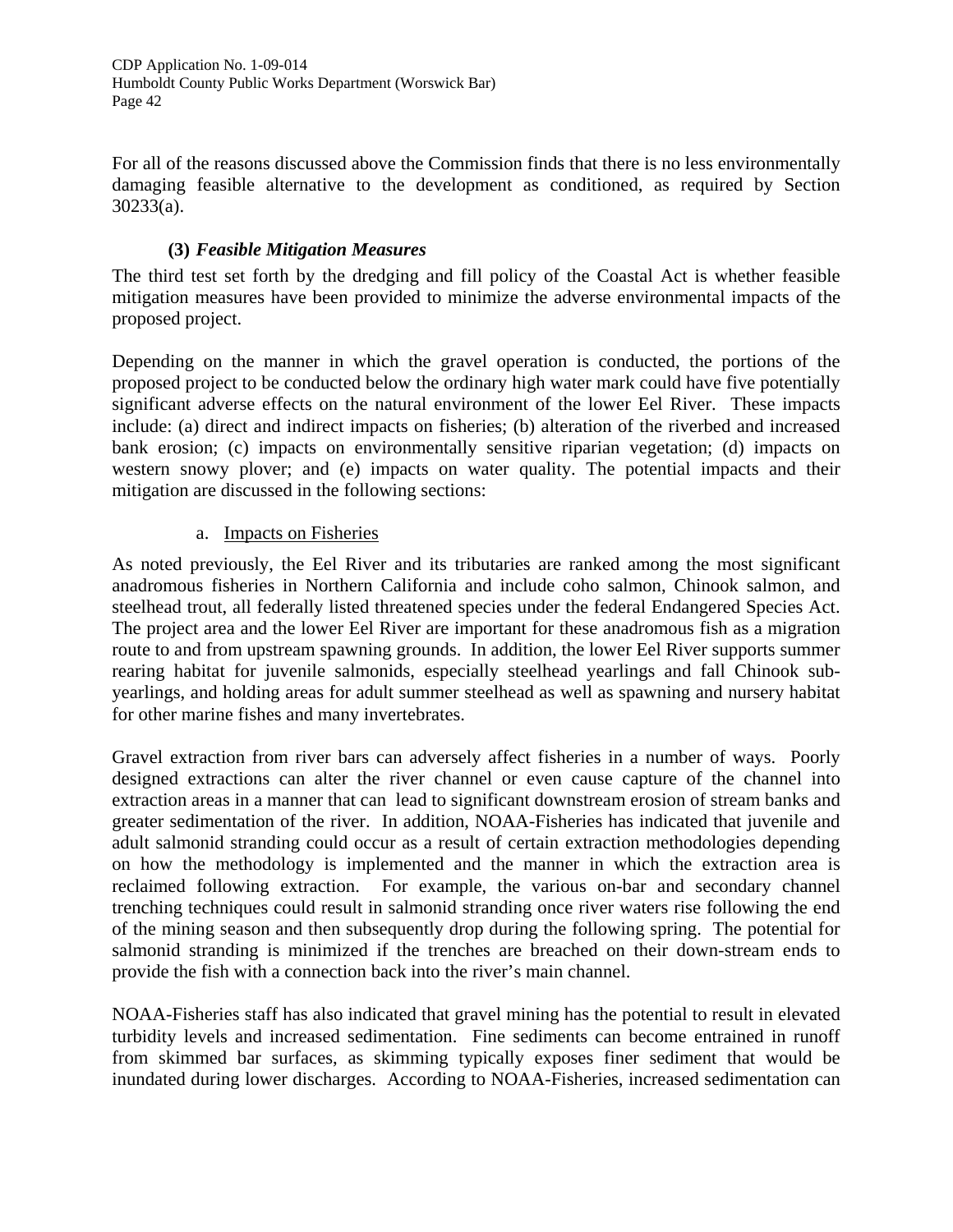adversely impact salmonid spawning habitat by filling pores spaces, which decreases hydraulic conductivity of the gravel, thus reducing the supply of oxygenated water to incubating eggs.

Construction and removal of channel crossings and the use of heavy equipment can adversely affect salmonids. Heavy equipment is required to operate in the wetted, low-flow channel to construct and remove the crossings, which are typically placed at riffle locations. According to NOAA-Fisheries, death or injury of salmon through direct contact with such heavy equipment is likely during installation and removal of the crossing structures. In addition, Chinook salmon build redds and spawn in riffles, and the redds could be subject to a pulse of fine sediment during removal of the channel crossing in late fall. In addition, the operation of heavy equipment has the potential to result in disturbance to salmonids caused by noise and vibration in the extraction work area. Furthermore, stream crossings can also impact rearing salmon habitat by impeding or altering channel stream flow dynamics.

The impacts of gravel mining operations on sensitive fish species include more than just the direct gravel mining activities within or in proximity to the low flow channel or the individual impacts of a particular gravel mining operation at one site. Often of greater significance are the indirect effects of gravel mining on physical riverine form together with the cumulative adverse impacts on sensitive fish species from all of the various gravel mining operations occurring along the river. Accurately assessing significant adverse indirect and cumulative impacts of the various gravel mining operations on sensitive fish species and/or their habitat can be a difficult task for any one operator to perform.

An assessment of the significant adverse indirect and cumulative impacts of gravel mining operations permitted by the U.S. Army Corps of Engineers (Corps) along the lower Eel River on sensitive fish species does exist in the form of Biological Opinions issued by the National Marine Fisheries Service (NOAA-Fisheries). These Biological Opinions are issued as a result of formal consultations between the Corps and NOAA-Fisheries pursuant to Section 7 of the Federal Endangered Species Act.

As discussed previously in Finding IV-B, on June 17 2009, the Corps formally requested that NOAA-Fisheries prepare a Biological Opinion to analyze the Corps LOP Procedure 2009 for proposed gravel extraction on Humboldt County rivers over the next five years (through 2014). NOAA-Fisheries anticipates issuing its Biological Opinion by the end of August 2009.

Based on the biological information collected as part of the FESA Section 7 consultation, NOAA-Fisheries staff concludes that the proposed seasonal extraction of gravel over the next five years will not result in more than incidental take of threatened salmonid species and will not jeopardize their continued existence. In its July 27, 2009 draft preliminary conclusions and draft terms and conditions to minimize the amount or extent of "take" of threatened salmonids (Exhibit D), NOAA-Fisheries states that

"*After reviewing the best available scientific and commercial information, the current status of SONCC coho salmon, CC Chinook salmon, NC steelhead, and their designated critical habitats, the environmental baseline for the action area, the effects of the*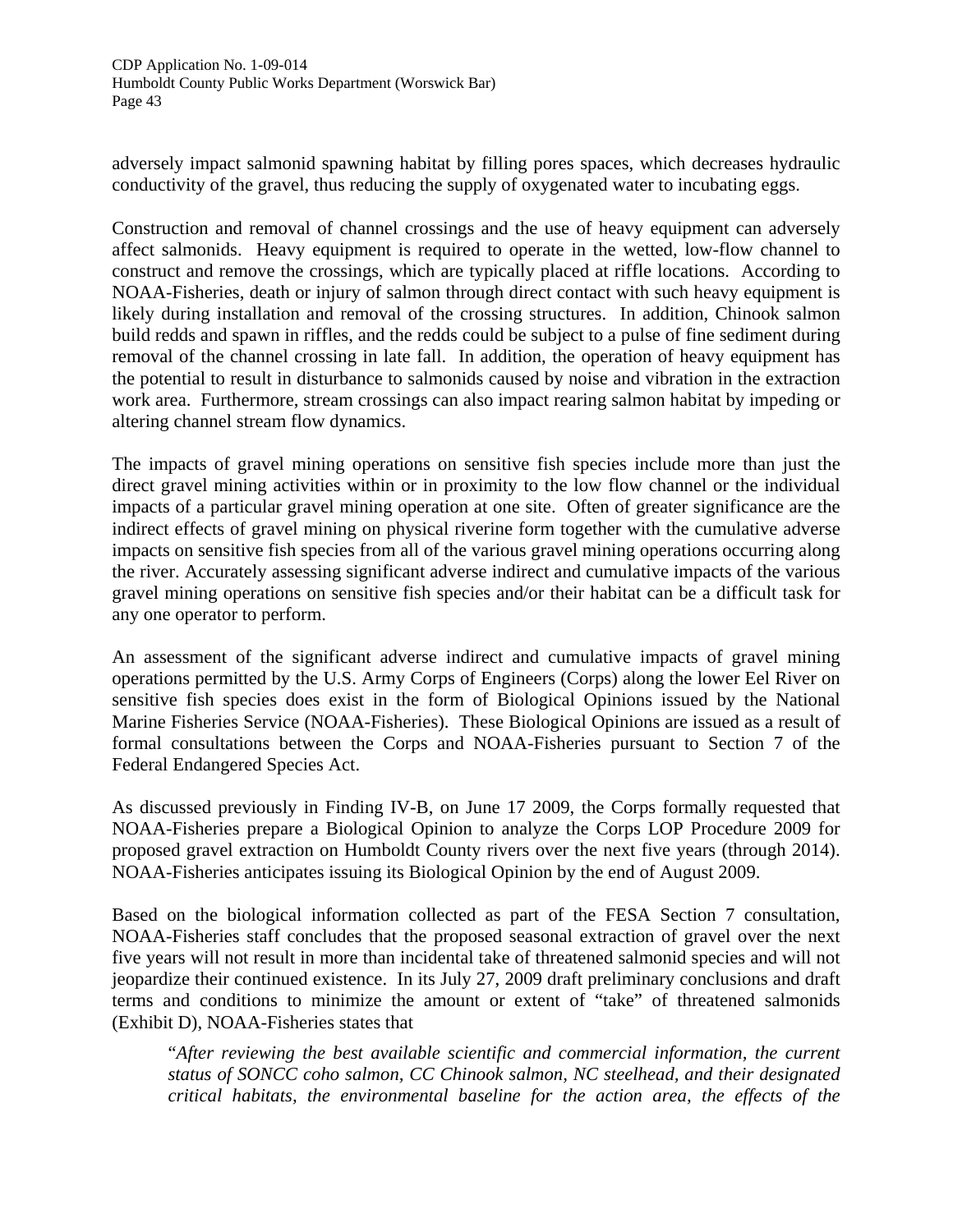*proposed action, and the cumulative effects, it is the biological opinion of NMFS that gravel mining under LOP 2009 for the five-year permit period, ending December 31, 2013, is not likely to jeopardize the continued existence of threatened SONCC coho salmon, threatened NC steelhead, and threatened CC Chinook salmon, and is not likely to adversely modify or destroy SONCC coho salmon, CC Chinook salmon or NC steelhead designated critical habitat."* 

The preliminary conclusion of NOAA-Fisheries notes that the measures instituted in 2004 have worked well, and the agency does not anticipate any significant changes the requirements and recommendations to the Corps that will be included in the final Biological Opinion for LOP-2009, which is expected to be issued by late August of 2009.

To ensure that significant adverse impacts to salmonids from exceedance of incidental take of listed species does not occur during authorized mining operations, the Commission incorporates within the standards of **Special Condition Nos. 1 and 3** specific elements of proposed LOP Procedure 2009 that have been identified by NOAA-Fisheries as important for minimizing impacts to channel form and function, as well as protecting fish habitat.

As part of its review, NOAA-Fisheries has been reviewing the extraction methods and techniques described in LOP-2009 including, but not limited to, traditional skims, horseshoe skims, inboard skims, narrow skims, alcove extractions, wetland pits, wet trenches for salmonid habitat improvement purposes only, and dry-trenches. NOAA-Fisheries staff believes that although there is a preference for the non-skimming methods, all of the above methods would not adversely affect channel form and function in a manner that would be likely to jeopardize the continued existence of the sensitive fish species.

Therefore, to ensure that the mineral extraction proposed by the applicants use these proposed techniques to avoid degradation of the habitat of threatened salmonid species, the Commission includes within the requirements of **Special Condition No. 1-(B)** a limitation which requires use of only these extraction methods. This requirement will ensure that significant adverse disturbance of fish habitat from use of inappropriate extraction measures will be avoided.

Maintaining a head of the bar buffer, where gravel extraction would be precluded, is intended to provide protection of the natural stream flow steering effect provided by an undisturbed bar. According to the Biological Opinion, head-of-bar buffers reduce the potential for geomorphic changes to the river from sediment extraction. The buffer helps to maintain bar slope and form, which in turn helps to guide stream flows that are effective at creating and maintaining habitats. Therefore, **Special Condition No. 1-(K)** precludes mining in the upper one-third of a gravel bar, consistent with the Biological Opinion and Corps permit requirements.

The use of vertical offsets of the gravel extraction area from the low flow channel of the river that exists during the summer mining season will also help minimize sedimentation impacts on the river. The natural entrainment of sediment into river flows in the dry summer and early fall seasons is minimal in comparison with natural entrainment in winter months, when heavy rains entrain large quantities of sediment into river flows. Anadromous fish depend on the natural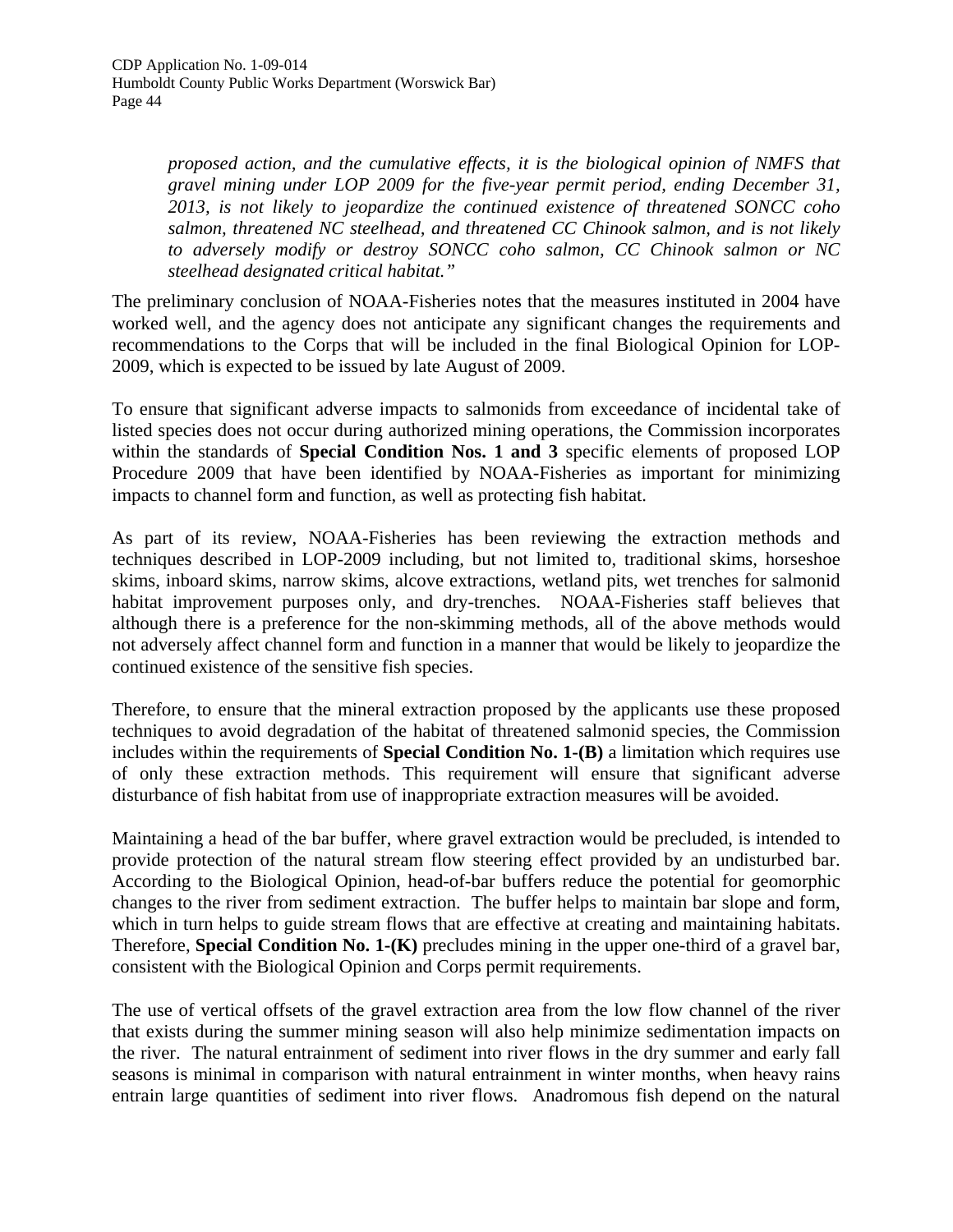variation in sedimentation of river flows for spawning, migration, and other life-cycle changes. Artificially introducing large amounts of sediment at times of the year when natural entrainment would be low will adversely affect the anadromous fish as discussed above. Therefore, certain vertical offsets need to be maintained to prevent the sediment in lower skimmed surfaces of the bars from becoming entrained prior the beginning of significant movement of fine bed load material in the river. The general effect of skim floor elevations is that effects associated with sediment inputs are reduced as the elevation of the skim floor increases. The application proposes to set minimum skim floor elevations to correspond to the water surface elevation of the flow that is exceeded 35 percent of the time in the historic record of daily average flows for rivers in Humboldt County. According to the Biological Opinion, the 35 percent exceedence flow is the flow where significant movement of fine bed load material begins in the rivers of Humboldt County. A skim floor at the 35 percent exceedence flow will provide confinement of the low flow channel until the stream is gaining in volume and naturally beginning to transport fine sediment. Therefore, **Special Condition No. 1-(J)** requires that any bar-skimming extractions that are proposed adjacent to the low flow channel shall have a minimum skim floor elevation at the elevation of the 35% exceedence flow.

In addition, gravel mining operations on the river bed need to cease before the rainy season to prevent significant adverse impacts to fisheries, as the runs of the various species of anadromous fish up and down the river increase in the fall with the rise in river water levels and remain at high levels through the early spring. In recent F&GC Section 1600 Streambed Alteration Agreements issued for gravel extraction at the project site, the Department of Fish and Game has limited gravel extraction operations to the dry season of June 1 through October 15 each year, which corresponds to the period when potential impacts to fisheries is lowest. The Department can extend the operations until November 1 if dry weather conditions prevail. The NOAA-Fisheries 2004 Biological Opinion also allows for completion of gravel mining operations by October 15, with similar extensions to November 1 if possible. The 2009 Biological Opinion, according to NOAA-Fisheries staff, would similarly allow for such extensions.

Therefore, the Commission attaches **Special Condition No. 5** that requires mining and all postextraction bar grooming work and equipment removal be performed during the summer months and completed by October 15 to ensure no significant disturbance to anadromous fish. The Executive Director may approve a one or two week extension of gravel extraction and regrading activities to as late as November 1 if dry weather conditioned are forecasted and the permittee has received all necessary approvals to extend gravel operations over the extension period from the Department of Fish and Game, the U.S. Army Corps of Engineers, and NOAA-Fisheries.

The 2004 Biological Opinion also indicates that it is the opinion of NOAA-Fisheries that the proposed gravel mining under the project is not likely to destroy or adversely modify SONCC coho salmon designated critical habitat (Exhibit E). The 2009 Biological Opinion anticipated by NOAA-Fisheries staff will similarly conclude that the proposed gravel mining operation is not likely to destroy or adversely modify such critical habitat. As discussed in more detail in Finding IV-O below, the Commission attaches **Special Condition No. 14**, which requires the applicant to submit, prior to permit issuance, final Biological Opinions in support of the gravel extraction authorized by this permit and that are consistent with all terms and conditions of this permit.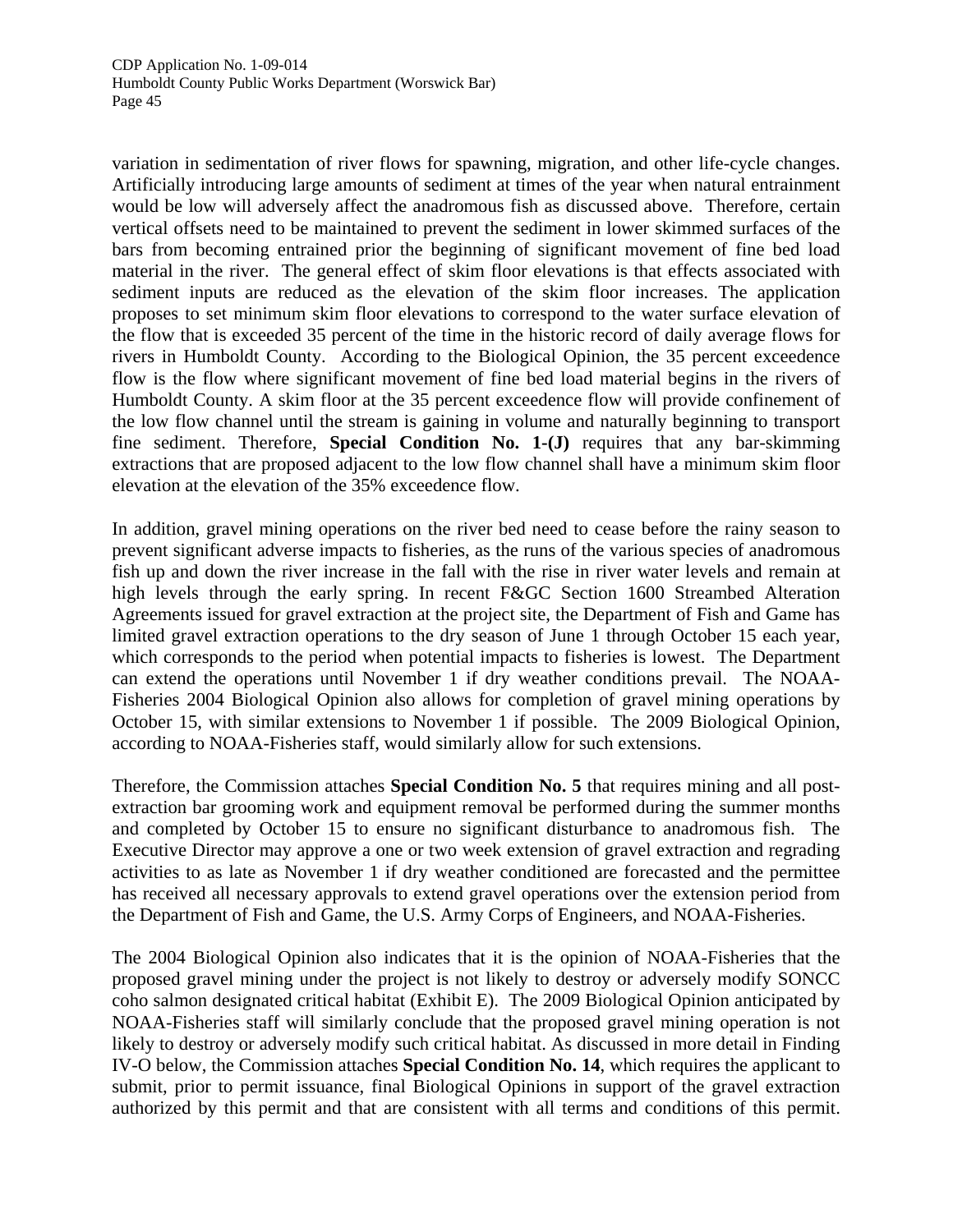Any changes required by the agency shall be reported to the Executive Director and not incorporated into the project until the applicant obtains any necessary amendment to the coastal development permit.

Therefore, the Commission finds that as conditioned, the proposed gravel mining project would avoid significant cumulative adverse impacts on sensitive fish species consistent with the requirements of Sections 30231, 30233, and 30240 of the Coastal Act.

#### b. Impacts on River Morphology

-

As discussed above, a potential major impact of gravel mining operations is degradation of the riverbed and erosion of the riverbanks. Such impacts can occur if the amount of gravel extracted from a particular part of the river over time exceeds the amount of gravel deposited on the site through natural recruitment – the downstream movement of sand and gravel materials. Bed degradation and bank erosion can also result from the manner in which gravel is extracted. For example, if gravel bars are skimmed too close to the low-water surface or are left with a very shallow slope, at higher flow stages the river will tend to spread across the bar, reducing the overall depth of flow and resulting in rapid channel migration or instigation of a multi-channel "braided" configuration. This is also true of watercourse reaches where aggradation of materials is a problem. Such sites tend to trap gravel that would otherwise move downstream, potentially trapping or impeding fish migration up and down the river.

Although the applicants propose to extract an amount of gravel that is small relative to the overall permitted gravel mining activity along the Eel River, extraction without consideration of river morphology concerns could cause bed degradation and riverbank erosion.

As discussed above in Finding IV-B-2, in January of 2009 CHERT released a 10-year analysis of river channel cross sections taken at various sites along the Eel and Van Duzen Rivers near mining sites (including the lower, middle, and South Fork reaches of the Eel River and the lower Van Duzen River) (Exhibit A).<sup>4</sup> The report represents the longest-term geomorphic analysis completed to date examining the potential effects of gravel mining operations on river channel morphology. The report finds that "While certain methods of mining and locally excessive volumes can affect instream habitat in the short term, the river does not appear to suffer from long term or broad scale channel bed degradation from gravel mining. Furthermore, the CHERT adaptive management program authorized by the IMP specifically addresses preventing local over-extraction and avoids/minimizes mining methods that cause aquatic and riparian habitat damage" (page 2). The report concludes that "…we did not discern any large scale, persistent effects of Eel River gravel mining on channel thalweg elevations, mean bed elevations, or scour…Gravel mining effects in the Eel River are probably limited to short term, localized effects which the adaptive management program and federal and state oversight attempt to avoid or minimize. Refinement of project-scale minimization measures will continue to be a

<span id="page-45-0"></span><sup>4</sup> County of Humboldt Extraction Review Team (CHERT). January 2009. *Analysis of Eel River Cross Sections at Gravel Mining Sites, 1997-200*7. Unpublished report prepared by Randy Klein, Doug Jager, Andre Lehre, and Bill Trush. 24 pp (Exhibit A).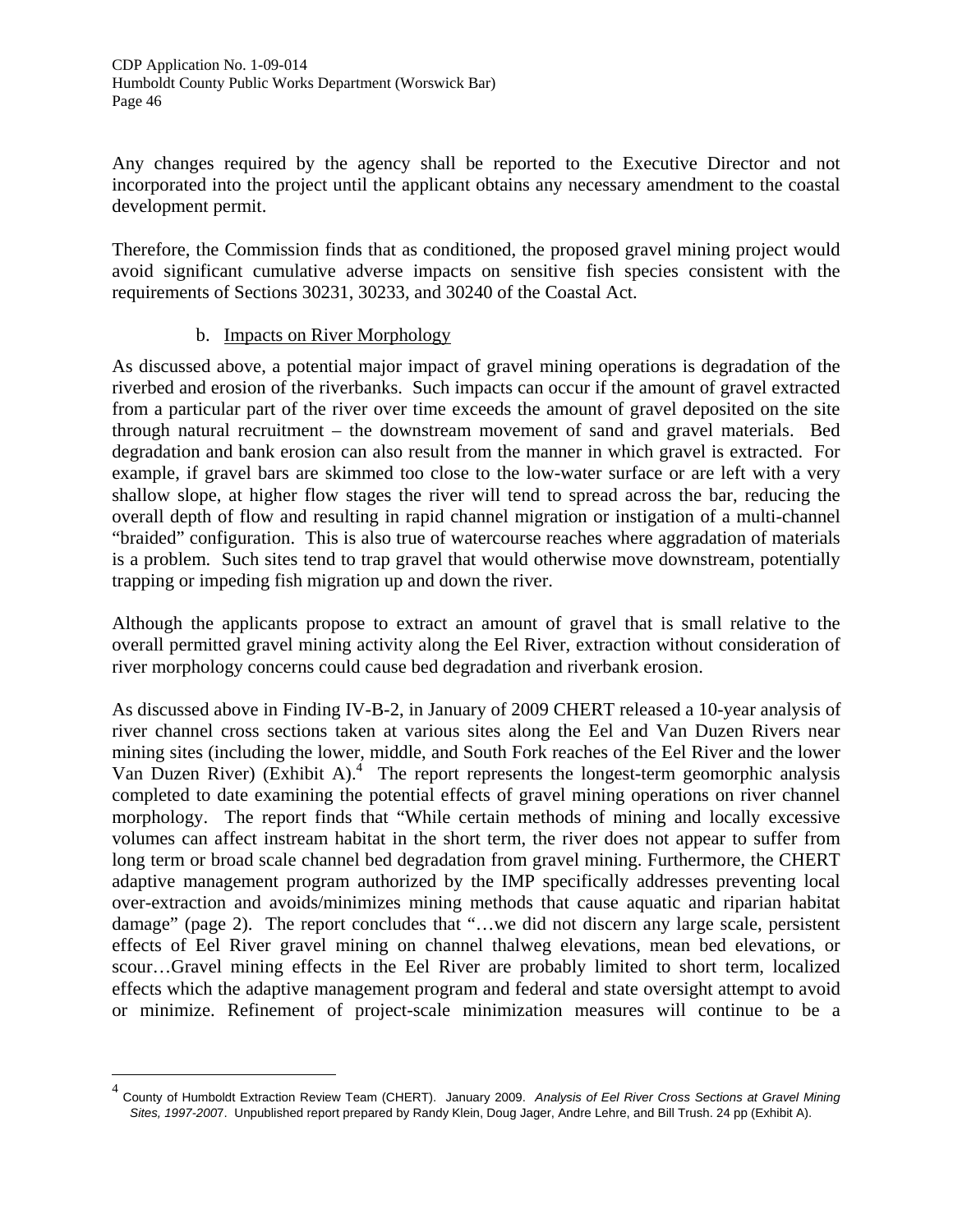fundamental component of the adaptive management process, as will instream habitat improvement projects associated with gravel extraction operations" (page 24).

As discussed in the previous section, the proposed gravel extraction methods have been proposed to avoid significant adverse impacts to channel form and function. The determination of the NOAA-Fisheries Biological Opinion that gravel operations conducted in accordance with the LOP-2004 procedures will not result in more than an incidental take of listed species and will not likely threaten the continued existence of these species, and the opinion of NOAA-Fisheries staff that mining under the LOP-2009 would similarly not result in more than incidental take of listed species, is based in part on a finding that the extraction methods specified in LOP 2009 will be used to help preserve channel form and minimize bank and bar erosion that would degrade fishery habitat. **Special Condition No. 1** limits the use of gravel extraction techniques to those recommended by NOAA-Fisheries. In addition, the annual gravel extraction plans will be reviewed by CHERT in consultation with NOAA-Fisheries and the Corps to ensure that the particular methods proposed in any given year will minimize the chances of degradation of channel form based on conditions that exist at the time. **Special Condition No. 3** requires that the annual gravel extraction plan be submitted for the review and approval of the Executive Director and section (A)(4) of that condition requires that the submitted plan be consistent with the recommendations of CHERT. These requirements will ensure that disturbance of the active channel will be avoided.

#### c. Impacts on Environmentally Sensitive Riparian Vegetation

To prevent disturbances to riparian habitat, **Special Condition No. 1** includes the requirement that the mining be performed, on the portions of the gravel bar that do not contain or are in close proximity to riparian vegetation with environmentally sensitive habitat characteristics. Furthermore, the Commission attaches **Special Condition No. 6**, which reiterates that gravel extraction and processing operations shall not disturb or remove any area of environmentally sensitive vegetation growing on the gravel bar or river bank, and enumerates the threshold growth characteristics for when riparian vegetation becomes environmentally sensitive habitat. In this manner, disturbance to all of the environmentally sensitive riparian vegetation in the vicinity of the project will be avoided.

# d. Impacts on Western Snowy Plover

The western snowy plover (*Charadrius alexandrinus nivosus*) was listed as a threatened species by the U.S. Fish and Wildlife Service (FWS) in 1993. A final rule for critical habitat for the species was published by the FWS in 2005. On the lower Eel River, designated critical habitat for the plover includes seasonally exposed gravel bars located between the mouth of the Eel River upstream to its confluence with the Van Duzen River. At the State level, the western snowy plover has been classified by the Department of Fish and Game as a "species of special concern" throughout all of California since 1978.

Snowy plovers were first documented nesting on gravel bars along the lower Eel River near Fernbridge in 1996, which prompted increased surveying and monitoring efforts to describe the seasonal and spatial use of the lower Eel River by plovers. Surveys have indicated that snowy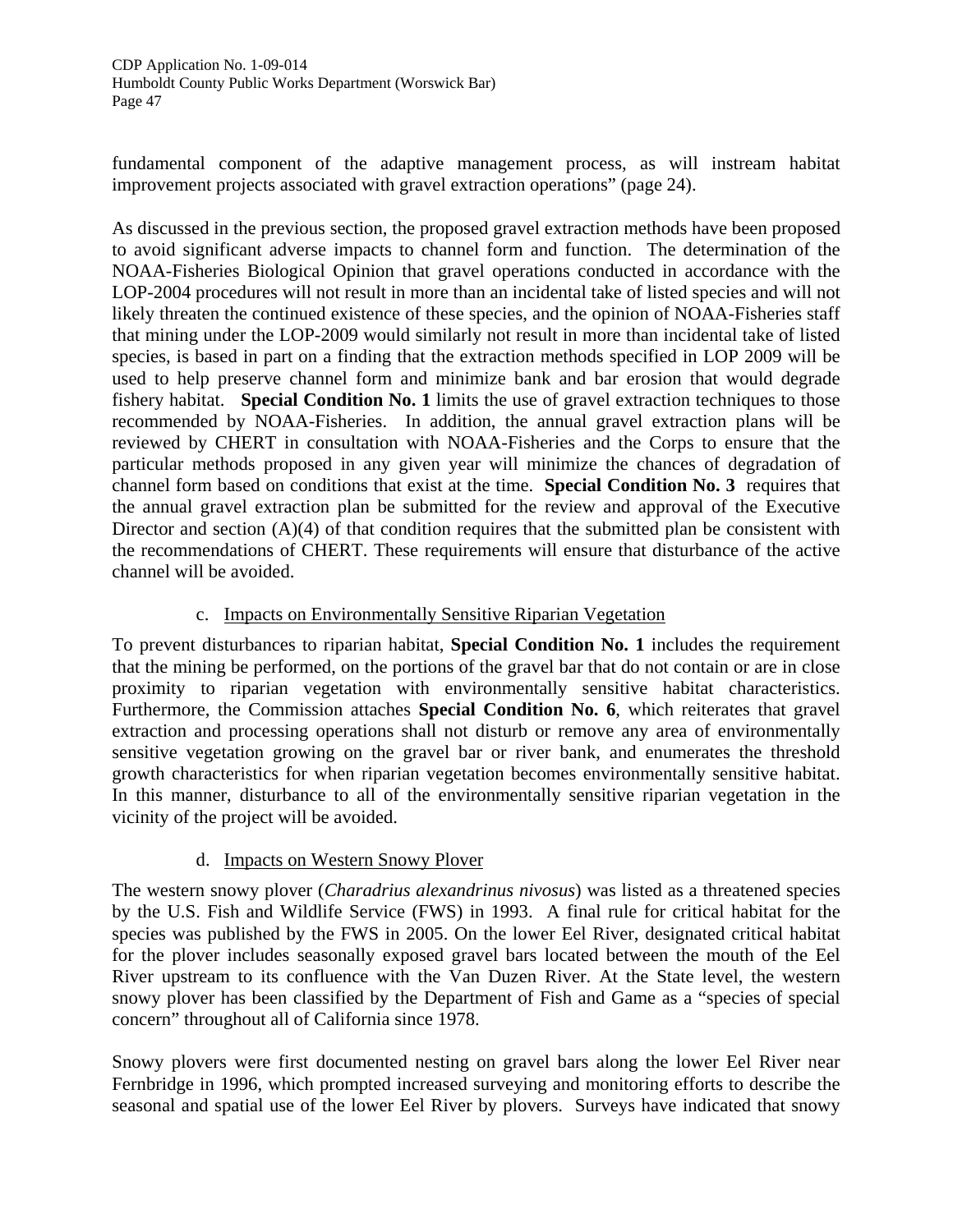plovers are distributed along the unvegetated portions of larger gravel bars from the mouth of the Eel River upstream to the mouth of the Van Duzen River and have been found on the gravel bars from early April until early September.

According to the western snowy plover Biological Assessment prepared for the gravel operators on the lower Eel River (Winzler & Kelly, March 9, 2009, Exhibit B), overall plover population numbers, nests, and fledged chicks along the lower Eel River gravel bars have been declining over the years. While in 2001 there were 39 birds and 39 nests detected on the lower Eel River, in 2008 there were only four birds and two nests on the lower Eel River (none of which were located on the Sandy Prairie landform). During the same time period however, plover nesting on local beaches increased. Although the reason for this apparent shift in habitat use from river bars to beaches is not understood, it is clear that some nest loss along the lower Eel has occurred due to river floods (high spring flows). Additionally, Colwell et al. (2005-2008) documented that recreational vehicle use of the gravel bars has directly contributed to 41 percent of Eel River plover nest failures over the past four years.

Because the plover is a federally listed threatened species, the responsibility for protecting the species rests with the U.S. Fish and Wildlife Service (FWS). The Service's Arcata office coordinates with the U.S. Army Corps of Engineers to provide guidance and regulatory review to gravel extraction operators on the lower Eel River. The FWS has set forth recommendations for plover protection based on current data. These recommendations have been incorporated as Special Condition No. 4 and are outlined below.

Western snowy plover adults, nests, and chicks are very cryptic, largely because of their ability to blend in with their surroundings as a defense strategy. All life stages of the plover are susceptible to death or injury by humans driving, operating equipment, and otherwise using occupied plover habitat. Disturbance from noise and activity associated with gravel extraction, vehicle use, and pre-gravel extraction activities may adversely affect western snowy plovers by altering their feeding and breeding behavior, reducing the suitability of nesting habitat, masking essential warning signs of predators, and attracting potential scavengers/predators.

According to the FWS, data from other portions of the western snowy plover's range suggest that activity and vehicle use in nesting and chick rearing habitat during low light and night conditions likely increases the risk of vehicle strikes to plovers, including adults. Activities associated with gravel extraction (including surveys for engineering, hydrology and biological resources) often need to be conducted prior to the initiation of gravel extraction activities. Because these preextraction activities require vehicular use and human presence in potential nest areas during the nest season, the potential exists to adversely affect the western snowy plover through direct harm or harassment.

To avoid disturbance to the plovers from vehicle use and pre-extraction activities, the Commission attaches **Special Condition No. 4**. Special Condition No. 4 requires the following: (a) For activities occurring prior to September 15, daily plover surveys shall be conducted by a biologist approved by the FWS prior to daily initiation of any pre-extraction activities that occur in suitable plover habitat; (b) If plovers or an active plover nest is within the area of planned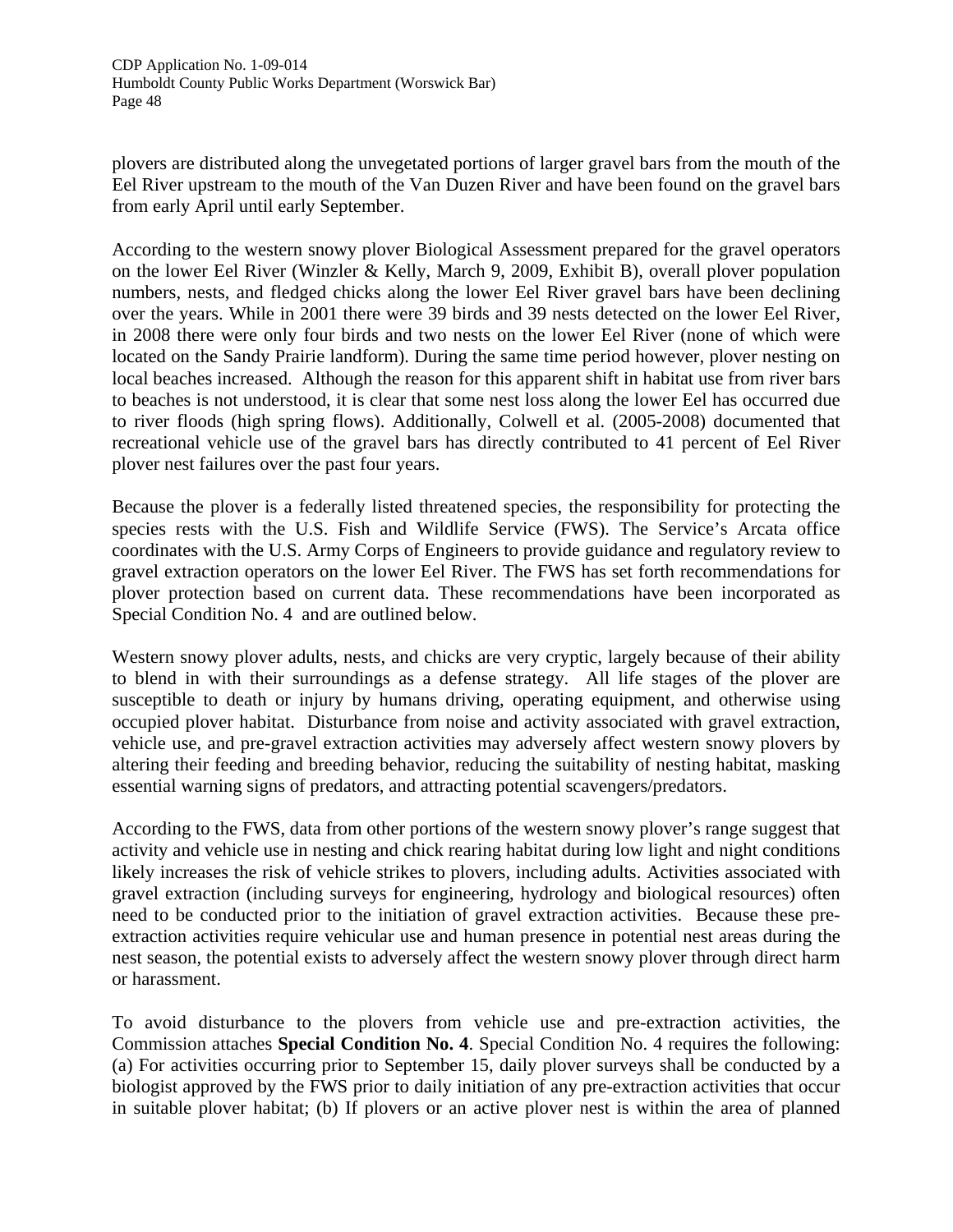operations or a 1,000-foot buffer area, activities within 1,000 feet of the plovers or nest shall be delayed until the nest has hatched and the plovers have moved to a distance greater than 1,000 feet away (hazing is not authorized); (c) Extraction activities within 1,000 feet of plover habitat may only occur if three consecutive days of FWS-approved plover surveys conducted by a FWSapproved biologist are completed with no detections of plovers or nests, and operators must ensure that extraction activities do not occur when plovers or nests are within 1,000 feet of the extraction site; (d) All pre-extraction activities conducted in suitable nesting habitat prior to August 22 of each year shall be preceded by plover surveys completed each day that preextraction activities are planned to occur.

Due to the significant adverse impacts that vehicle use on the gravel bars has on the federally threatened western snowy plover, the FWS proposes including in its Biological Opinion prepared for the Corps LOP-2009 term and conditions aimed at minimizing vehicle impacts. The FWS is requiring that vehicle use in suitable plover habitat shall be minimized during the plover nesting season (March 1-September 15), and that access roads owned, controlled, or utilized by commercial gravel operators shall be gated and locked during the plover nesting season when no active extraction and hauling is occurring (including at night). This requirement has been included as part of **Special Condition No. 4**, which specifies various measures to protect western snowy plover in the project area, as discussed above. The condition imposed by the Commission requires that the gates be designed to block vehicular access only and shall allow for pedestrian access, unless the applicant obtains additional authorization from the Commission to block pedestrian access. This condition will keep the vehicles that adversely affect the plovers off of the bars during the plover nesting season while protecting the pedestrian access to the shoreline consistent with the access policies of the Coastal Act. If the applicant desires to install gates that block pedestrian as well as vehicular access, the applicant must apply for additional authorization from the Commission so that the Commission can evaluate whether such gates in the specific location proposed would block the public's right of access inconsistent with the access policies of the Coastal Act.

The requirements of Special Condition No. 4 will ensure that gravel operations will not be performed in western snowy plover nesting sites or otherwise significantly disturb this threatened species. Therefore, as conditioned, the Commission finds that the project will avoid significant adverse impacts to the western snowy plover species.

# e. Impacts on Water Quality

If properly managed, the proposed gravel operations should not significantly adversely affect the river's water quality. However, gravel extraction operations in close proximity to an open stream course could adversely impact water quality and ultimately the biological productivity and fisheries resources of the river. For example, pushing gravel materials or allowing sedimentladen water to drain from an excavation bucket into the river could degrade water quality and biological productivity by increasing the turbidity of the water. In addition, if not retained to allow settlement of suspended sediment, wash water from gravel processing activities could entrain soil materials which could result in sedimentation of coastal waters.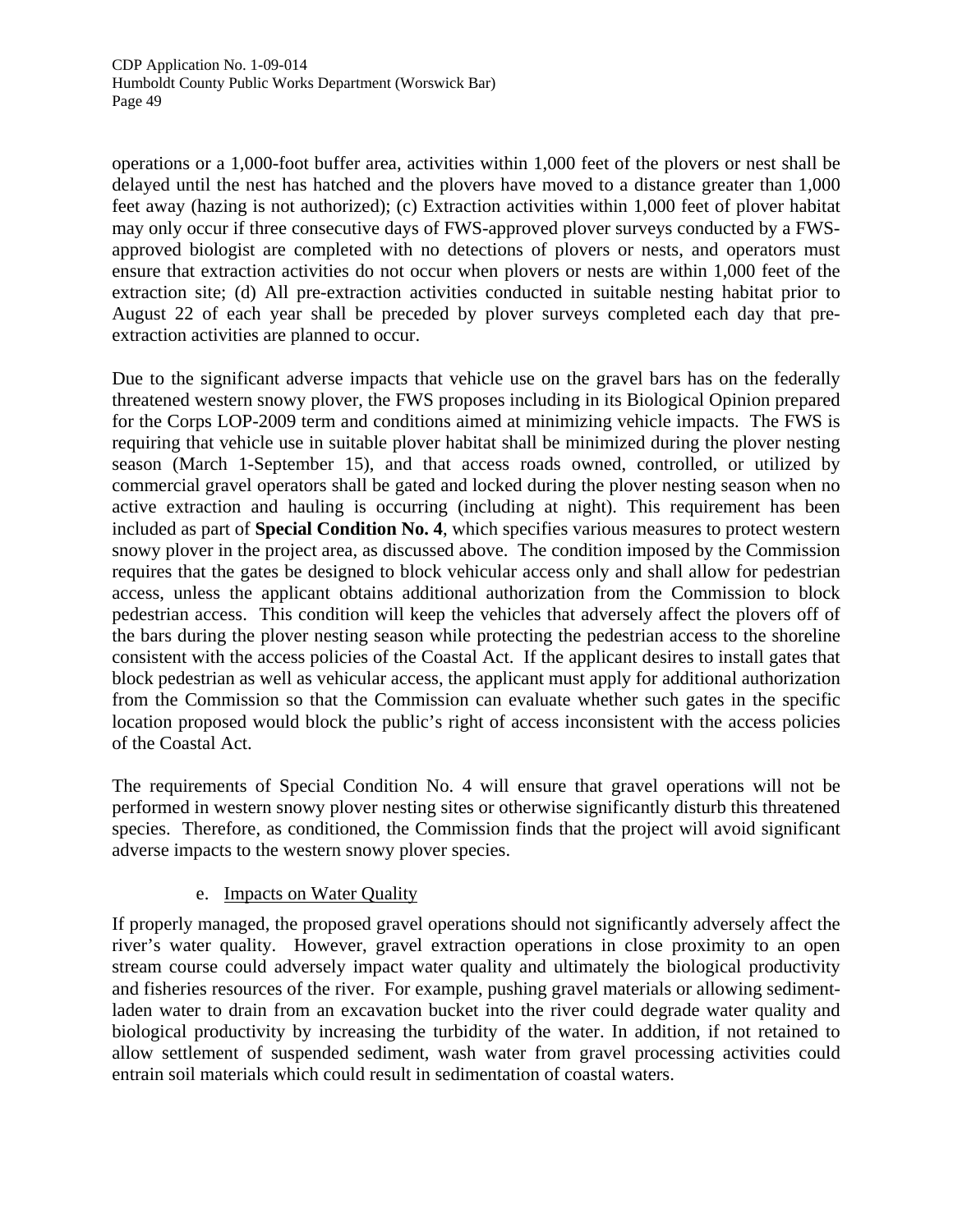To prevent such occurrences, the Commission attaches Special Condition Nos. 1, 3, 6, and 7. **Special Condition No. 1** requires the applicant to perform the mining project on the exposed gravel bar, to avoid in-water activities that might result in sedimentation of the river. **Special Condition No. 3** requires that a runoff control plan be reviewed and approved by the Executive Director as part of the annual final gravel extraction plan ensuring that mining equipment be maintained and operated in such a manner as to not allow for release of petroleum products into the river, that spill clean-up materials be available on the worksite, and that operators and subcontractors undergo spill contingency training. **Special Condition No. 6** prohibits placing any material into the river during gravel extraction activities. **Special Condition No. 7** requires that all materials be promptly removed from the river after the cessation of mining and prior to the start of the rainy season.

Therefore, as conditioned, the project will not result in significant adverse impacts to coastal water quality.

#### **Conclusion**

The Commission finds, as conditioned herein, the proposed gravel extraction operation is consistent with the requirements of Section 30233 of the Coastal Act in that feasible mitigation measures have been provided to minimize adverse environmental effects. The gravel extraction limitations and performance standards imposed through Special Condition Nos. 1, 3, and 5 are designed to prevent impacts to river morphology, riparian vegetation, threatened and endangered species, and water quality. Together with the requirements of Special Condition Nos. 6 and 7 to prohibit placement of material into the active channel and limit the extraction season, the project is conditioned to ensure that significant adverse impacts to the Eel River from the proposed gravel extraction operation will be avoided. Therefore, the proposed project as conditioned is consistent with the requirements of Sections 30231, 30233, and 30240 of the Coastal Act.

# **(4)** *Maintenance and Enhancement of Estuarine Habitat Values*

The fourth general limitation set by Sections 30231 and 30233 is that any proposed dredging or filling project in coastal waters must maintain and enhance the biological productivity and functional capacity of the habitat, where feasible.

As discussed in the section of this finding on mitigation, the conditions of the permit will ensure that the project will not have significant adverse impacts on fisheries resources, river morphology, environmentally sensitive riparian vegetation, western snowy plover, or water quality. By avoiding impacts to coastal resources, the Commission finds that the project will maintain the biological productivity and functional capacity of the habitat consistent with the requirements of Sections 30231, 30233, and 30240 of the Coastal Act.

# **Conclusion**

The Commission thus finds that the project is an allowable use, that there is no feasible less environmentally damaging alternative, that no additional mitigation is required for the impacts associated with the dredging of coastal waters, and that riverine habitat values will be maintained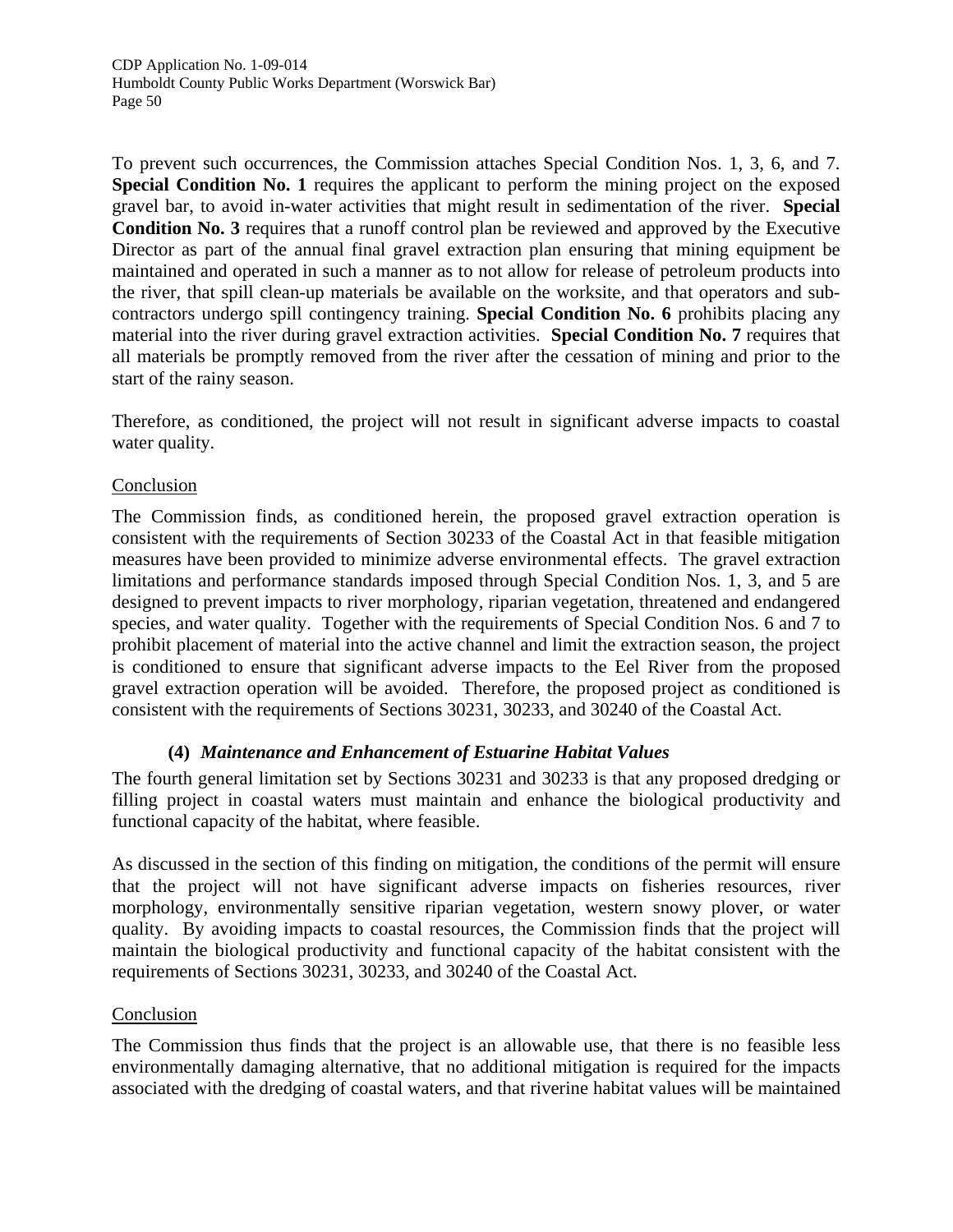or enhanced. Therefore, the Commission finds that the proposed development, as conditioned, is consistent with Sections 30231 and 30233 of the Coastal Act.

#### **E. Development Within Coastal Rivers and Streams**

Section 30236 of the Coastal Act states the following:

*Channelizations, dams, or other substantial alterations of rivers and streams shall incorporate the best mitigation measures feasible, and be limited to (l) necessary water supply projects, (2) flood control projects where no other method for protecting existing structures in the floodplain is feasible and where such protection is necessary for public safety or to protect existing development, or (3) developments where the primary function is the improvement of fish and wildlife habitat*. [Emphases added.]

Section 30236 sets forth a number of different limitations on what development may be allowed that causes substantial alteration of rivers and streams. For analysis purposes, a particular development proposal must be shown to be for one of three purposes: (1) for a necessary water supply project; (2) flood control projects where there is no other feasible methods for protection of existing structures within the floodplain and the project is necessary for public safety and the protection of existing development; or (3) primarily for fish and wildlife habitat improvement. In addition, the development proposed must provide the best mitigation measures feasible to minimize the significant adverse environmental effects of the subject channelization, damming, or other substantial alteration of a river or stream.

As discussed above, the wet trenching technique, which may be proposed in an annual gravel extraction plan if deemed appropriate by NOAA-Fisheries and DFG, would involve excavation within salmonid ESHA habitat, and thus would not be permissible under Section 30233(a)(5). However, Section 30236 allows substantial alteration of rivers and streams where the primary function is for the improvement of fish habitat. To the extent that use of the wet trenching technique is primarily for the improvement of fish habitat, the proposed wet trenching excavation is consistent with the use limitations of Section 30236, as explained below.

Trenching can be an effective tool for the enhancement of salmonid migration corridors and in providing cold water refuge adjacent to the wetted channel. NOAA-Fisheries has encouraged the use of trenching on the lower Eel and lower Van Duzen Rivers to assist salmonid migration through desiccated bar areas. Trenching adjacent to the low-flow channel also can provide adult holding habitat. A migration trench is essentially a designed channel mimicking a natural channel, which permits salmonid migration and water flow through a desiccated reach of a stream. Meander and slope may be designed into the channel to control velocity and provide resting areas for fish. Large woody debris also may be placed within the channel to provide cover and refuge for salmonids during upstream migration. Connection of the designed channel at the upstream end must be carefully planned so that the existing channel area is not significantly diminished and so that low, pulse flows do not encourage fish migration into channel areas that are incapable of providing cover and protection from predation or upstream passage. The upstream connection to the existing channel should most likely form a narrow riffle to prevent pool dewatering.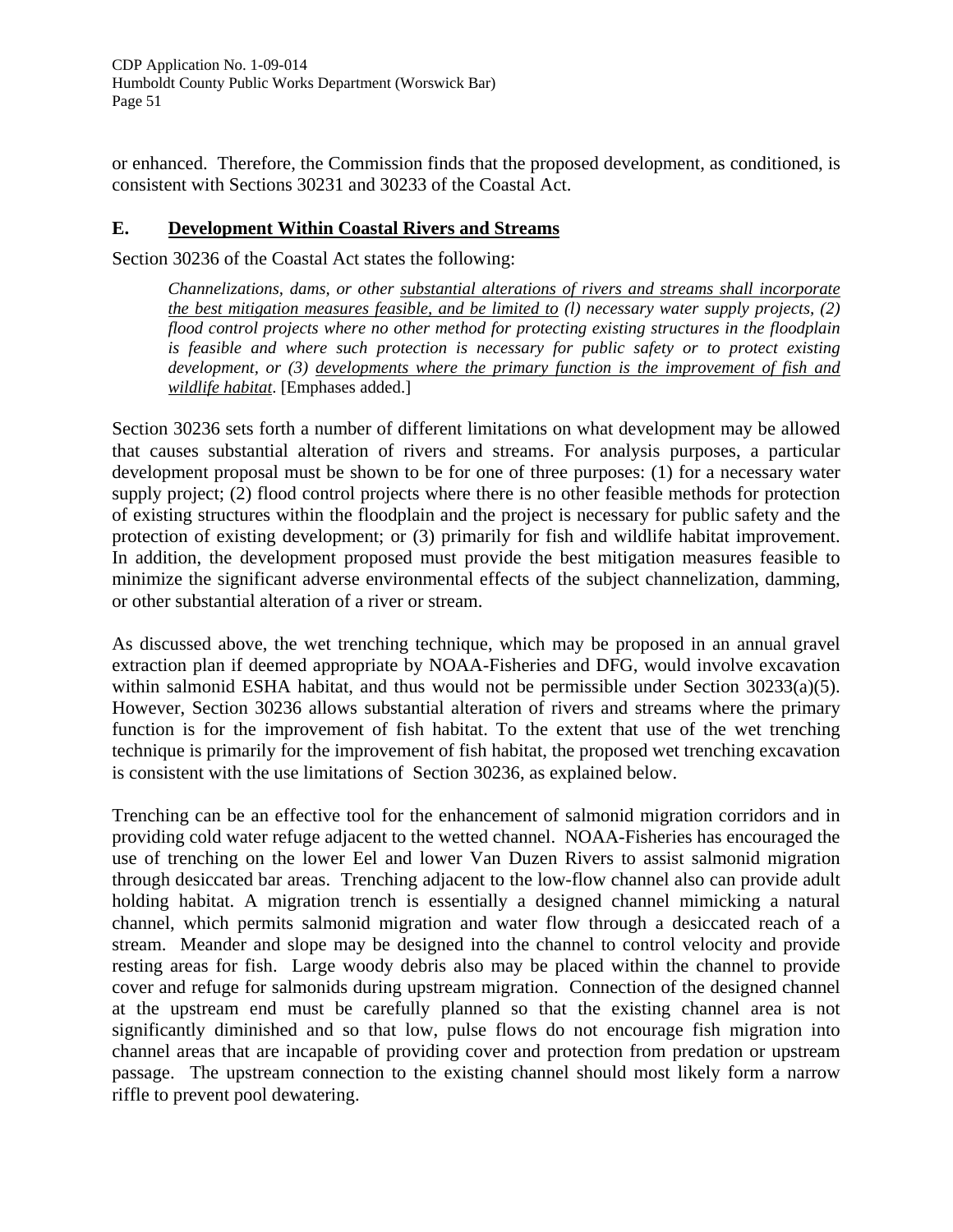To ensure consistency with the limited purpose for which Section 30236 allows substantial alteration of rivers and streams, the Commission attaches **Special Condition No. 1-(B)**, which states that if wet trenching methods for salmonid habitat improvements are used, the trenching within the wet channel shall be limited to the trenching configuration and extraction volume that is the minimum amount necessary for improving salmonid habitat. Additionally, the Commission attaches **Special Condition No 3-(A)-9**. This condition requires that, prior to the start of each year's gravel extraction operations, the applicant shall submit, for the Executive Director's review and approval, a final gravel extraction plan for that gravel extraction season that includes, among other things, evidence demonstrating that any proposed wet trenching for instream salmonid habitat restoration purposes is limited to the trenching configuration and extraction volume that is the minimum amount necessary for improving salmonid habitat, including but not limited to, written approval of the proposed wet trenching from NOAA-Fisheries and/or the Department of Fish and Game.

By limiting the trenching configuration and extraction volumes to the minimum amount necessary for improving salmonid habitat ensures that the primary function of the technique will be for the improvement of fish habitat, even though there may be incidental use of the gravel extracted for commercial purposes. This aspect of the mining is consistent with 30236, provided that the primary function of the extraction is for the improvement of fish habitat and the best mitigation measures feasible are incorporated into the project. Special Condition Nos. 1, 3, 5, 6, and 7 discussed above require the best feasible mitigation measures be taken relating to extraction standards and limitations, methods of extraction, and the timing of extraction to minimize significant adverse environmental effects on coastal resources such as sensitive species and riparian vegetation.

Therefore, the Commission finds that as conditioned herein, the proposed wet trenching excavation is consistent with the requirements of Section 30236 of the Coastal Act, in that the primary function of the wet trenching is the improvement of fish habitat, and the best feasible mitigation measures have been provided to minimize or avoid significant adverse environmental effects.

# **F. Protection of Environmentally Sensitive Habitat Areas**

Section 30240 of the Coastal Act states that environmentally sensitive habitat areas shall be protected against any significant disruption of habitat values and that development in areas near such sensitive habitat areas shall be sited and designed to prevent significant adverse impacts to these areas.

As discussed above in the section on permissible uses for dredging of wetlands and open coastal waters, the proposed project as conditioned will not adversely affect environmentally sensitive habitat either within or outside of the bank-full channel of the river. As conditioned, the proposed gravel mining project will not result in significant cumulative adverse impacts on sensitive fish species consistent with the requirements of Sections 30231 and 30233 of the Coastal Act. In addition, mining is limited by the provisions of **Special Condition No. 1**, which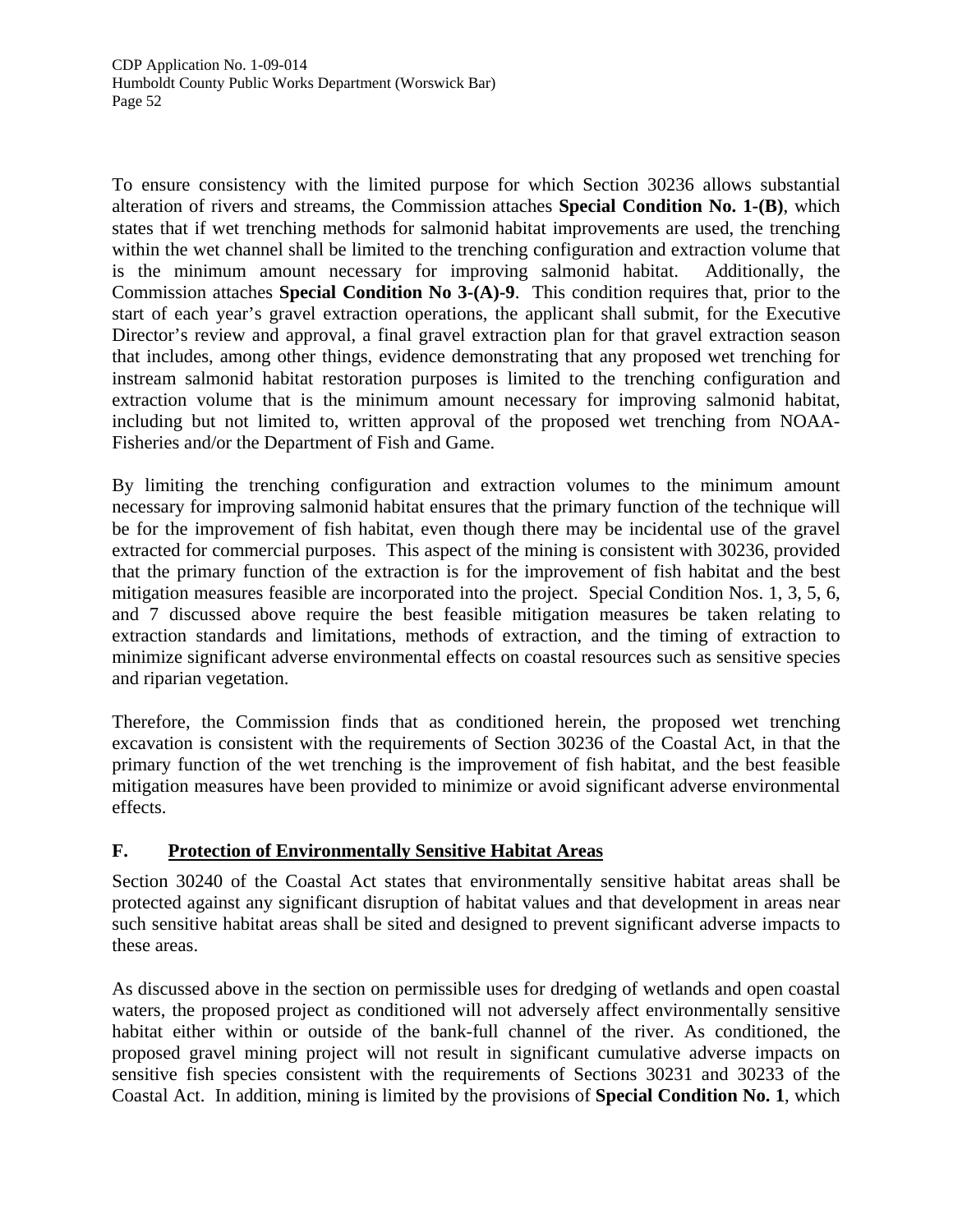prohibit mining in those portions of the gravel bars where the riparian vegetation has reached a size and extent where there is an expectation of appreciable habitat values for nesting, forage and cover of wildlife being afforded. Furthermore, none of the riparian habitat along the banks of the river will be disturbed by the extraction operation itself. Existing haul roads through the riparian areas must be used to truck gravel from the bar to the stockpiling and processing facility. **Special Condition No. 6** requires that the proposed project not disturb or remove any of the established riparian vegetation at the site and prohibits the cutting of new haul roads through the habitat. Moreover, to help prevent potential impacts to the habitat afforded to nesting snowy plovers, **Special Condition No. 4** requires that gravel extraction operations avoid western snowy plover habitat by, among other means, either not commencing until after the nesting season (after September 15), or commencing only after a biologist approved by the FWS has surveyed the site for three consecutive days and either found no plovers or nests, or has found some but will continue to conduct daily surveys to ensure a 1,000-foot buffer area is maintained around the nests that have been found. The FWS recommends this protocol to avoid disturbance of the western snowy plover. The requirements of Special Condition No. 4 will ensure that gravel operations will not be performed in western snowy plover nesting sites or otherwise disturb this threatened species.

Therefore, the Commission finds that the project as conditioned is consistent with Section 30240 of the Coastal Act, as the project will avoid significant adverse impacts to the environmentally sensitive habitat areas found on the site.

# **G. Protection of Visual Resources**

Section 30251 of the Coastal Act provides in applicable part that the scenic and visual qualities of coastal areas shall be considered and protected as a resource of public importance. Permitted development shall: (a) be sited and designed to protect views to and along the ocean and scenic coastal areas, and (b) be visually compatible with the character of surrounding areas.

The gravel extraction and gravel processing operations will be visible from Highway 101 and from Fernbridge Drive, the highway frontage road. However, these operations are seasonal activities that will occur for only two or three months each year. In addition, the activities have been occurring at the site for many years, and many of the various gravel operations occurring along the lower Eel River are similarly visible from Highway 101 and other public roads. The proposed project will not be any more prominent that the gravel extraction and processing activities that have occurred in the past. Therefore, the Commission finds that the proposed project is visually compatible with the character of the area, as gravel extraction operations here and in the vicinity have long been a part of the viewshed.

Stockpiling gravel could have the greatest impact on visual resources of all of the activities proposed because the stockpiles could potentially be made very tall and block views to a certain degree of the river from public roads. However, as proposed by the applicant, the stockpiles will be a maximum of 20 feet high. At that height, the stockpiles would not rise appreciably above the tops of the trees in the adjacent riparian woodland and thus would not block views of the river that are not already blocked by the woodland.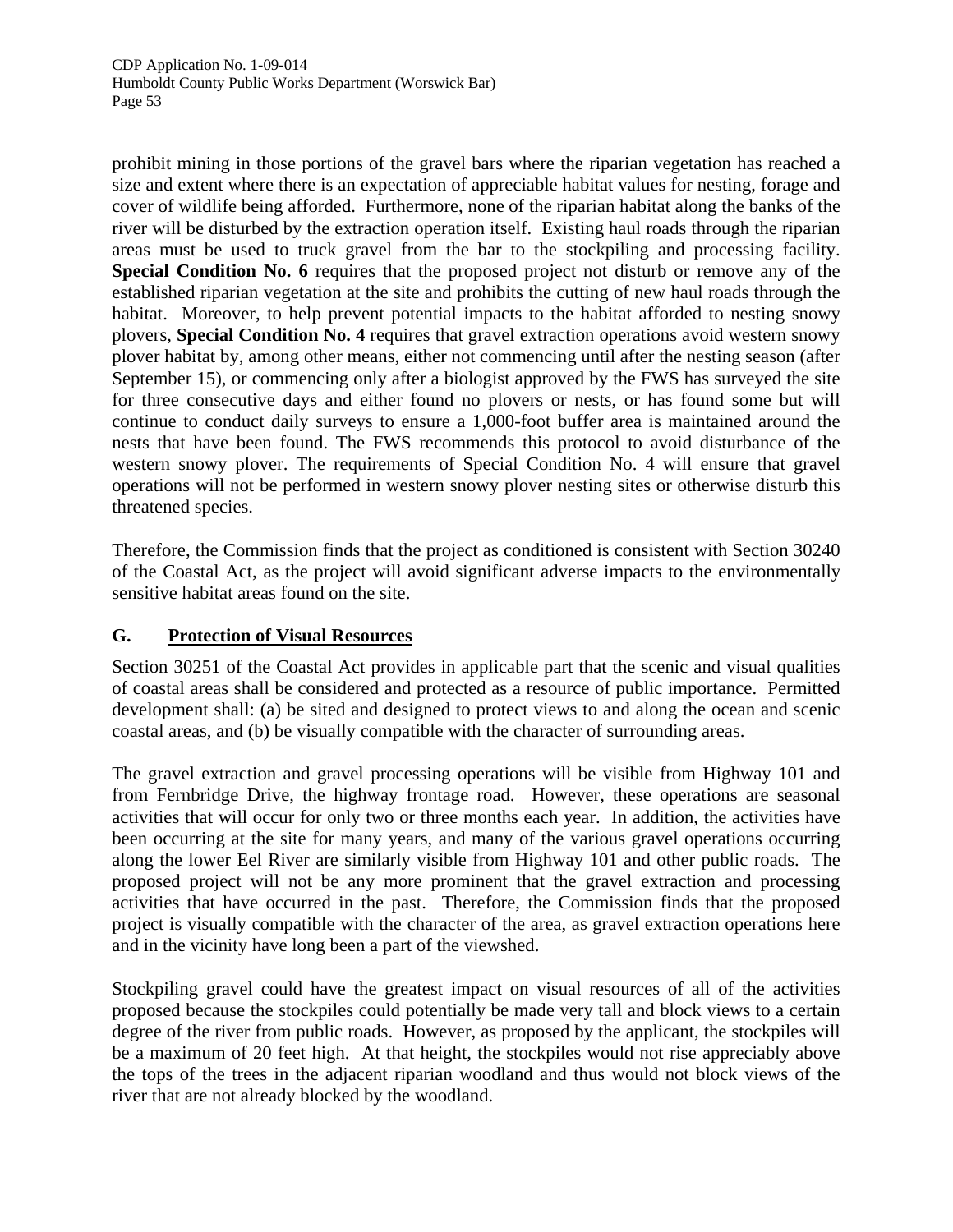Therefore, the Commission finds that, as conditioned, the proposed project is consistent with the visual resource policies of Section 30251 of the Coastal Act, as the project is compatible with the visual character of the surrounding area and will not block views to and along the coast.

#### **H. Public Access**

Coastal Act Section 30210 requires in applicable part that maximum public access and recreational opportunities be provided when consistent with public safety, private property rights, and natural resource protection. Section 30211 requires in applicable part that development not interfere with the public's right of access to the sea where acquired through use (i.e., potential prescriptive rights or rights of implied dedication). Section 30212 requires in applicable part that public access from the nearest public roadway to the shoreline and along the coast be provided in new development projects, except in certain instances, such as when adequate access exists nearby or when the provision of public access would be inconsistent with public safety. In applying Sections 30210, 30211, and 30212, the Commission is limited by the need to show that any denial of a permit application based on these sections, or any decision to grant a permit subject to special conditions requiring public access, is necessary to avoid or offset a project's adverse impact on existing or potential public access.

The project site is located between the first public road (Highway 101) and the sea (the Eel River is considered to be an arm of the sea in this area).

Recreational use of the river in this particular section of the river is very limited, largely because there are very few access points to the river. The principal public access use of the project site that does occur is by fishermen who use the river channel for recreational fishing. The prime fishing season occurs in the spring or wet season when gravel extraction is not occurring.

Other public access and recreational uses of this stretch of the river include canoeing and recreational boating. To the extent that canoeists and boaters do use the river channel during the extraction season, the proposed mining and aggregate processing operations will not be performed in the channel or in other areas where the mining might interfere with boating uses. The main channel will remain open and unimpeded for shallow-draft water transit through this reach of the lower Eel River.

Thus, as conditioned, the project will not significantly affect the fishermen, canoeists, or other recreational boaters. Furthermore, gravel extraction operations have been occurring at the site for many years. The continued extraction authorized by this permit will not create any additional burdens on public access than have existed in the past. The project will not create any new demands for fishing access or other public access use.

Due to the significant adverse impacts that vehicle use on the gravel bars has on the federally threatened western snowy plover, the FWS proposes including in its Biological Opinion prepared for the Corps LOP-2009 term and conditions aimed at minimizing vehicle impacts. The FWS is requiring that vehicle use in suitable plover habitat shall be minimized during the plover nesting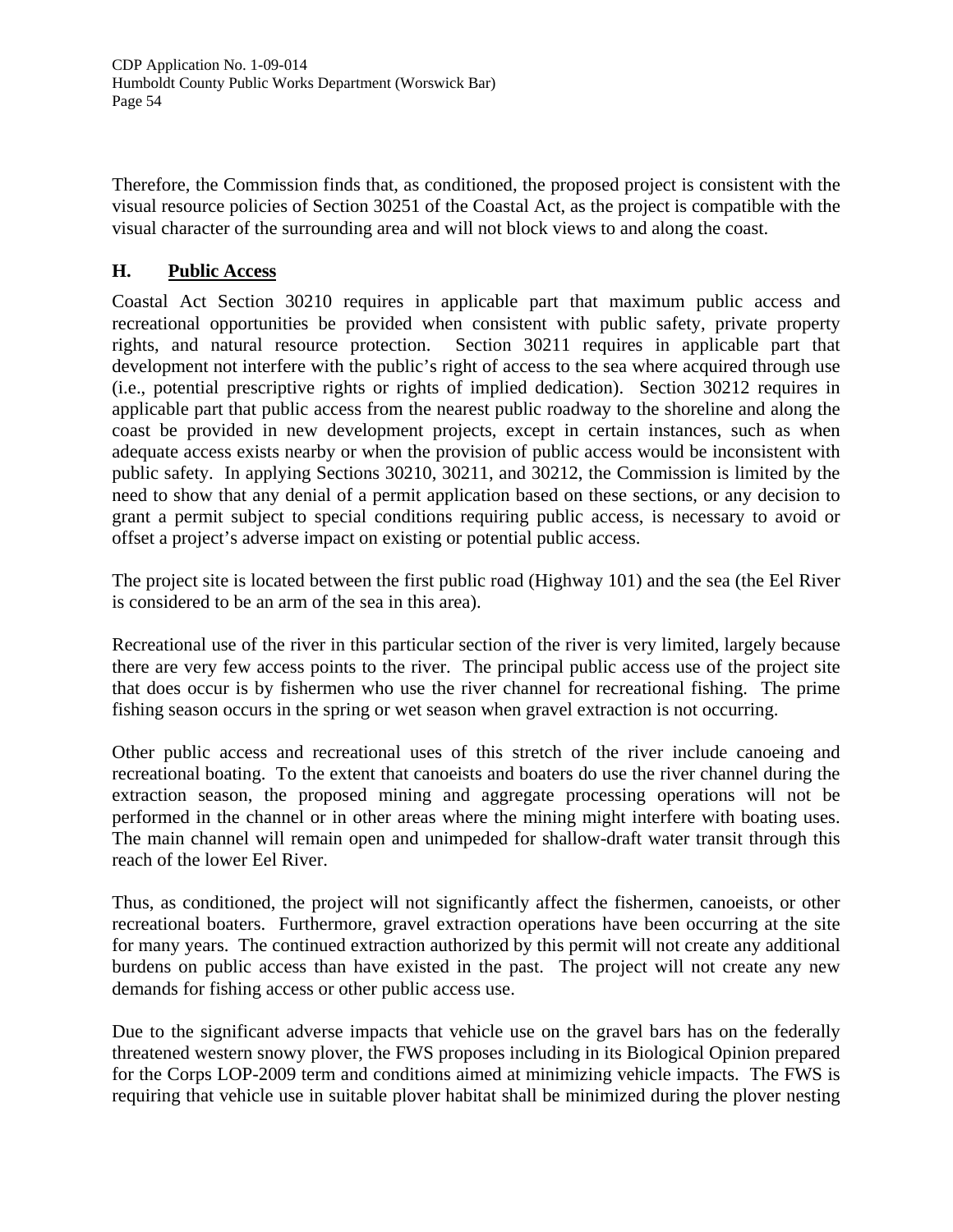season (March 1-September 15), and that access roads owned, controlled, or utilized by commercial gravel operators shall be gated and locked during the plover nesting season when no active extraction and hauling is occurring (including at night). This requirement has been included as part of **Special Condition No. 4**, which specifies various measures to protect western snowy plover in the project area, as discussed in Findings IV-D and IV-E above. The condition imposed by the Commission requires that the gates be designed to block vehicular access only and shall allow for pedestrian access, unless the applicant obtains additional authorization from the Commission to block pedestrian access. This condition will keep the vehicles that adversely affect the plovers off of the bars during the plover nesting season while protecting pedestrian access to the river consistent with the access policies of the Coastal Act. If the applicant desires to install gates that block pedestrian as well as vehicular access, the applicant must apply for additional authorization from the Commission so that the Commission can evaluate whether such gates in the specific location proposed would block the public's right of access inconsistent with the access policies of the Coastal Act.

The project as conditioned would have no significant adverse effect on public access. Therefore, the Commission finds that the project, as proposed without new public access, is consistent with the public access policies of the Coastal Act.

# **I. State Lands Commission Review**

The project is located in the bed of the Eel River, a navigable river, between the ordinary high water marks. As such, the State of California may hold a public trust easement and other property interests at the site. Any such property interest would be administered by the State Lands Commission. To assure that the applicant has a sufficient legal property interest in the site to carryout the project and to comply with the terms and conditions of this permit, the Commission attaches **Special Condition No. 8** which requires that the applicant submit evidence that any necessary authorization from the State Lands Commission has been obtained prior to issuance of the permit.

# **J. CHERT Review**

Pursuant to the Corps LOP permit procedures and the County of Humboldt's surface mining regulations, in-stream gravel mining projects within Humboldt County are required to be assessed for potential direct and cumulative to riverine resources by an independent scientific panel known as the County of Humboldt Extraction Review Team, or "CHERT." The CHERT in turn makes specific recommendations to the County and the Corps with regard to appropriate actions that should be taken on the mining applications. Often during the review of mining plans for the upcoming mining season, CHERT may make constructive recommendations to the applicants in the interest of designing a mining proposal that will avoid and/or minimize significant adverse impacts to river resources. These recommendations may involve changes to the amount of gravel proposed to be extracted, the specific location(s) of the extraction area(s), or the proposed mining techniques. To ensure that the project recommended for approval by CHERT is the same project that was reviewed under this permit by the Commission, and to ensure that extraction does not exceed the extraction limits established under Special Condition No. 1, the Commission attaches **Special Condition No. 3-A-(4)**, which requires the applicant to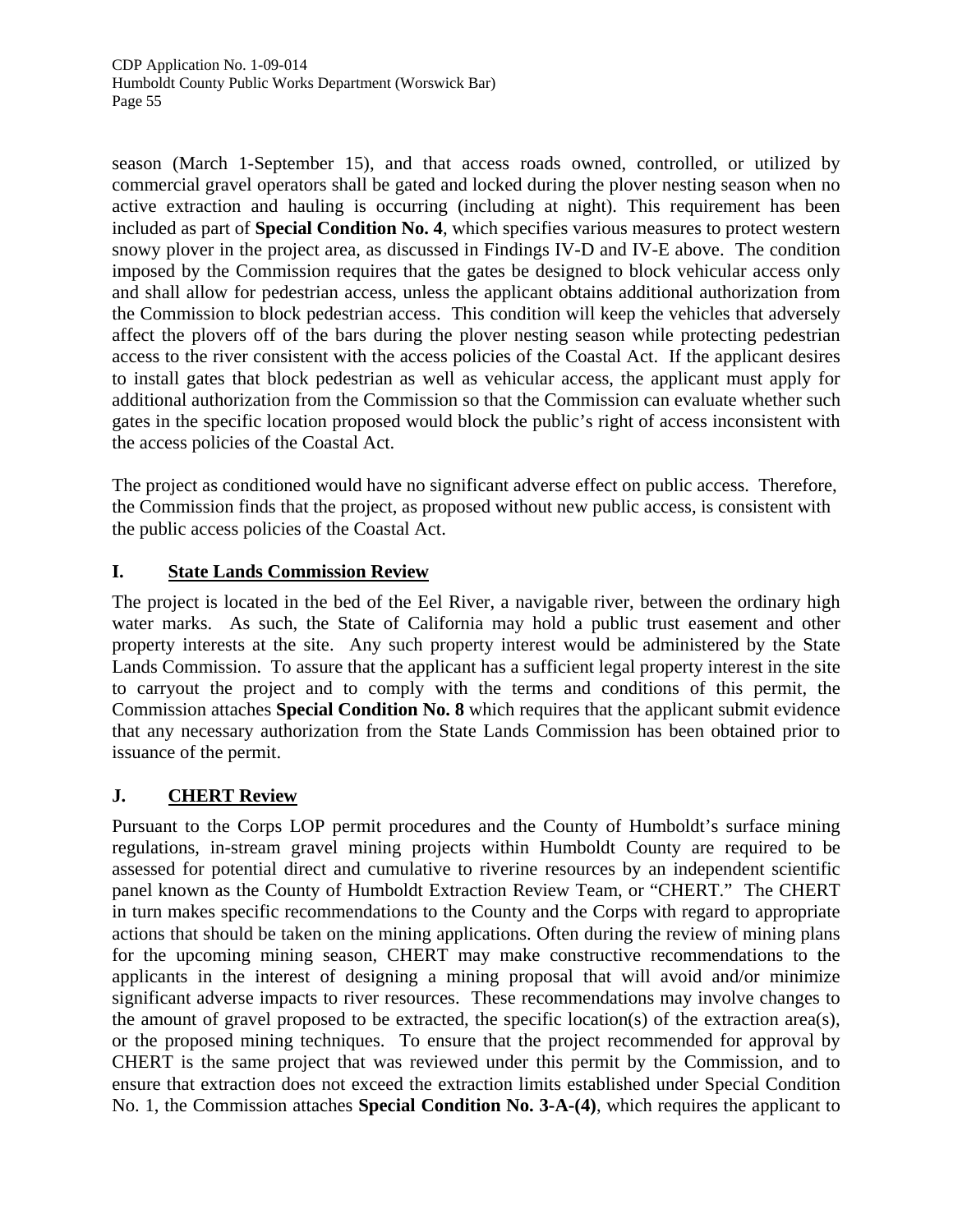annually submit to the Executive Director for written review and approval a copy of the preextraction mining plan review comments obtained from the CHERT as part of the final gravel extraction plan as well as evidence that the final gravel extraction plan is consistent with all recommendations of CHERT and all terms and conditions of this permit.

# **K. Department of Fish and Game Review**

The project requires an annual Section 1603 Streambed Alteration Agreement from the Department of Fish and Game. Therefore, to ensure that the project area reviewed by the Department of Fish and Game each year is the same project area that was reviewed under this permit by the Commission, and to ensure that extraction does not exceed the extraction limits established under Special Condition No. 1, the Commission attaches **Special Condition No. 9**, which requires that prior to commencing each year's gravel operations, the applicant submit a copy of the Section 1603 agreement approved by the Department of Fish and Game. The condition requires that any project changes resulting from the agency's approval not be incorporated into the project until the applicant obtains any necessary amendments to this coastal development permit.

# **L. Regional Water Quality Control Board Review**

The project requires a Water Quality Certification (WQC) from the North Coast Regional Water Quality Control Board pursuant to Section 401 of the Clean Water Act. The Board issued WQC Order No. R1-2005-0011 (dated June 21, 2005) for gravel extraction activities during the 2009 extraction season, but the certification expires on June 21, 2010. Therefore, to ensure that the necessary approvals from the Board are in place for the 2010 through 2014 extraction seasons proposed to be covered by this coastal development permit, and to ensure that extraction does not exceed the extraction limits established under Special Condition No. 1, the Commission attaches **Special Condition No. 10**, which requires that prior to commencing each year's gravel operations, the applicant submit a copy of a WQC approved by the Board. The condition requires that any project changes resulting from the agency's approval not be incorporated into the project until the applicant obtains any necessary amendments to this coastal development permit.

# **M. Annual U.S. Army Corps of Engineers Review**

The project is within and adjacent to a navigable waterway and is subject to the authority of the U.S. Army Corps of Engineers under Section 404 of the Federal Water Pollution Control Act (33 USC 1251 et seq.) and Section 10 of the Rivers and Harbors Act (33 USC 403). Pursuant to the Federal Coastal Management Act, any approval granted by a federal agency for activities that affect the coastal zone must be consistent with the coastal zone management program for that state. To ensure that the project ultimately approved by the Corps each season is the same as the project specified in the annual gravel extraction plan approved by the Executive Director pursuant to Special Condition No. 1 herein, the Commission attaches **Special Condition No. 11**, which requires the applicant, prior to commencing gravel extraction operations each year, to demonstrate that all necessary approvals from the Corps for the approved gravel extraction, as conditioned herein, have been obtained. The condition requires that any project changes resulting from the agency's approval not be incorporated into the project until the applicant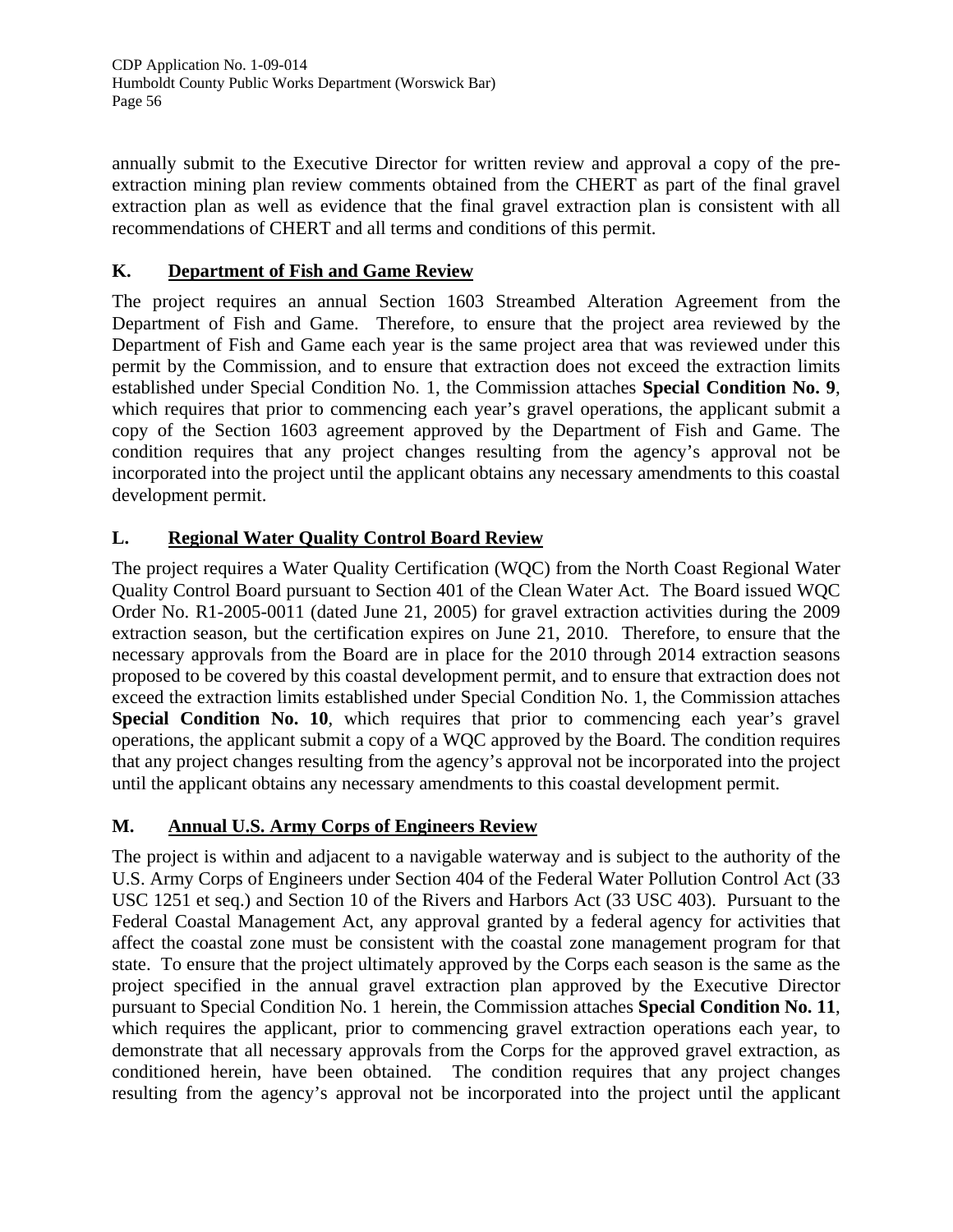obtains any necessary amendments to this coastal development permit. The Commission also attaches **Special Condition No. 12** to specify a permit termination date of November 1, 2013, which corresponds to the project termination date listed in the Endangered Species Act Section 7 consultation submitted by the Corps to NOAA-Fisheries.

# **N. Final U.S. Army Corps of Engineers LOP-2009 Approval**

As discussed above, the project requires review and authorization by the U.S. Army Corps of Engineers. Pursuant to the Federal Coastal Zone Management Act, any permit issued by a federal agency for activities that affect the coastal zone must be consistent with the coastal zone management program for that state. Under agreements between the Coastal Commission and the U.S. Army Corps of Engineers, the Corps will not issue a permit until the Coastal Commission approves a federal consistency certification for the project or approves a permit. The Corps is permitting the proposed gravel operations under its Letter of Permission Procedure 2009 (LOP-2009). To ensure that the project ultimately approved by the Corps is the same as the project authorized herein, the Commission attaches **Special Condition No. 13**, which requires the applicant to submit to the Executive Director evidence of the Corps' approval of the project prior to commencement of construction. The condition requires that any project changes resulting from the Corps' approval not be incorporated into the project until the applicant obtains any necessary amendments to this coastal development permit.

# **O. Final Biological Opinions**

The project requires final Biological Opinions being issued by the NOAA-Fisheries and the U.S. Fish and Wildlife Service. As discussed above, the Biological Opinions are being prepared as a result of formal consultations between the U.S. Army Corps of Engineers (Corps) and NOAA-Fisheries and FWS pursuant to Section 7 of the Federal Endangered Species Act. The NOAA-Fisheries BO is expected to be finalized by the end of August 2009, and the FWS BO is expected to be finalized by late August 2009. To ensure that the project ultimately approved by the agencies is the same as the project authorized herein, the Commission attaches **Special Condition No. 14**, which requires the applicant to submit, prior to permit issuance, final Biological Opinions in support of the gravel extraction authorized by this permit and that are consistent with all terms and conditions of this permit. The applicant shall inform the Executive Director of any changes to the project required by the agencies. Such changes shall not be incorporated into the project until the applicant obtains a Commission amendment to this coastal development permit, unless the Executive Director determines that no amendment is legally required.

# **P. California Environmental Quality Act**

The County of Humboldt, as the lead agency, adopted a Programmatic Environmental Impact Report (PEIR) to describe and analyze the potential environmental effects resulting from the gravel extraction operations in the lower Eel and lower Van Duzen Rivers in 1992.

Section 13906 of the California Code of Regulation requires Coastal Commission approval of a coastal development permit application to be supported by findings showing that the application,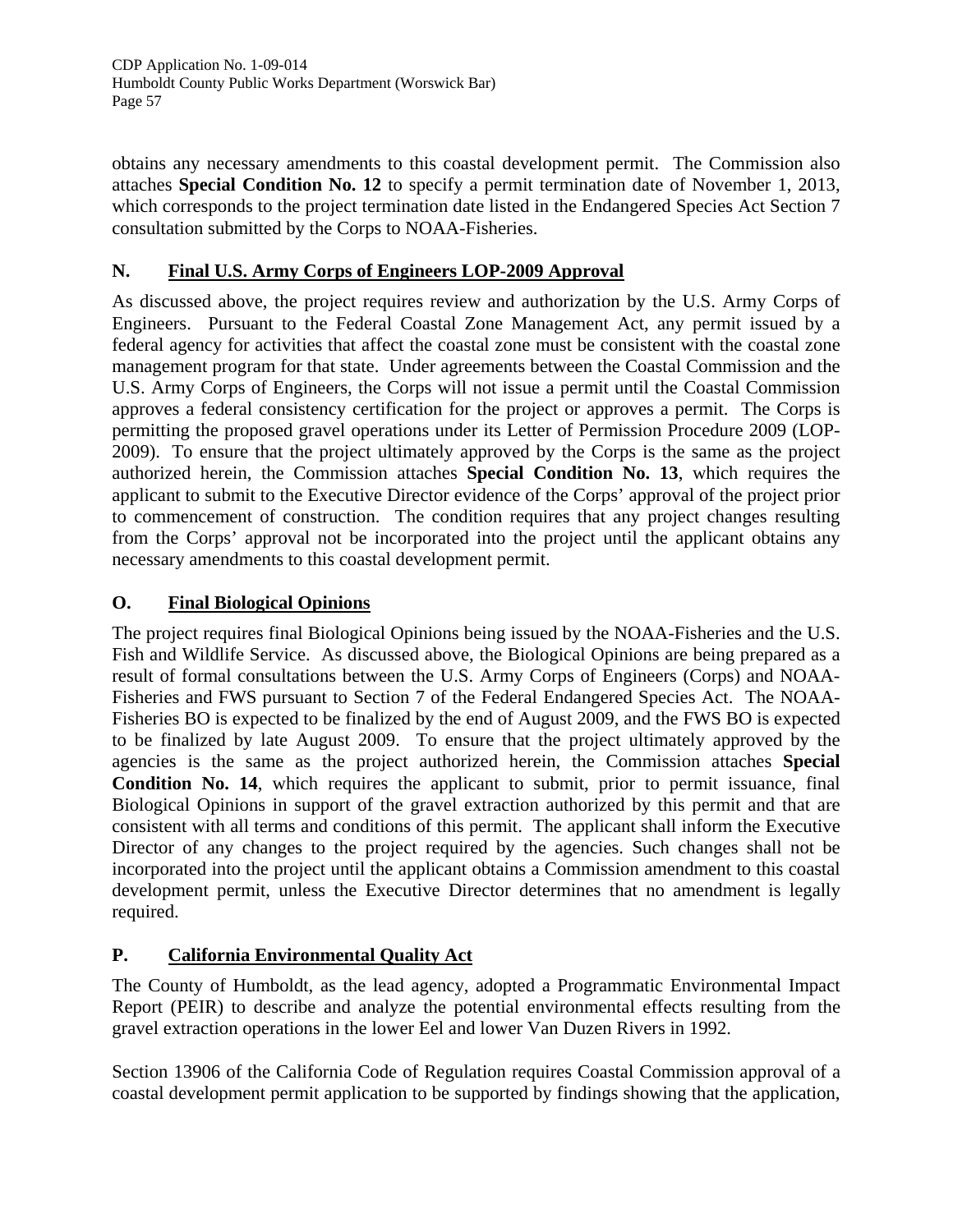as modified by any conditions of approval, is consistent with any applicable requirements of the California Environmental Quality Act (CEQA). Public Resources Code Section 21080.5(d) (2)(A) of CEQA prohibits a proposed development from being approved if there are feasible alternatives or feasible mitigation measures available, which would significantly lessen any significant effect that the activity may have on the environment.

The Commission incorporates its findings on conformity with Coastal Act policies at this point as if set forth in full. These findings address and respond to all public comments regarding potential significant adverse environmental effects of the project that were received prior to preparation of the staff report. As discussed herein in the findings addressing the consistency of the proposed project with the Coastal Act, the proposed project has been conditioned in order to be found consistent with the policies of the Coastal Act. As specifically discussed in these above findings which are hereby incorporated by reference, mitigation measures which will minimize all adverse environmental impact have been required. These required mitigation measures include requirements that limit extraction to avoid environmentally sensitive habitat areas, rare and endangered species, migratory fish, and extractions that could lead to changes in river morphology. As conditioned, there are no feasible alternatives or feasible mitigation measures available, beyond those required, which would substantially lessen any significant adverse impact that the activity would have on the environment. Therefore, the Commission finds that the proposed project, as conditioned to mitigate the identified impacts, can be found consistent with the requirements of the Coastal Act and to conform to CEQA.

# **V. EXHIBITS:**

- 1. Regional Location Map
- 2. Vicinity Map
- 3. Aerial Photo of Gravel Operations on the Lower Eel and Van Duzen Rivers
- 4. Detailed Project Description

# *[Note: The following six exhibits are included in a combined exhibit packet prepared](http://documents.coastal.ca.gov/reports/2009/9/W25b-s-9-2009-a1.pdf)  for CDP Application Nos. 1-09-014 and 1-09-021, attached separately.*

- A. CHERT Analysis of Eel River Cross Sections at Gravel Mining Sites, 1997-2007
- B. Western Snowy Plover Biological Assessment (Winzler & Kelly, March 12, 2009)
- C. Salmonid Biological Assessment (Alice Berg & Associates, May 6, 2009)
- D. NOAA-Fisheries Preliminary Conclusions and Draft Terms & Conditions
- E. August 13, 2004 NOAA-Fisheries Biological Opinion for gravel operations on the lower Eel River during the 2004-2008 gravel extraction seasons
- F. September 6, 2005 Fish and Wildlife Service Biological Opinion for gravel operations on the lower Eel River during the 2005-2008 gravel extraction seasons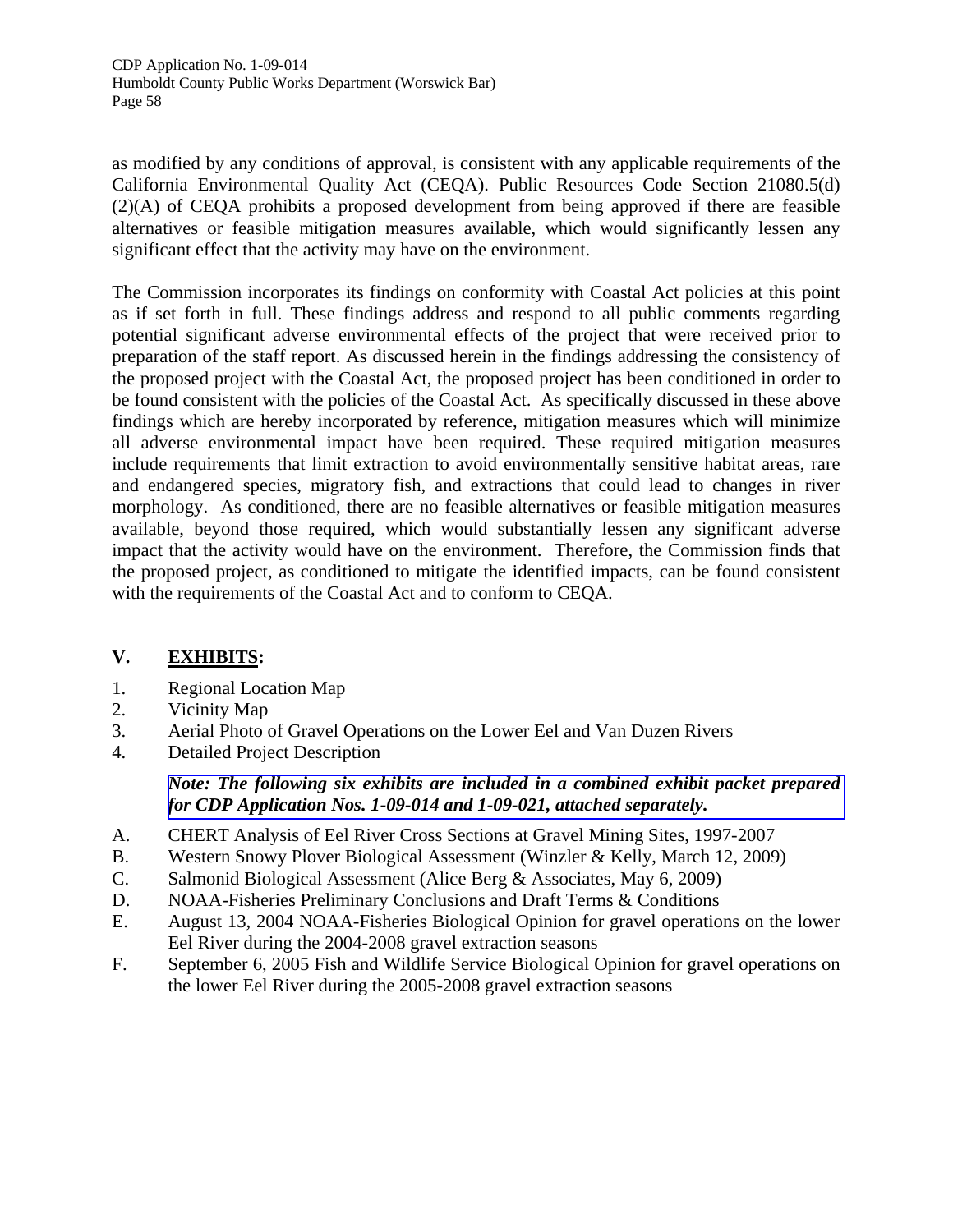#### **APPENDIX A**

#### **STANDARD CONDITIONS**

- 1. Notice of Receipt and Acknowledgement. The permit is not valid and development shall not commence until a copy of the permit, signed by the permittee or authorized agent, acknowledging receipt of the permit and acceptance of the terms and conditions, is returned to the Commission office.
- 2. Expiration. If development has not commenced, the permit will expire two years from the date on which the Commission voted on the application. Development shall be pursued in a diligent manner and completed in a reasonable amount of time. Application for extension of the permit must be made prior to the expiration date.
- 3. Interpretation. Any questions of intent of interpretation of any condition will be resolved by the Executive Director of the Commission.
- 4. Assignment. The permit may be assigned to any qualified person, provided assignee files with the Commission an affidavit accepting all terms and conditions of the permit.
- 5. Terms and Conditions Run with the Land. These terms and conditions shall be perpetual, and it is the intention of the Commission and the permittee to bind all future owners and possessors of the subject property to the terms and conditions.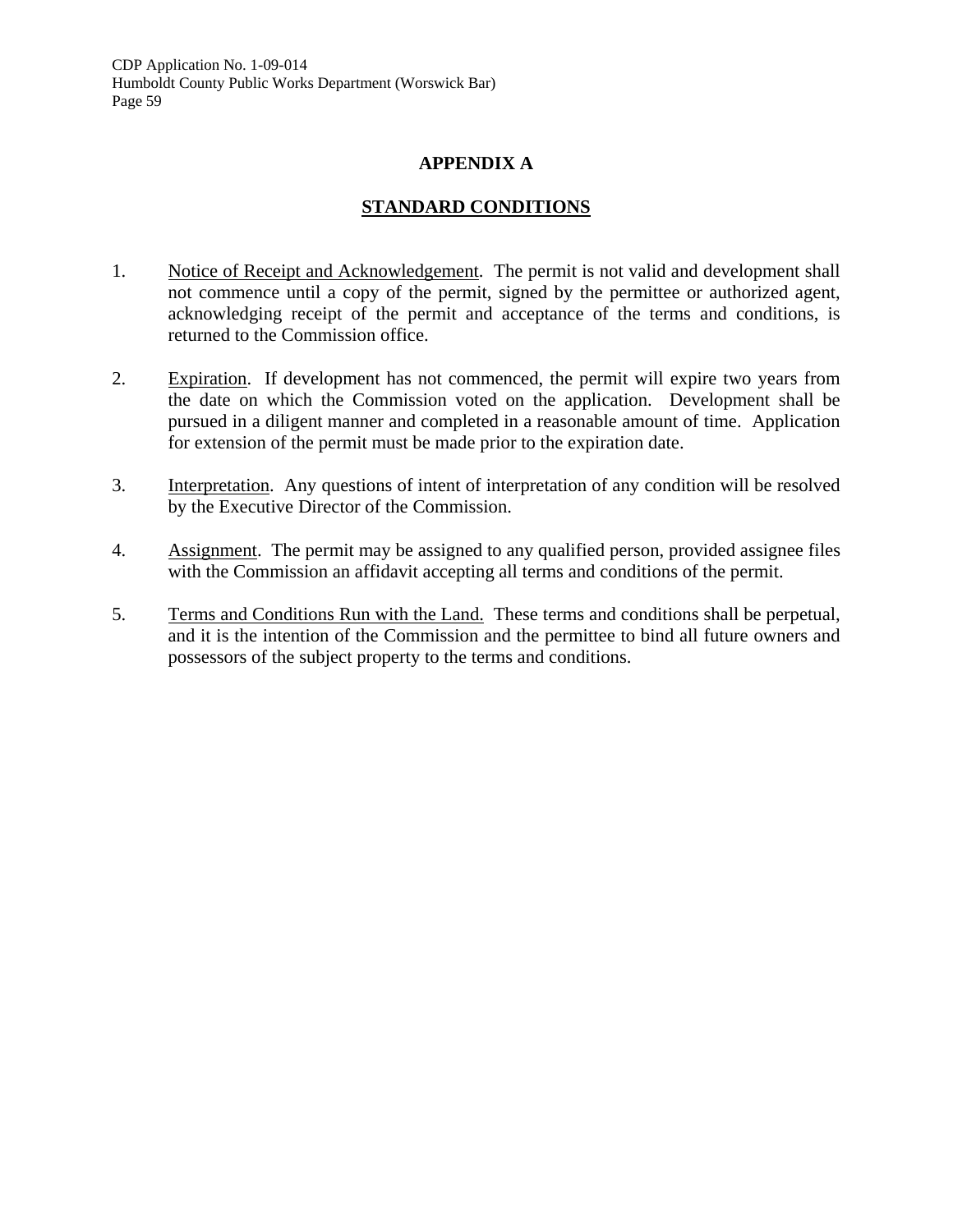#### **APPENDIX B**

# **GRAVEL EXTRACTION METHODS DESCRIBED IN THE U.S. ARMY CORPS OF ENGINEERS LETTER OF PERMISSION PROCEDURE (LOP) 2009**

#### Skims:

- **Traditional Skim**: Skimming or scalping of gravel from exposed gravel bars involves the use of excavating machinery to remove the uppermost layer of gravel. Historically, skimming may have been performed as far down as the water surface. However, to be eligible for authorization under LOP 2009, skimming shall be performed above the 35% exceedence flow water surface elevation of the low flow channel, and downstream from the Head of Bar Buffer (described below), and on exposed (dry) bars within the active channel that is typically inundated annually. After skimming the bar must be graded in order to be left smooth, free of depressions, and with a slope downstream and/or to the low-flow channel. Traditional skims are typically laid out as curvilinear benches along the outside of gravel bars and are typically no wider than about half the exposed bar surface width.
- **Horseshoe Skim**: This method would harvest gravel from the downstream two-thirds of gravel bars. A lateral edge-of water buffer is maintained along the low flow channel. The upper third of the bar will be left in an undisturbed state as an upper bar buffer. The finished grade of the extraction area will have a downstream gradient equal to the river and a flat cross slope and will be no lower than the 35% exceedence flow elevation. Cutslopes will be left at a 2:1 (horizontal:vertical) slope except along the upstream side at the head-of-bar buffer where a 6:1 slope will be established. There will be at least a 15-foot offset buffer from the bank. The extraction surface shall daylight along the downstream one-third to one-fifth of the bar to facilitate drainage following high runoff events. The horizontal and vertical offsets are intended to remove the excavation area away from the low-flow channel and minimize effects on listed salmonid species by disconnecting the mined surface from frequent flow inundation. Due to less frequent flow inundation, horseshoe-shaped skims may take larger flow events to replenish than traditional skim designs, depending on the unaltered bar height between the excavation and the stream.
- **Inboard Skim**: This method is similar to the horseshoe except that it maintains a wider horizontal offset from the low flow channel where warranted. These areas would be excavated to a depth no lower than the water surface elevation offset, with a 0–0.5% cross slope, steeper  $(1:1)$  slopes on the sides, and gentle  $(10:1)$  slopes at the head of the excavation. The horizontal and vertical offsets are intended to remove the excavation area away from zones of frequent flow inundation. There would be a 15-foot offset buffer from the bank. The excavation may extend into the upper one-third of the head-of-bar buffer if sufficient rationale is provided to show that protection of the upstream riffle would be maintained.
- **Narrow Skims**: The narrow skims would be no more than one-third of the bar width, follow the shape of the bar feature, maintain the point of maximum height of the bar, and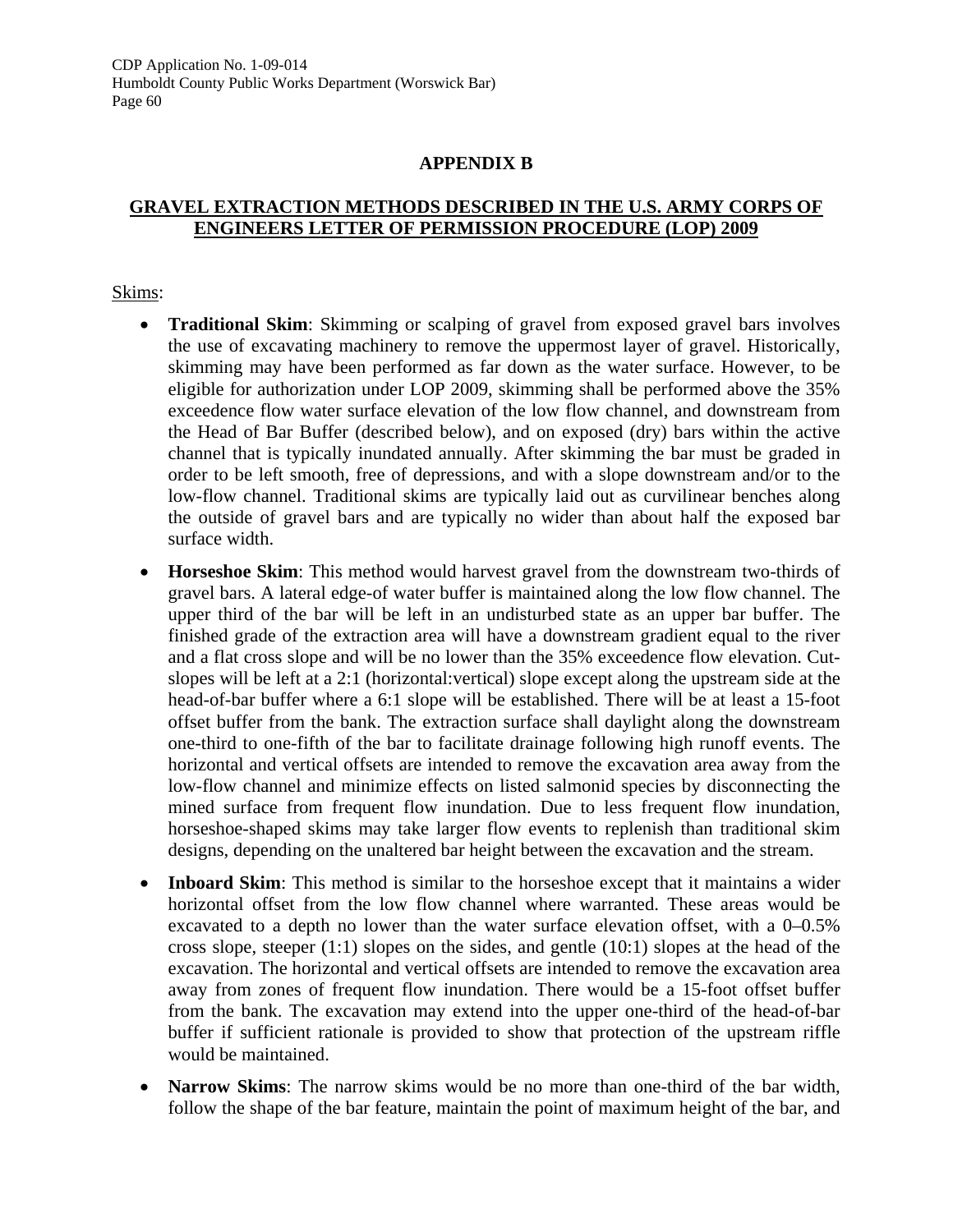trend in the general direction of streamflow. These skims would maintain a vertical offset corresponding to the discharge at 35% exceedence level. Finished skims would be free draining and slope either toward the low-flow channel or in a downstream direction. Furthermore, these skims would avoid the head of the bar, defined as the upstream onethird of the exposed bar surface. This buffer may be decreased on a case-by-case basis provided the extraction area narrows, tapering smoothly to a point and remains below the upstream cross-over riffle.

- o Narrow skims along the lower two miles of the Van Duzen River shall be limited to a maximum width of 90 feet across the top of the extraction. This width is designed to contain average peak flows of 1,000 cfs commonly seen during the early period of adult salmonid migration in November and December. The minimum skim floor shall be equal to the water surface elevation of the 35% exceedence flow.
- o Narrow skims that are adjacent to the low flow channel, but are not adjacent to entire riffle areas, will also be considered for the lower Eel River. These narrow skims may have a minimum vertical offset of 2 feet above the water surface elevation of the low flow channel. Narrow skim widths will be determined on a site specific basis, but narrow skims must: (1) not increase channel braiding; (2) not lower the elevation at which flows enter secondary channels; (3) avoid the higher portions of the annually inundated bar surface; and (4) must promote channel confinement.
- **Secondary Channel Skims**: These extractions are elongate, shallow skims in the area of dry, secondary channels, designed to be free-draining and open at either end so as to not impede fish passage/migration and to prevent any potential fish stranding. The upstream riffle crest, or elevation control of secondary channels shall not be affected by extraction proposals. The skim floor of these excavations shall be set at the 35% exceedence flow elevation. Secondary channel skims, with proper design, have a restorative function, as described in the section below.

#### Head of Bar Buffer:

The upstream end of the bar (head of bar) shall not be mined or otherwise altered by the proposed action. The minimum head of the bar shall be defined as that portion of the bar that extends from at least the upper third of the bar to the upstream end of the bar that is exposed at summer low flow. Therefore, the upstream one-third portion of the bar as exposed at summer low flow is provided as the minimum head of bar buffer. The intent of the head of bar buffer is to provide protection of the natural stream flow steering effect provided by an undisturbed bar. Variances to the minimum head of bar buffer may be considered on a case-by-case basis (e.g., for narrow skims) if the proposed alternative provides equal or greater protection. The specific nature of the proposed variance must be described, along with sufficient biological, hydrological, and sediment transport rationale to support the recommended alternative. Modifications in the default head-of-bar buffer dimension shall, at a minimum, provide for protection of the adjacent cross-over riffle by limiting extraction to the area downstream of the entire riffle.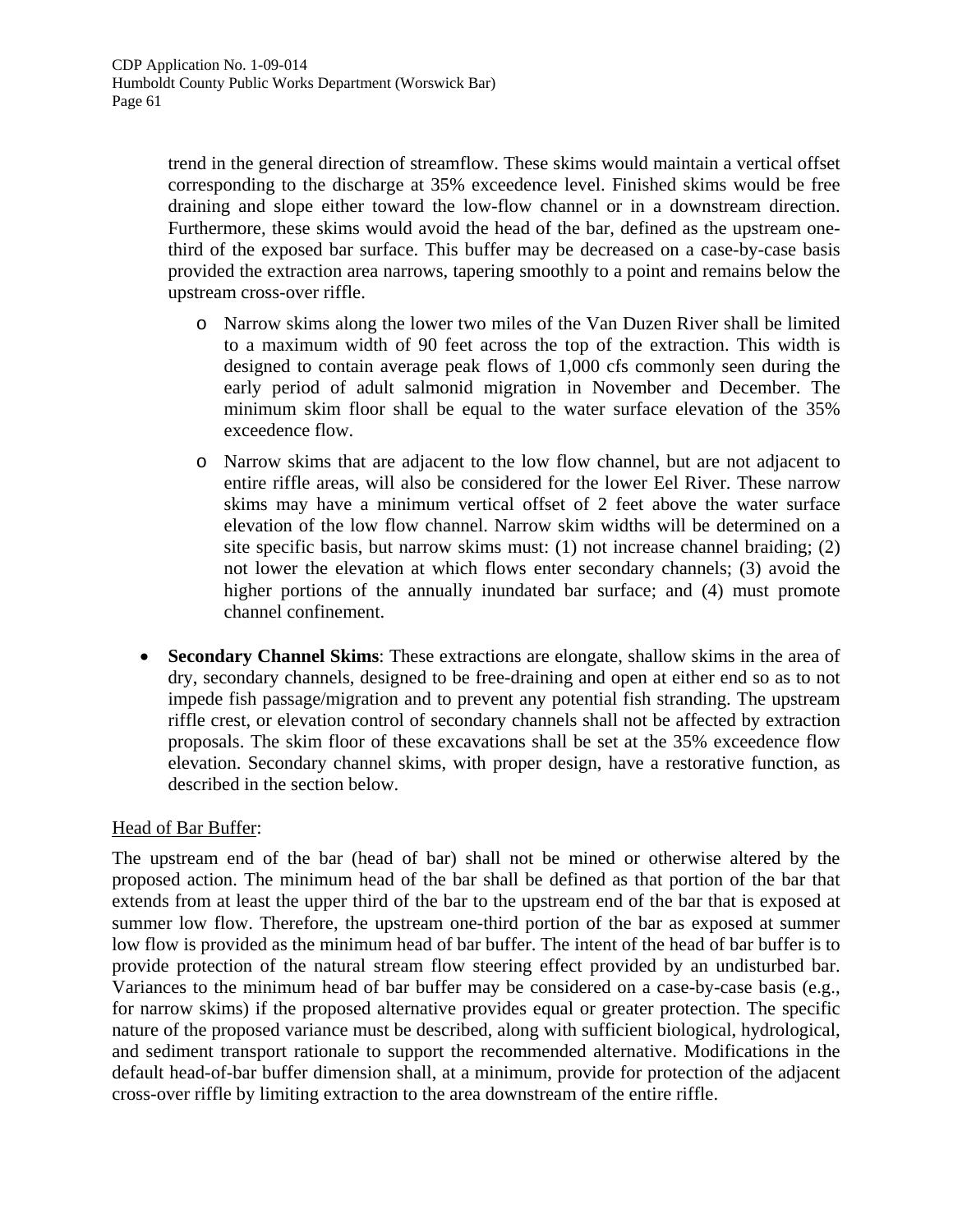# Alcove:

Alcove extractions are located on the downstream end of gravel bars, where naturally occurring alcoves form and may provide velocity refuge for juvenile salmonids during high flows, and potential thermal refuge for juvenile salmonids during the summer season. Alcove extractions are irregularly shaped to avoid disturbance of riparian vegetation, and are open to the low flow channel on the downstream end to avoid stranding salmonids. Alcoves are extracted to a depth either above or below the water table, and are small in area and volume extracted, relative to other extraction methods.

# Exposed Bar

The bar area subject to annual flow inundation and active sediment transport and replenishment cycles, lacking transitional vegetation colonization, grasses and shrubs. Area may contain sparse patches of widely scattered individual woody plants.

# Wetland pits

Wetland pits are irregularly shaped excavations (to avoid excavating riparian vegetation) located on the 2-to-5 year floodplain surface. An excavator digs out the sediment below the water table and leaves the sides of the pit sloped. Wetland pits allow for gravel extraction away from frequently inundated gravel bar surfaces, and most salmonid habitat features. Wetland pits will only fill with sediment during high flow events, on the order of every 2-to-5 years, and typically over a multi-year period. Wetland pits must have vegetation, either existing or planted, around their perimeter, and must contain some type of cover elements, such as woody debris.

# **Trenching**

- **Wet Trenching:** The wet trenching method of extraction is used to excavate sediment directly from portions of the channel, after the stream flow has been diverted to a secondary channel location. The wet trenching method of extraction would only be used when there is the additional objective of improving instream salmonid habitat by the limited use of sediment removal, and where the diversion of the low flow channel into a secondary channel that provides salmonid habitat is possible.
	- **Dry Trenching**: The dry trenching method of extraction may be both shallow and stay above the water table, or deep and extend below the water table. The dry trenching method involves gravel bar excavation on the exposed (dry) bar surface. A gravel berm may be constructed with materials on site to isolate the trench from the channel, or the trench may be far enough from the low flow channel to not require a berm to separate it. Material is then excavated from inside the trench to a depth that is limited by the reach of the equipment, and by the annual, site specific recommendations provided by CHERT. After excavation, and when the sediment in the trench has settled, the berm is breached on the downstream end, and the trench is connected to the river to prevent fish stranding. Alternatively, the berm may be constructed to be naturally breached during normal fall flows.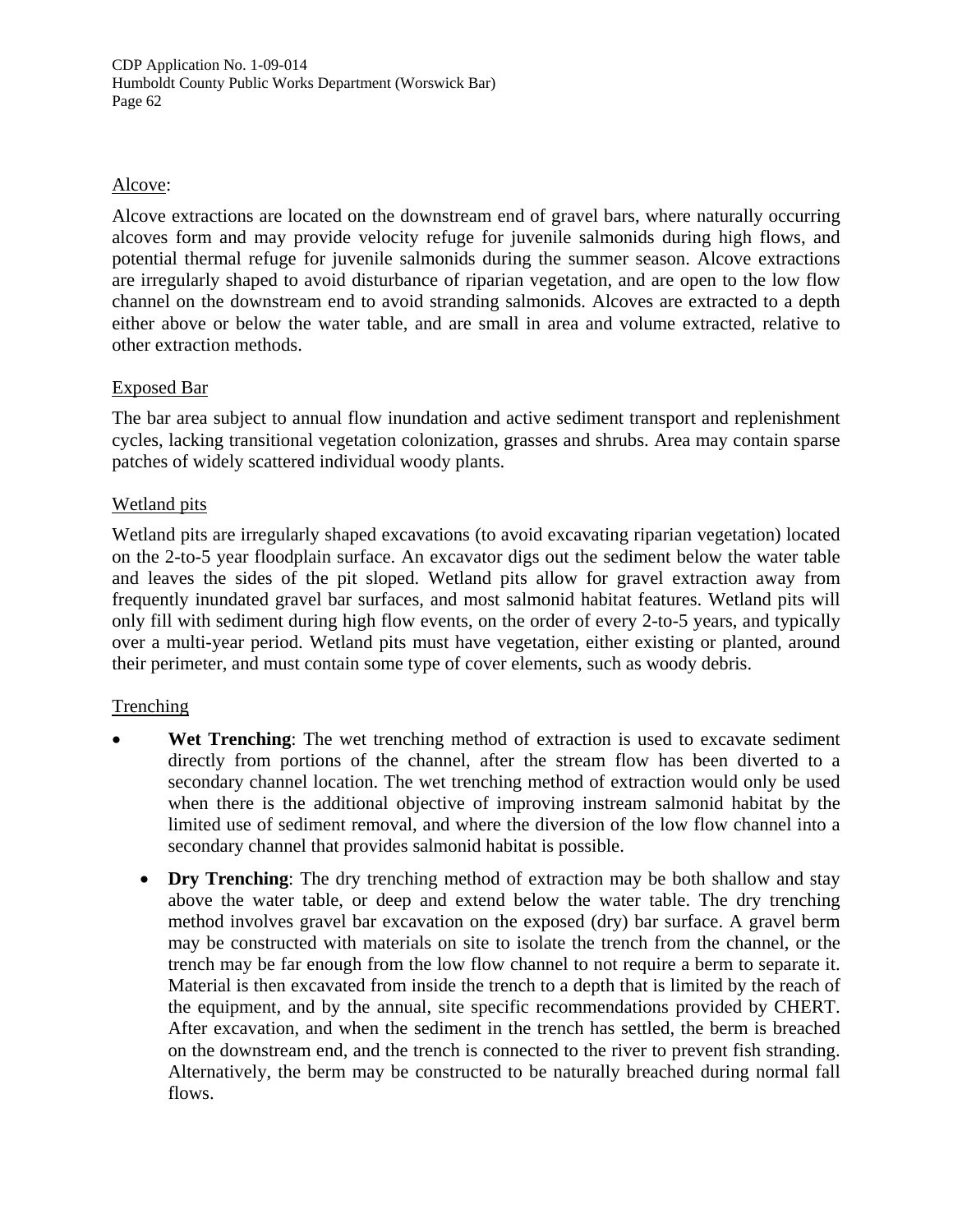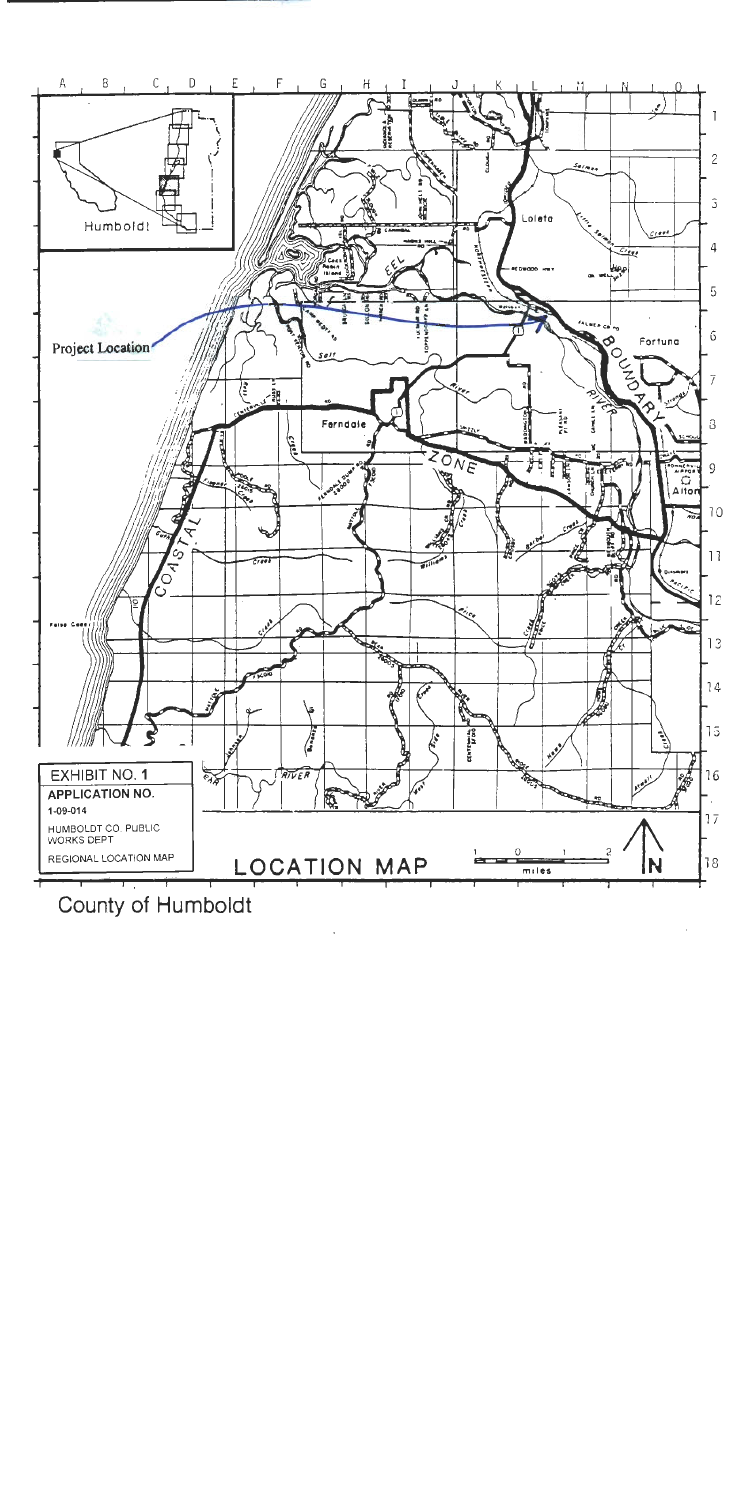

Copyright (C) 1997, Maplech, Inc.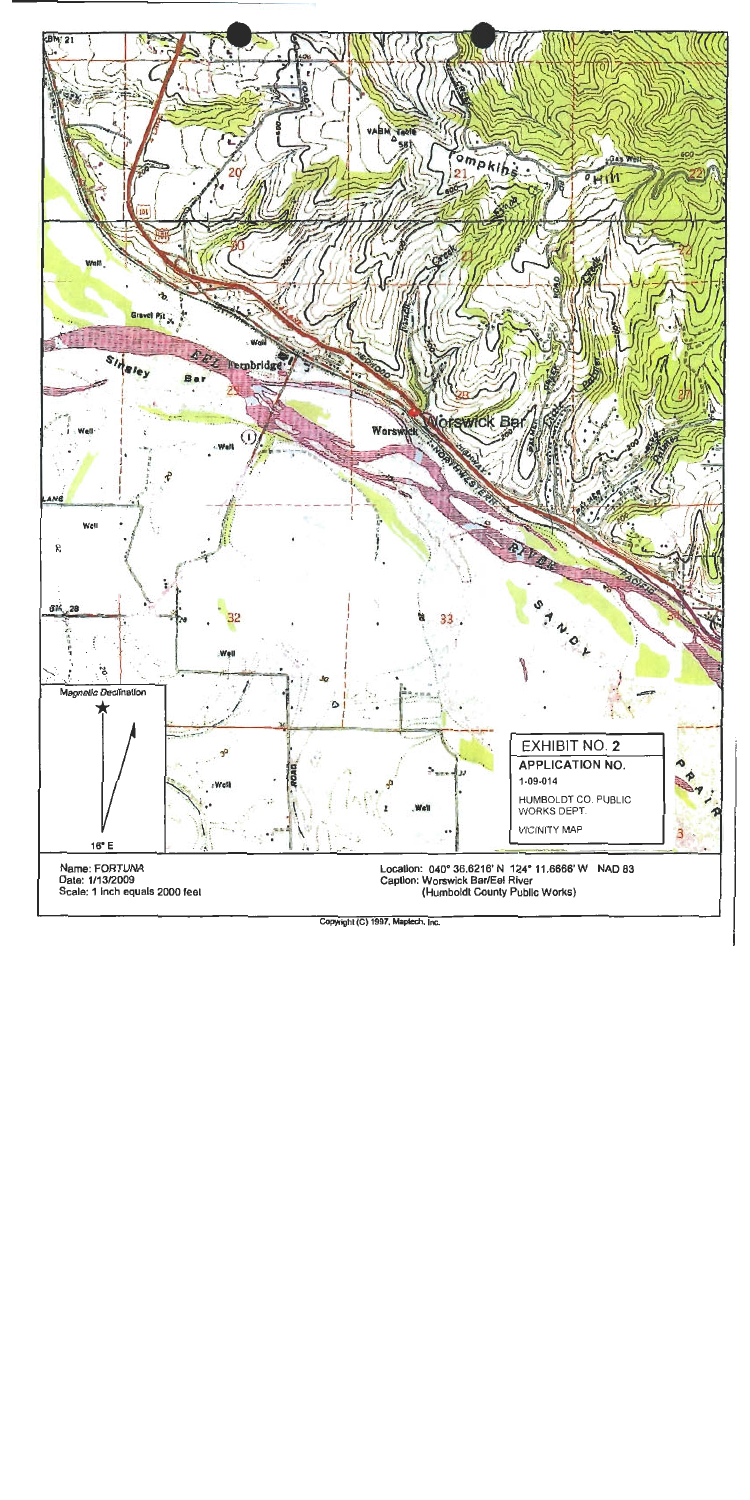

# **EXHIBIT NO. 3**

**APPLICATION NO.** 1-09-014 - HUMBOLDT CO.<br>PUBLIC WORKS DEPT. AERIAL PHOTO OF GRAVEL<br>OPERATIONS IN THE LOWER<br>EEL & VAN DUZEN RIVERS<br>(1 of 2)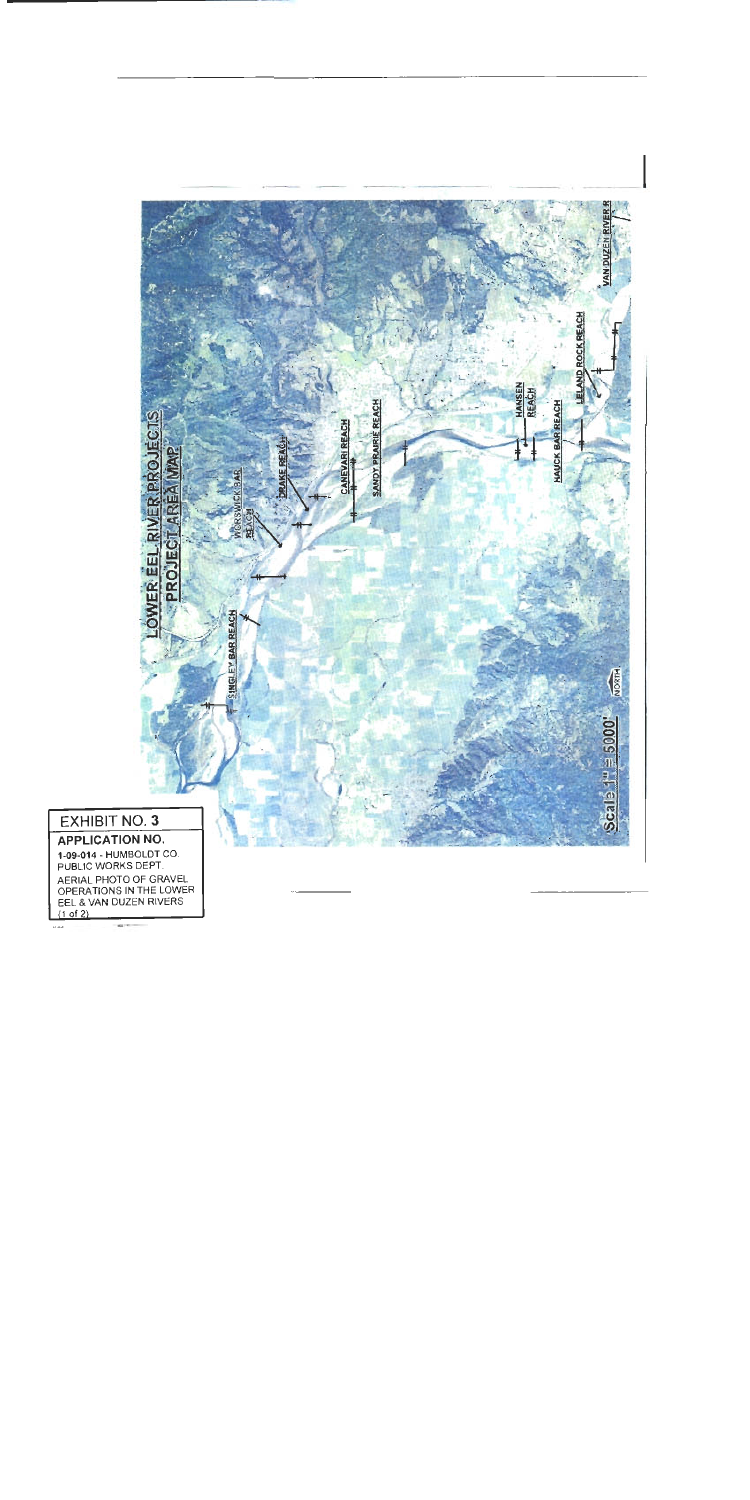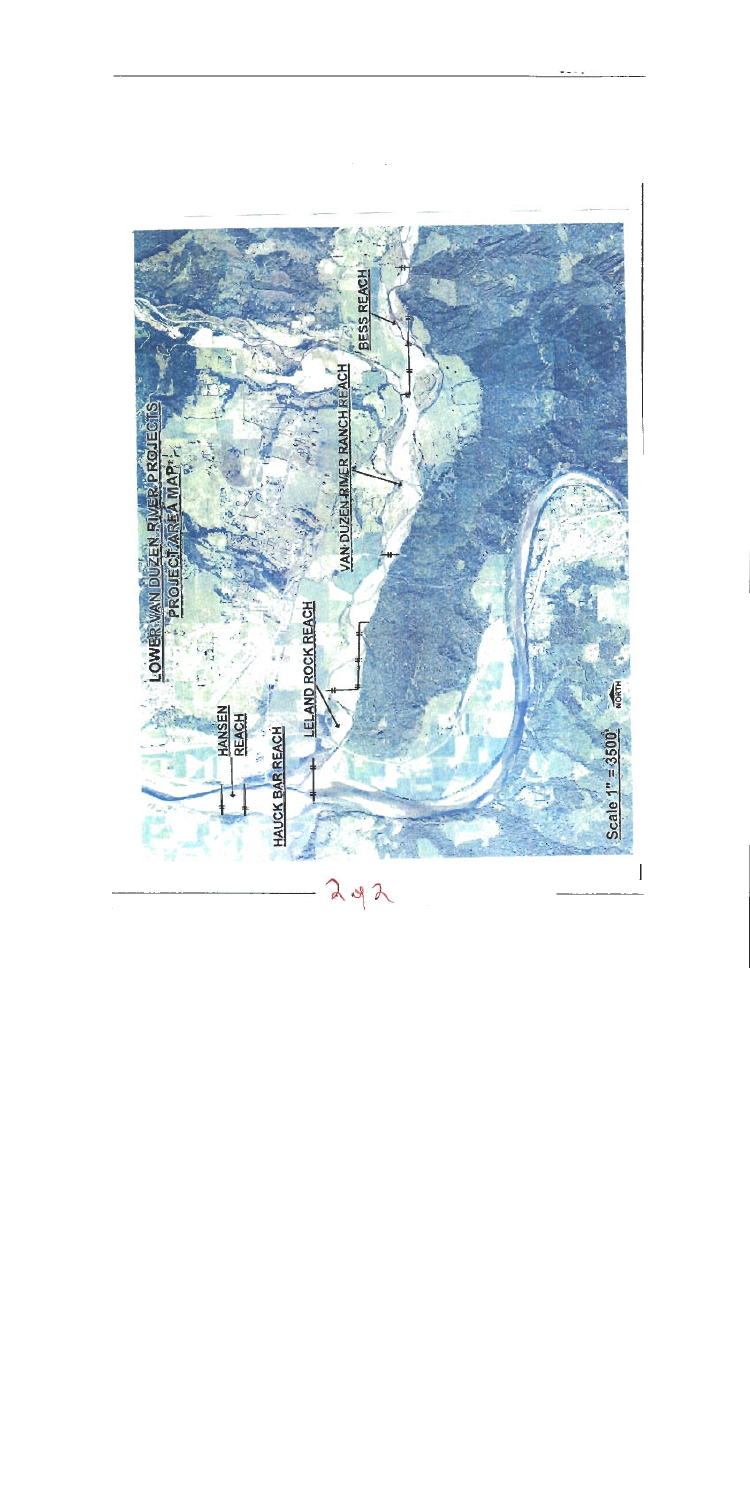# **DESCRIPTION OF GRAVEL EXTRACTION ACTIVITIES WORSWICK GRAVEL BAR - EEL RIVER**

#### **Humboldt County Public Works Department** April 1, 2009

#### **Introduction**

The project is extraction of gravel from the river bar for use in County road maintenance activities in the region. This permit application proposes extraction of up to 25,000 cubic yards (cy) of gravel as frequently as annually, for the next 5 years.

#### **Location/Site Description**

The Worswick Gravel Bar is on the Lower Eel River at river mile seven, immediately upstream of Fernbridge (Highway 211). The bar is on Assessor Parcel Number 200-321-11, and is located in Sections 28 and 29 Township 3 North, Range 1 West, HB&M (40° 36.7' N, 124° 11.8' W) (Vicinity Map attached). Access to the bar is from Fernbridge Drive, just north of the entrance ramp to southbound Highway 101. The bar is 227 acres in size, although the average area of each extraction is approximately 10 acres.

Humboldt County Department of Public Works (HCPW) has a vested right to extract up to 200,000 cubic yards of gravel annually (#SP 73-87, attached). However, the proposed action is extraction of up to 25,000 cubic yards per extraction.

#### **Past Mining Activities**

A Coastal Development Permit (permit #1-04-024) was issued by the California Coastal Commission for gravel operations on the Worswick bar in February, 2005. The permit approved extraction of up to 25,000 cubic yards per extraction.

HCPW has performed one extraction under CDP #1-04-024: a skim extraction in 2006 for a total volume of 17,517 cubic yards. Work began the week of September 4, 2006 (with US Fish & Wildlife Service confirmation that all plover chicks had fledged) and was completed on September 29, 2006. Gravel was stored in the permanent stockpile area and crushing was performed during the winter months. Copies of the Pre-Extraction Plan and Post-Extraction Report are attached.

#### **Proposed Mining Activities**

HCPW proposes to extract up to 25,000 cy of gravel, as frequently as annually, for the next 5 years.

#### **Pre-Extraction Design**

Skimming is the preferred extraction method for this site. Other extraction methods that may be used for the site include narrow skim, trenching (wet or dry), horseshoe skim, alcove, and wetland pit methods. The volume, location and extraction method will be determined using the recommendations made by the County of Humboldt Extraction Review Team (CHERT) and the capabilities of the equipment used.

#### **EXHIBIT NO. 4**

**APPLICATION NO.** 1-09-014 HUMBOLDT CO. PUBLIC

WORKS DEPT.

DETAILED PROJECT DESCRIPTION (1 of 4)

Worswick Gravel Bar CDP Application (03/30/09)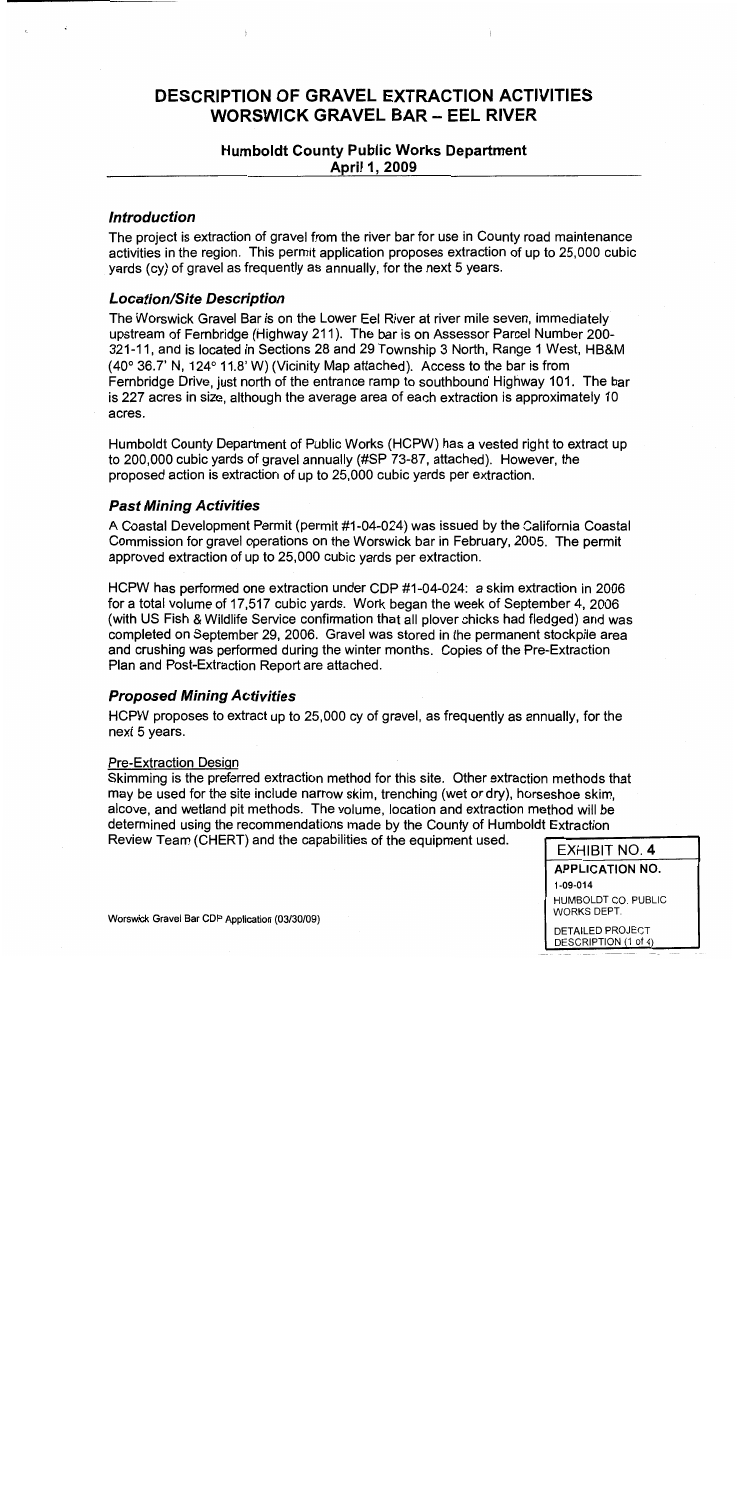In the spring, CHERT and other participating regulatory agencies will visit the site with HCPW staff to evaluate the availability of gravel, best location for an extraction, volume to be extracted, and type of extraction to perform. Following the site visit, a preextraction report will be prepared for CHERT and the agencies. Pre-extraction crosssections will be surveyed and superimposed on an aerial photograph of the site. A discussion of the proposed extraction methodology will be included in the report. along with a work plan for the proposed action.

Upon approval of the pre-extraction report, and prior to extraction, survey cut stakes will be set throughout the extraction area to quide equipment and set boundaries for the operation.

#### **General Extraction Details**

Gravel will be extracted using heavy equipment such as a bulldozer or excavator, frontend loader, and dump trucks. Access to the bar will be from the existing access/haul road located at the south end of the permanent stockpile area. Working within the preset cut stakes, the bulldozer or excavator will remove gravel from the area and create temporary piles on the bar. The front-end loader will load the piled gravel into dump trucks for transport to the existing established stockpile area for processing.

Dust control measures will consist of watering the access road, haul road, and extraction area as needed with a water truck using an offsite water source or drafting from a temporary hole dug in the bar at least 30 ft away from the low-flow channel.

#### **Work Period**

Gravel extraction activities will be conducted between September 15 and October 15 to avoid impacts to anadromous fish that may be in the river, and western snowy plovers that may be nesting on the bar. Work may begin before September 15 if US Fish & Wildlife Service (USFWS) verifies all known chicks on the bar have bledged, and concurs with an earlier start date. The work period for each extraction will be about 4-6 weeks. If necessary, an extension may be requested to November 1.

#### **Traffic Control**

Traffic control will consist of placing warning signs along Fernbridge Drive in both directions on either side of the access gate. It will not be necessary to detour or otherwise restrict traffic. Minor traffic delays may occur as vehicles slow down when they encounter trucks entering or exiting Fernbridge Drive. Traffic on Fernbridge Drive may be temporarily disrupted by trucks transporting gravel from the permanent stockpile site to construction sites. Delays will be temporary, ending when extraction and reclamation activities are completed and trucks/equipment leave the area.

#### **Haul Road**

The haul road consists of the established access road from the permanent stockpile area to the gravel bar, and a temporary haul road on the bar. The haul road on the bar will run from the bar access point along the extraction area upstream and downstream, and will be the most direct route from the stockpile area to the location of extraction activities. Haul road construction will consist of minor grading of the bar where necessary to accommodate the equipment and off-road haul truck. The haul road will be watered periodically to minimize dust.

 $284$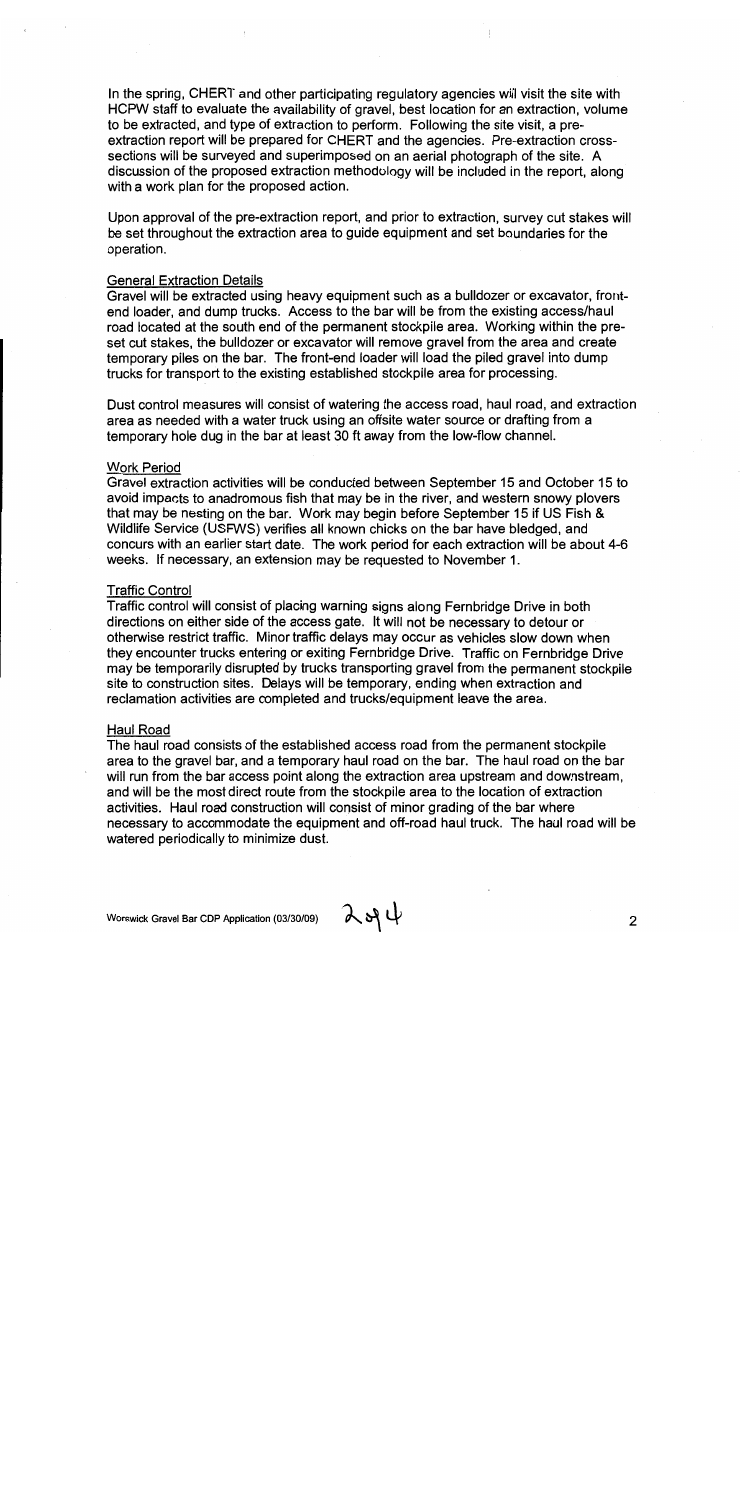#### **Gravel Crushing**

Gravel crushing will typically be done in the permanent stockpile area. A portable crusher assembly will be set up in the stockpile area. The crusher assembly consists of jaw and cone crushers, conveyors, and a generator trailer. Crushing will take place concurrently with gravel extraction or during the winter months. If crushing during extraction, a haul truck will transport gravel to the crusher from the point of extraction. Gravel will be temporarily stockpiled at the crusher. A front-end loader will transport the gravel from the temporary piles to the crusher, and load crushed gravel into dump trucks for transport to permanent stockpiles.

#### **Reclamation**

#### **Post-Extraction Reclamation**

Once each extraction and associated crushing activities are complete, the following reclamation activities will commence:

- Any incidental holes or depressions created during extraction activities will be graded smooth to facilitate free drainage and prevent fish stranding.
- Temporary stockpiles will be removed from the bars.
- Haul roads on the bars will be scarified to reduce compaction
- The crusher will be dissembled and removed from the site.
- Post-extraction cross sections will be surveyed and a post-extraction report filed with CHERT and regulatory agencies.

#### Interim Management During Idle Periods

There is an Interim Management Plan (IMP) in place for the Worswick bar, and interim measures from the plan will be implemented every time the site goes idle. These measures include reqular site inspections, annual survey of monitoring cross sections, and maintaining limited access to the bar.

#### **Final Reclamation**

Following each extraction the bar will be reclaimed and all equipment removed. The area around the extraction will be graded to fill in depressions. Equipment and temporary stockpiles will be removed from the bar, and the haul roads will be scarified to reduce compaction.

#### Monitoring and Reporting Activities

Monitoring will consist of surveying the pre-established monitoring cross sections as required by the permitting agencies, with results submitted to the Corps of Engineers, California Department of Fish & Game, and National Marine Fisheries Service (NOAA Fisheries) (2008 Annual Monitoring Cross Section Surveys attached). Following permit expiration or final closure of the site, no subsequent monitoring will be performed.

#### **Historical Restorative Extraction Activities for Fish Habitat**

As historical extraction areas and methods have been restricted to low-volume skims of limited area, no historical restorative activities have been performed on the Worswick Bar (other than post-extraction reclamation grading).

ひみゆ